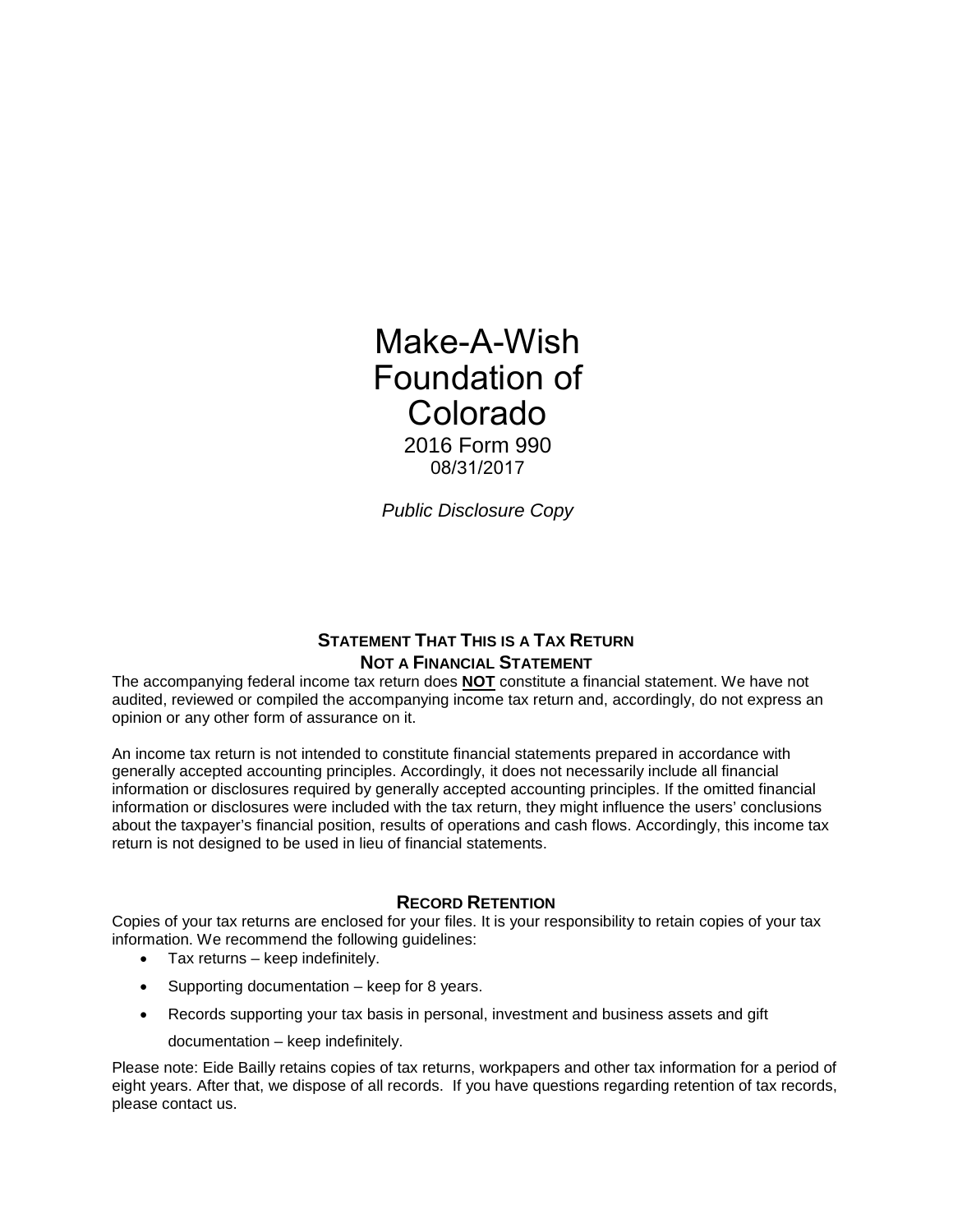|                         |                               |                                | ** PUBLIC DISCLOSURE COPY **                                                                                                                                               |            |                                                     |                                                                    |
|-------------------------|-------------------------------|--------------------------------|----------------------------------------------------------------------------------------------------------------------------------------------------------------------------|------------|-----------------------------------------------------|--------------------------------------------------------------------|
|                         |                               |                                | <b>Return of Organization Exempt From Income Tax</b>                                                                                                                       |            |                                                     | OMB No. 1545-0047                                                  |
|                         |                               | Form <b>990</b>                | Under section 501(c), 527, or 4947(a)(1) of the Internal Revenue Code (except private foundations)                                                                         |            |                                                     |                                                                    |
|                         |                               | Department of the Treasury     | Do not enter social security numbers on this form as it may be made public.                                                                                                |            |                                                     | <b>Open to Public</b>                                              |
|                         |                               | Internal Revenue Service       | Information about Form 990 and its instructions is at www.irs.gov/form990.                                                                                                 |            |                                                     | Inspection                                                         |
|                         |                               |                                | SEP 1, 2016<br>A For the 2016 calendar year, or tax year beginning                                                                                                         |            | and ending AUG 31, 2017                             |                                                                    |
|                         | <b>B</b> Check if applicable: |                                | <b>C</b> Name of organization                                                                                                                                              |            | D Employer identification number                    |                                                                    |
|                         | ]Address<br>]change           |                                | MAKE-A-WISH FOUNDATION OF COLORADO                                                                                                                                         |            |                                                     |                                                                    |
|                         | ]Name<br>]change              |                                | Doing business as                                                                                                                                                          |            |                                                     | 74-2273004                                                         |
|                         | <b>Initial</b><br>return      |                                | Number and street (or P.O. box if mail is not delivered to street address)                                                                                                 | Room/suite | E Telephone number                                  |                                                                    |
|                         | Final<br>return/              |                                | 126<br>7951 EAST MAPLEWOOD AVENUE                                                                                                                                          |            |                                                     | $(303) - 750 - 9474$                                               |
|                         | termin-<br>ated               |                                | City or town, state or province, country, and ZIP or foreign postal code                                                                                                   |            | G Gross receipts \$                                 | 6, 244, 277.                                                       |
|                         | Amended<br>]return            |                                | GREENWOOD VILLAGE, CO<br>80111                                                                                                                                             |            | H(a) Is this a group return                         |                                                                    |
|                         | Applica-<br>Ition             |                                | F Name and address of principal officer: JOAN MAZAK                                                                                                                        |            | for subordinates?                                   | $\mathsf{\perp}$ Yes $\mathsf{\perp} \mathbf{X} \mathsf{\perp}$ No |
|                         | pending                       |                                | SAME AS C ABOVE                                                                                                                                                            |            | H(b) Are all subordinates included? Ves             | No                                                                 |
|                         |                               |                                | Tax-exempt status: $X \over 301(c)(3)$<br>$501(c)$ (<br>$\sqrt{\bullet}$ (insert no.)<br>$4947(a)(1)$ or                                                                   | 527        |                                                     | If "No," attach a list. (see instructions)                         |
|                         |                               |                                | J Website: WWW.COLORADO.WISH.ORG                                                                                                                                           |            | $H(c)$ Group exemption number $\blacktriangleright$ |                                                                    |
|                         |                               |                                | K Form of organization:   X Corporation<br>Association<br>Other $\blacktriangleright$<br>Trust                                                                             |            |                                                     | L Year of formation: 1983 M State of legal domicile: CO            |
|                         | Part I                        | <b>Summary</b>                 |                                                                                                                                                                            |            |                                                     |                                                                    |
|                         | 1                             |                                | Briefly describe the organization's mission or most significant activities: THE MAKE-A-WISH FOUNDATION OF                                                                  |            |                                                     |                                                                    |
| Governance              |                               |                                | COLORADO GRANTS THE WISHES OF CHILDREN WITH LIFE THREATENING MEDICAL                                                                                                       |            |                                                     |                                                                    |
|                         | 2                             |                                | Check this box $\blacktriangleright \Box$ if the organization discontinued its operations or disposed of more than 25% of its net assets.                                  |            |                                                     |                                                                    |
|                         | 3                             |                                | Number of voting members of the governing body (Part VI, line 1a)                                                                                                          |            | 3                                                   | 16<br>16                                                           |
|                         | 4                             |                                |                                                                                                                                                                            |            | $\overline{\mathbf{4}}$                             | $\overline{24}$                                                    |
|                         | 5                             |                                |                                                                                                                                                                            |            | 5                                                   | 226                                                                |
| <b>Activities &amp;</b> | 6                             |                                | Total number of volunteers (estimate if necessary)                                                                                                                         |            | 6                                                   | 0.                                                                 |
|                         |                               |                                |                                                                                                                                                                            |            | 7a<br>7 <sub>b</sub>                                | $0$ .                                                              |
|                         |                               |                                |                                                                                                                                                                            |            |                                                     |                                                                    |
|                         | 8                             |                                |                                                                                                                                                                            |            | <b>Prior Year</b><br>3,915,668.                     | <b>Current Year</b><br>5, 266, 739.                                |
| Revenue                 | 9                             |                                | Program service revenue (Part VIII, line 2g)                                                                                                                               |            | 9,725.                                              | 31,095.                                                            |
|                         | 10                            |                                |                                                                                                                                                                            |            | 59,697.                                             | 53,518.                                                            |
|                         | 11                            |                                | Other revenue (Part VIII, column (A), lines 5, 6d, 8c, 9c, 10c, and 11e)                                                                                                   |            | 261,045.                                            | 30,022.                                                            |
|                         | 12                            |                                | Total revenue - add lines 8 through 11 (must equal Part VIII, column (A), line 12)                                                                                         |            | 4, 246, 135.                                        | 5,381,374.                                                         |
|                         | 13                            |                                | Grants and similar amounts paid (Part IX, column (A), lines 1-3)                                                                                                           |            | 2,834,702.                                          | 4, 166, 112.                                                       |
|                         | 14                            |                                | Benefits paid to or for members (Part IX, column (A), line 4)                                                                                                              |            | $\overline{0}$ .                                    | $\overline{0}$ .                                                   |
|                         |                               |                                | Salaries, other compensation, employee benefits (Part IX, column (A), lines 5-10)                                                                                          |            | 1,281,251.                                          | 1,350,440.                                                         |
|                         |                               |                                |                                                                                                                                                                            |            | $\overline{0}$ .                                    | σ.                                                                 |
| Expenses                |                               |                                |                                                                                                                                                                            |            |                                                     |                                                                    |
|                         |                               |                                |                                                                                                                                                                            |            | 617,206.                                            | 627,598.                                                           |
|                         | 18                            |                                |                                                                                                                                                                            |            | 4,733,159.                                          | 6, 144, 150.                                                       |
|                         | 19                            |                                |                                                                                                                                                                            |            | $<$ 487,024. $>$                                    | < 762, 776.                                                        |
| Net Assets or           |                               |                                |                                                                                                                                                                            |            | <b>Beginning of Current Year</b>                    | <b>End of Year</b>                                                 |
|                         | 20                            | Total assets (Part X, line 16) |                                                                                                                                                                            |            | 2,637,356.                                          | 2,905,783.                                                         |
|                         | 21                            |                                | Total liabilities (Part X, line 26)                                                                                                                                        |            | 1,416,369.                                          | 2,388,663.                                                         |
|                         | 22                            |                                |                                                                                                                                                                            |            | 1,220,987.                                          | 517, 120.                                                          |
|                         | <b>Part II</b>                | Signature Block                |                                                                                                                                                                            |            |                                                     |                                                                    |
|                         |                               |                                | Under penalties of perjury, I declare that I have examined this return, including accompanying schedules and statements, and to the best of my knowledge and belief, it is |            |                                                     |                                                                    |
|                         |                               |                                | true, correct, and complete. Declaration of preparer (other than officer) is based on all information of which preparer has any knowledge.                                 |            |                                                     |                                                                    |
|                         |                               |                                | Signature of officer                                                                                                                                                       |            | Date                                                |                                                                    |
| Sign                    |                               |                                |                                                                                                                                                                            |            |                                                     |                                                                    |
| Here                    |                               |                                | JOAN MAZAK, CEO<br>Type or print name and title                                                                                                                            |            |                                                     |                                                                    |
|                         |                               |                                |                                                                                                                                                                            |            |                                                     |                                                                    |

|          | Print/Type preparer's name                                                                                   | Preparer's signature | Date<br>PHN<br>Check                                                 |  |  |  |  |  |
|----------|--------------------------------------------------------------------------------------------------------------|----------------------|----------------------------------------------------------------------|--|--|--|--|--|
| Paid     | KYLE FRITCH, CPA                                                                                             | KYLE FRITCH, CPA     | P01313374<br>$07/12/18$ $^{\prime\prime}_{\rm self\text{-}embolved}$ |  |  |  |  |  |
| Preparer | Firm's name EIDE BAILLY LLP                                                                                  |                      | Firm's EIN $\sqrt{45-0250958}$                                       |  |  |  |  |  |
| Use Only | Firm's address 375 E. HORSETOOTH RD. BLDG. 4200                                                              |                      |                                                                      |  |  |  |  |  |
|          | FORT COLLINS, CO 80525                                                                                       |                      | Phone no. $970 - 223 - 8825$                                         |  |  |  |  |  |
|          | May the IRS discuss this return with the preparer shown above? (see instructions)                            |                      | ΧI<br>No<br>Yes                                                      |  |  |  |  |  |
|          | Form 990 (2016)<br>LHA For Paperwork Reduction Act Notice, see the separate instructions.<br>632001 11-11-16 |                      |                                                                      |  |  |  |  |  |

|  |  |  |  | SEE SCHEDULE O FOR ORGANIZATION MISSION STATEMENT CONTINUATION |  |  |  |
|--|--|--|--|----------------------------------------------------------------|--|--|--|
|--|--|--|--|----------------------------------------------------------------|--|--|--|

Form **990** (2016)<br>**N**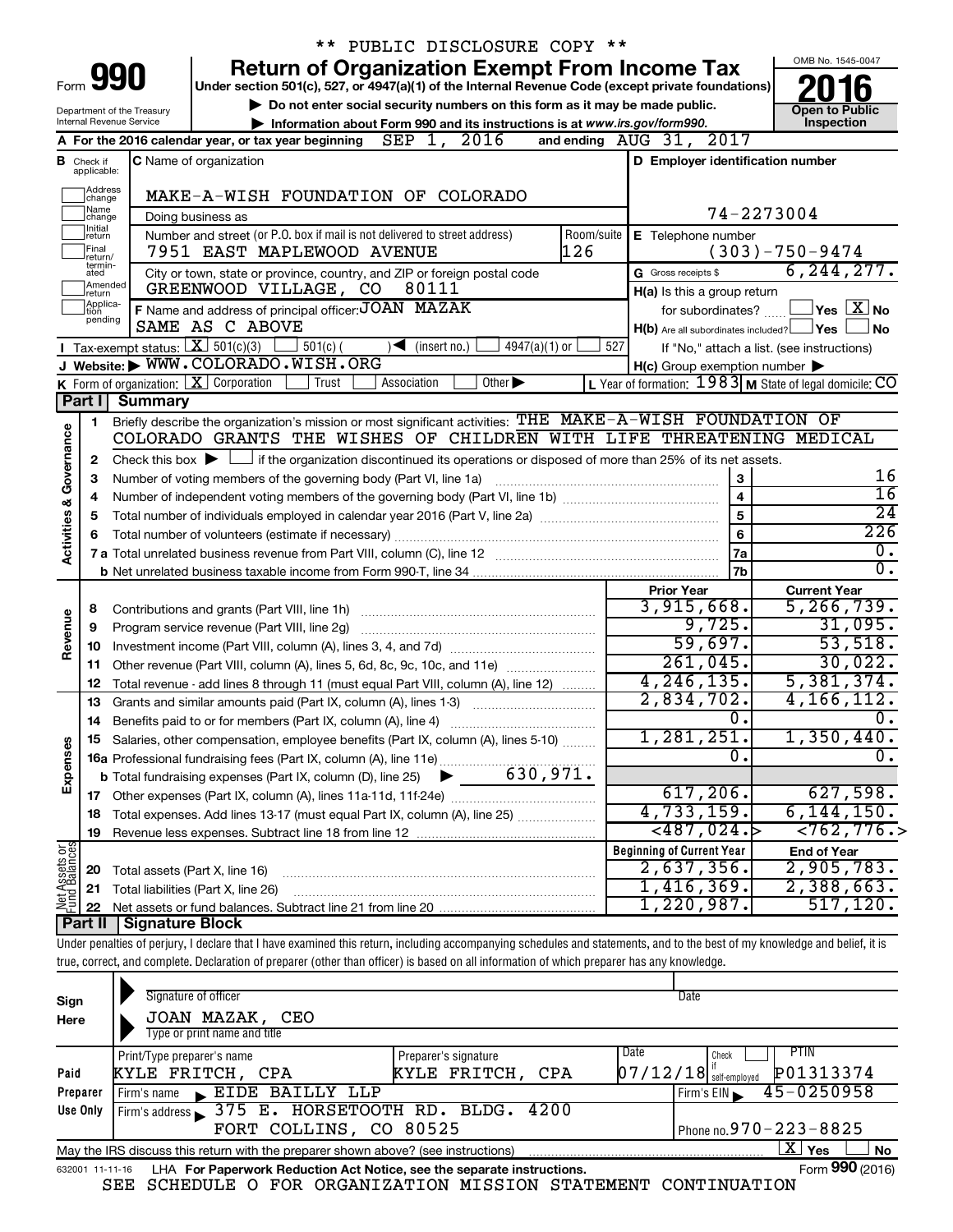|    | 74-2273004<br>MAKE-A-WISH FOUNDATION OF COLORADO<br>Page 2<br>Form 990 (2016)                                                                                                        |
|----|--------------------------------------------------------------------------------------------------------------------------------------------------------------------------------------|
|    | <b>Statement of Program Service Accomplishments</b><br>Part III                                                                                                                      |
|    | $\boxed{\textbf{X}}$                                                                                                                                                                 |
| 1  | Briefly describe the organization's mission:                                                                                                                                         |
|    | THE MAKE-A-WISH FOUNDATION OF COLORADO GRANTS THE WISHES OF CHILDREN                                                                                                                 |
|    | WITH LIFE THREATENING MEDICAL CONDITIONS TO ENRICH THE HUMAN                                                                                                                         |
|    | EXPERIENCE WITH LOVE,<br>STRENGTH AND JOY.                                                                                                                                           |
|    |                                                                                                                                                                                      |
| 2  | Did the organization undertake any significant program services during the year which were not listed on the                                                                         |
|    | $\exists$ Yes $\boxed{\text{X}}$ No<br>prior Form 990 or 990-EZ?                                                                                                                     |
|    | If "Yes," describe these new services on Schedule O.                                                                                                                                 |
| 3  | $\overline{X}$ Yes $\overline{X}$ No<br>Did the organization cease conducting, or make significant changes in how it conducts, any program services?                                 |
|    | If "Yes," describe these changes on Schedule O.                                                                                                                                      |
|    | Describe the organization's program service accomplishments for each of its three largest program services, as measured by expenses.                                                 |
| 4  |                                                                                                                                                                                      |
|    | Section 501(c)(3) and 501(c)(4) organizations are required to report the amount of grants and allocations to others, the total expenses, and                                         |
|    | revenue, if any, for each program service reported.<br>31,095.                                                                                                                       |
| 4a | $4, 166, 112.$ (Revenue \$<br>$\overline{5}$ , 066, 871. including grants of \$<br>) (Expenses \$<br>(Code:<br>IN FISCAL YEAR 2016-2017, WE GRANTED 264 WISHES FOR COLORADO CHILDREN |
|    |                                                                                                                                                                                      |
|    | BETWEEN THE AGES OF 2.5 UP TO THE AGE OF<br>18.<br><b>WE GRANT</b><br>THE<br>WISHES<br>OF                                                                                            |
|    | EVERY MEDICALLY ELIGIBLE CHILD IN THE STATE WHO IS REFERRED TO US<br>AND                                                                                                             |
|    | HAVE NEVER DENIED THE WISH OF A QUALIFIED COLORADO CHILD.<br>SINCE THE                                                                                                               |
|    | FOUNDATION WAS FOUNDED IN 1983, MORE THAN 5,000 CHILDREN HAVE BENEFITED                                                                                                              |
|    | TOTAL PROGRAM SERVICE EXPENSES GRANTED FOR<br>FROM THE MAGIC<br>OF A WISH.                                                                                                           |
|    | THE FISCAL YEAR WERE \$4,437,877. OF THIS AMOUNT, \$1,559,039 WAS                                                                                                                    |
|    | CONTRIBUTED BY VARIOUS VENDORS WHO PROVIDED IN-KIND CONTRIBUTIONS SUCH                                                                                                               |
|    | AS TRAVEL AND TRAVEL SERVICES, TRANSPORTATION, LODGING, AND OTHER                                                                                                                    |
|    | SERVICES AND USE OF FACILITIES TO COMPLETE A CHILD'S WISH.<br><b>FOR</b>                                                                                                             |
|    | FINANCIAL STATEMENT PURPOSES, THESE AMOUNTS ARE INCLUDED AS                                                                                                                          |
|    | CONTRIBUTION REVENUE AND GRANTED WISH EXPENSE. FOR FORM 990, HOWEVER,                                                                                                                |
| 4b | $\left(\text{Code:}\right)$ $\left(\text{Expenses $}\right)$<br>including grants of \$<br>(Revenue \$                                                                                |
|    |                                                                                                                                                                                      |
|    |                                                                                                                                                                                      |
|    |                                                                                                                                                                                      |
|    |                                                                                                                                                                                      |
|    |                                                                                                                                                                                      |
|    |                                                                                                                                                                                      |
|    |                                                                                                                                                                                      |
|    |                                                                                                                                                                                      |
|    |                                                                                                                                                                                      |
|    |                                                                                                                                                                                      |
|    |                                                                                                                                                                                      |
|    |                                                                                                                                                                                      |
|    |                                                                                                                                                                                      |
| 4с | ) (Revenue \$<br>Code:<br>) (Expenses \$<br>including grants of $$$                                                                                                                  |
|    |                                                                                                                                                                                      |
|    |                                                                                                                                                                                      |
|    |                                                                                                                                                                                      |
|    |                                                                                                                                                                                      |
|    |                                                                                                                                                                                      |
|    |                                                                                                                                                                                      |
|    |                                                                                                                                                                                      |
|    |                                                                                                                                                                                      |
|    |                                                                                                                                                                                      |
|    |                                                                                                                                                                                      |
|    |                                                                                                                                                                                      |
|    |                                                                                                                                                                                      |
|    |                                                                                                                                                                                      |
| 4d | Other program services (Describe in Schedule O.)                                                                                                                                     |
|    | (Expenses \$<br>including grants of \$<br>(Revenue \$<br>5,066,871.                                                                                                                  |
|    | 4e Total program service expenses<br>Form 990 (2016)                                                                                                                                 |
|    | SEE SCHEDULE O FOR CONTINUATION(S)<br>632002 11-11-16                                                                                                                                |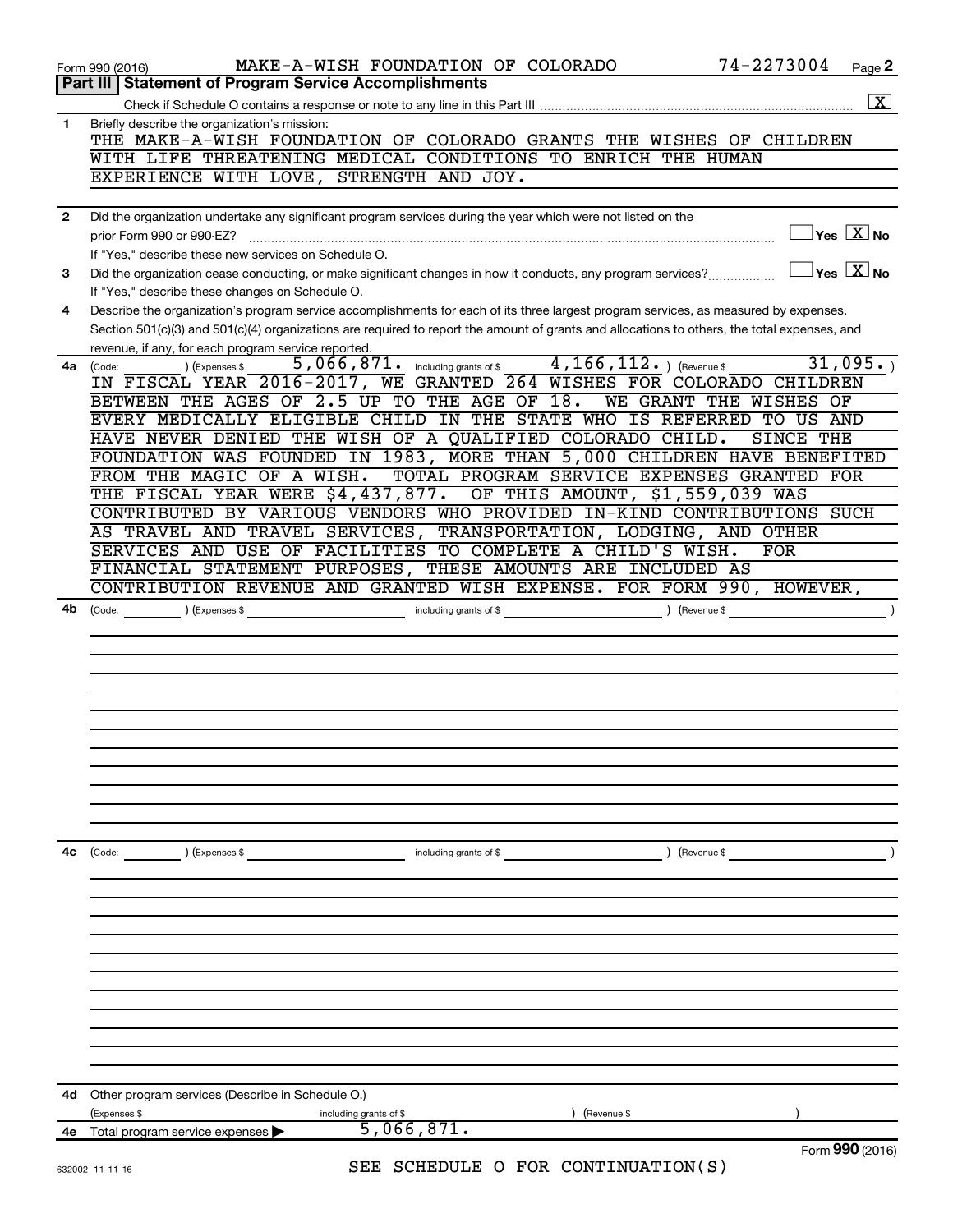| Form 990 (2016) | A-WISH<br>$MAKE - A -$ | FOUNDATION OF COLORADO |  | 2273004<br>74. | Page |
|-----------------|------------------------|------------------------|--|----------------|------|
|                 |                        |                        |  |                |      |

|    | <b>Part IV   Checklist of Required Schedules</b>                                                                                     |                 |                         |                         |
|----|--------------------------------------------------------------------------------------------------------------------------------------|-----------------|-------------------------|-------------------------|
|    |                                                                                                                                      |                 | Yes                     | No.                     |
| 1  | Is the organization described in section 501(c)(3) or $4947(a)(1)$ (other than a private foundation)?                                |                 |                         |                         |
|    | If "Yes," complete Schedule A                                                                                                        | 1               | X                       |                         |
| 2  |                                                                                                                                      | $\overline{2}$  | $\overline{\text{x}}$   |                         |
| 3  | Did the organization engage in direct or indirect political campaign activities on behalf of or in opposition to candidates for      |                 |                         |                         |
|    |                                                                                                                                      | 3               |                         | x                       |
| 4  | Section 501(c)(3) organizations. Did the organization engage in lobbying activities, or have a section 501(h) election in effect     |                 |                         |                         |
|    |                                                                                                                                      | 4               |                         | x                       |
| 5  | Is the organization a section 501(c)(4), 501(c)(5), or 501(c)(6) organization that receives membership dues, assessments, or         |                 |                         |                         |
|    |                                                                                                                                      | 5               |                         | x                       |
| 6  | Did the organization maintain any donor advised funds or any similar funds or accounts for which donors have the right to            |                 |                         |                         |
|    | provide advice on the distribution or investment of amounts in such funds or accounts? If "Yes," complete Schedule D, Part I         | 6               |                         | x                       |
| 7  |                                                                                                                                      |                 |                         |                         |
|    | Did the organization receive or hold a conservation easement, including easements to preserve open space,                            | $\overline{7}$  |                         | x                       |
|    | the environment, historic land areas, or historic structures? If "Yes," complete Schedule D, Part II                                 |                 |                         |                         |
| 8  | Did the organization maintain collections of works of art, historical treasures, or other similar assets? If "Yes," complete         |                 |                         | x                       |
|    |                                                                                                                                      | 8               |                         |                         |
| 9  | Did the organization report an amount in Part X, line 21, for escrow or custodial account liability, serve as a custodian for        |                 |                         |                         |
|    | amounts not listed in Part X; or provide credit counseling, debt management, credit repair, or debt negotiation services?            |                 |                         |                         |
|    | If "Yes," complete Schedule D, Part IV                                                                                               | 9               |                         | х                       |
| 10 | Did the organization, directly or through a related organization, hold assets in temporarily restricted endowments, permanent        |                 |                         |                         |
|    |                                                                                                                                      | 10              |                         | x                       |
| 11 | If the organization's answer to any of the following questions is "Yes," then complete Schedule D, Parts VI, VII, VIII, IX, or X     |                 |                         |                         |
|    | as applicable.                                                                                                                       |                 |                         |                         |
|    | a Did the organization report an amount for land, buildings, and equipment in Part X, line 10? If "Yes," complete Schedule D,        |                 |                         |                         |
|    | Part VI                                                                                                                              | 11a             | X                       |                         |
|    | <b>b</b> Did the organization report an amount for investments - other securities in Part X, line 12 that is 5% or more of its total |                 |                         |                         |
|    |                                                                                                                                      | 11b             |                         | x                       |
|    | c Did the organization report an amount for investments - program related in Part X, line 13 that is 5% or more of its total         |                 |                         |                         |
|    |                                                                                                                                      | 11c             |                         | x                       |
|    | d Did the organization report an amount for other assets in Part X, line 15 that is 5% or more of its total assets reported in       |                 |                         |                         |
|    |                                                                                                                                      | 11d             |                         | x                       |
|    | e Did the organization report an amount for other liabilities in Part X, line 25? If "Yes," complete Schedule D, Part X              | 11e             | $\overline{\mathbf{X}}$ |                         |
| f. | Did the organization's separate or consolidated financial statements for the tax year include a footnote that addresses              |                 |                         |                         |
|    | the organization's liability for uncertain tax positions under FIN 48 (ASC 740)? If "Yes," complete Schedule D, Part X               | 11f             | X                       |                         |
|    | 12a Did the organization obtain separate, independent audited financial statements for the tax year? If "Yes," complete              |                 |                         |                         |
|    | Schedule D, Parts XI and XII                                                                                                         | 12a             | X                       |                         |
|    | b Was the organization included in consolidated, independent audited financial statements for the tax year?                          |                 |                         |                         |
|    | If "Yes," and if the organization answered "No" to line 12a, then completing Schedule D, Parts XI and XII is optional                | 12 <sub>b</sub> |                         | х                       |
| 13 | Is the organization a school described in section 170(b)(1)(A)(ii)? If "Yes," complete Schedule E [[[[[[[[[[[                        | 13              |                         | $\overline{\mathtt{x}}$ |
|    |                                                                                                                                      | 14a             |                         | $\overline{\mathbf{X}}$ |
|    | <b>b</b> Did the organization have aggregate revenues or expenses of more than \$10,000 from grantmaking, fundraising, business,     |                 |                         |                         |
|    | investment, and program service activities outside the United States, or aggregate foreign investments valued at \$100,000           |                 |                         |                         |
|    |                                                                                                                                      | 14b             |                         | X                       |
| 15 | Did the organization report on Part IX, column (A), line 3, more than \$5,000 of grants or other assistance to or for any            |                 |                         |                         |
|    |                                                                                                                                      | 15              |                         | x                       |
| 16 | Did the organization report on Part IX, column (A), line 3, more than \$5,000 of aggregate grants or other assistance to             |                 |                         |                         |
|    |                                                                                                                                      | 16              |                         | x                       |
| 17 | Did the organization report a total of more than \$15,000 of expenses for professional fundraising services on Part IX,              |                 |                         |                         |
|    |                                                                                                                                      | 17              |                         | X                       |
| 18 | Did the organization report more than \$15,000 total of fundraising event gross income and contributions on Part VIII, lines         |                 |                         |                         |
|    |                                                                                                                                      | 18              | х                       |                         |
| 19 | Did the organization report more than \$15,000 of gross income from gaming activities on Part VIII, line 9a? If "Yes,"               |                 |                         |                         |
|    |                                                                                                                                      | 19              |                         | x                       |
|    |                                                                                                                                      |                 |                         |                         |

Form (2016) **990**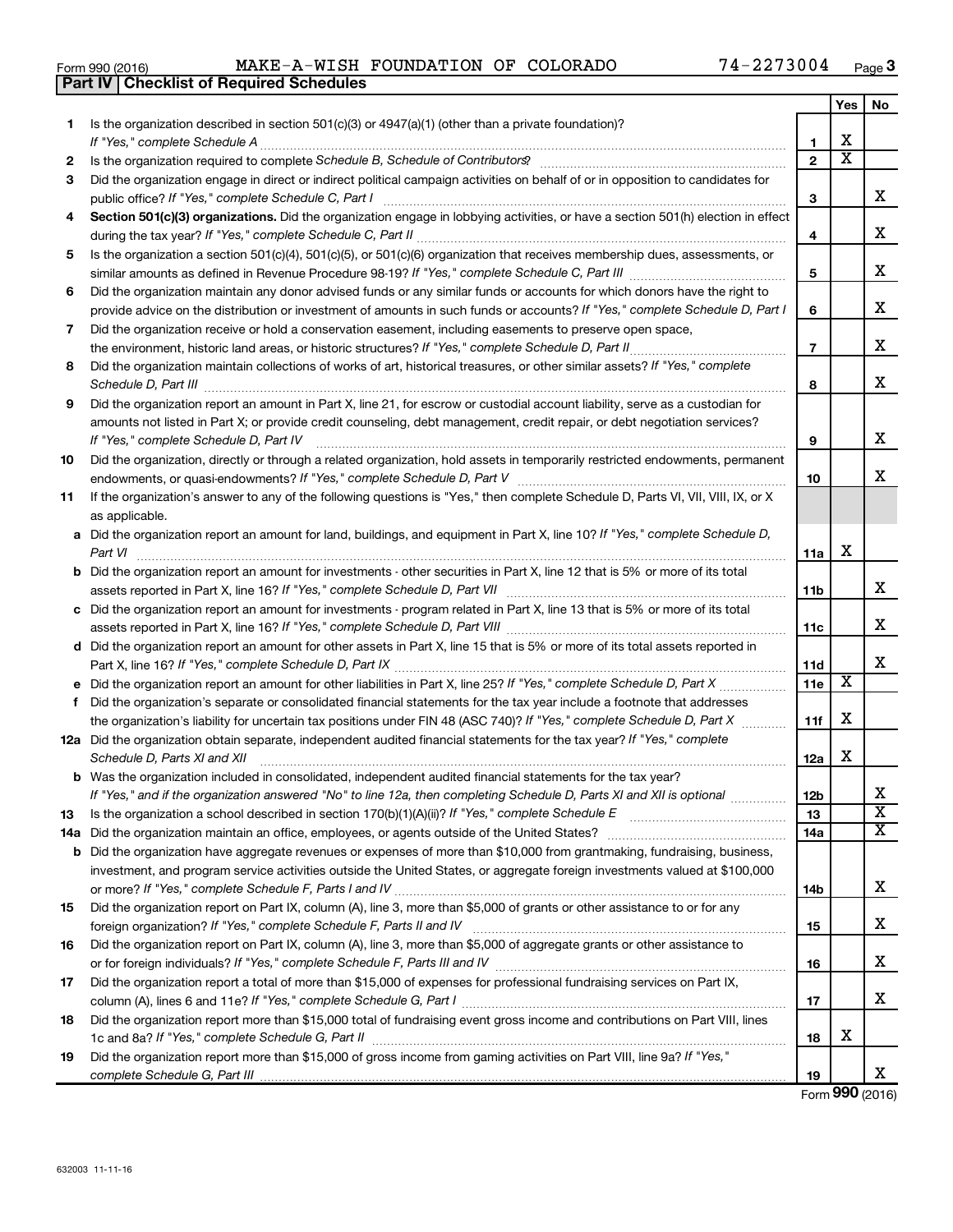| Form 990 (2016) |  | MAKE-A-WISH FOUNDATION OF COLORADO |  |  | 74-2273004 | Page |  |
|-----------------|--|------------------------------------|--|--|------------|------|--|
|-----------------|--|------------------------------------|--|--|------------|------|--|

**Part IV Checklist of Required Schedules**

*(continued)*

|    |                                                                                                                                                                                                                                 |                 | Yes                     | No                    |
|----|---------------------------------------------------------------------------------------------------------------------------------------------------------------------------------------------------------------------------------|-----------------|-------------------------|-----------------------|
|    | 20a Did the organization operate one or more hospital facilities? If "Yes," complete Schedule H                                                                                                                                 | 20a             |                         | x                     |
|    |                                                                                                                                                                                                                                 | 20 <sub>b</sub> |                         |                       |
| 21 | Did the organization report more than \$5,000 of grants or other assistance to any domestic organization or                                                                                                                     |                 |                         |                       |
|    |                                                                                                                                                                                                                                 | 21              |                         | х                     |
| 22 | Did the organization report more than \$5,000 of grants or other assistance to or for domestic individuals on<br>Part IX, column (A), line 2? If "Yes," complete Schedule I, Parts I and III [11]] [11]] [11] [11] [11] [11] [1 | 22              | X                       |                       |
| 23 | Did the organization answer "Yes" to Part VII, Section A, line 3, 4, or 5 about compensation of the organization's current                                                                                                      |                 |                         |                       |
|    | and former officers, directors, trustees, key employees, and highest compensated employees? If "Yes," complete                                                                                                                  |                 |                         |                       |
|    | Schedule J                                                                                                                                                                                                                      | 23              | X                       |                       |
|    | 24a Did the organization have a tax-exempt bond issue with an outstanding principal amount of more than \$100,000 as of the                                                                                                     |                 |                         |                       |
|    | last day of the year, that was issued after December 31, 2002? If "Yes," answer lines 24b through 24d and complete                                                                                                              |                 |                         |                       |
|    | Schedule K. If "No", go to line 25a                                                                                                                                                                                             | 24a             |                         | x                     |
| b  |                                                                                                                                                                                                                                 | 24 <sub>b</sub> |                         |                       |
|    | Did the organization maintain an escrow account other than a refunding escrow at any time during the year to defease                                                                                                            |                 |                         |                       |
|    |                                                                                                                                                                                                                                 | 24c             |                         |                       |
|    |                                                                                                                                                                                                                                 | 24d             |                         |                       |
|    | 25a Section 501(c)(3), 501(c)(4), and 501(c)(29) organizations. Did the organization engage in an excess benefit                                                                                                                |                 |                         |                       |
|    |                                                                                                                                                                                                                                 | 25a             |                         | x                     |
|    | b Is the organization aware that it engaged in an excess benefit transaction with a disqualified person in a prior year, and                                                                                                    |                 |                         |                       |
|    | that the transaction has not been reported on any of the organization's prior Forms 990 or 990-EZ? If "Yes," complete                                                                                                           |                 |                         | х                     |
|    | Schedule L, Part I<br>Did the organization report any amount on Part X, line 5, 6, or 22 for receivables from or payables to any current or                                                                                     | 25b             |                         |                       |
| 26 | former officers, directors, trustees, key employees, highest compensated employees, or disqualified persons? If "Yes,"                                                                                                          |                 |                         |                       |
|    | complete Schedule L, Part II                                                                                                                                                                                                    | 26              |                         | х                     |
| 27 | Did the organization provide a grant or other assistance to an officer, director, trustee, key employee, substantial                                                                                                            |                 |                         |                       |
|    | contributor or employee thereof, a grant selection committee member, or to a 35% controlled entity or family member                                                                                                             |                 |                         |                       |
|    |                                                                                                                                                                                                                                 | 27              |                         | х                     |
| 28 | Was the organization a party to a business transaction with one of the following parties (see Schedule L, Part IV                                                                                                               |                 |                         |                       |
|    | instructions for applicable filing thresholds, conditions, and exceptions):                                                                                                                                                     |                 |                         |                       |
| а  | A current or former officer, director, trustee, or key employee? If "Yes," complete Schedule L, Part IV                                                                                                                         | 28a             |                         | х                     |
| b  | A family member of a current or former officer, director, trustee, or key employee? If "Yes," complete Schedule L, Part IV                                                                                                      | 28b             |                         | $\overline{\text{X}}$ |
|    | c An entity of which a current or former officer, director, trustee, or key employee (or a family member thereof) was an officer,                                                                                               |                 |                         |                       |
|    | director, trustee, or direct or indirect owner? If "Yes," complete Schedule L, Part IV                                                                                                                                          | 28c             |                         | X                     |
| 29 |                                                                                                                                                                                                                                 | 29              | $\overline{\textbf{x}}$ |                       |
| 30 | Did the organization receive contributions of art, historical treasures, or other similar assets, or qualified conservation                                                                                                     |                 |                         |                       |
|    |                                                                                                                                                                                                                                 | 30              |                         | x                     |
| 31 | Did the organization liquidate, terminate, or dissolve and cease operations?                                                                                                                                                    | 31              |                         | х                     |
| 32 | Did the organization sell, exchange, dispose of, or transfer more than 25% of its net assets? If "Yes," complete                                                                                                                |                 |                         |                       |
|    |                                                                                                                                                                                                                                 | 32              |                         | х                     |
| 33 | Did the organization own 100% of an entity disregarded as separate from the organization under Regulations                                                                                                                      |                 |                         |                       |
|    |                                                                                                                                                                                                                                 | 33              |                         | х                     |
| 34 | Was the organization related to any tax-exempt or taxable entity? If "Yes," complete Schedule R, Part II, III, or IV, and                                                                                                       |                 |                         |                       |
|    | Part V, line 1                                                                                                                                                                                                                  | 34              |                         | х                     |
|    |                                                                                                                                                                                                                                 | 35a             |                         | X                     |
|    | b If "Yes" to line 35a, did the organization receive any payment from or engage in any transaction with a controlled entity                                                                                                     |                 |                         |                       |
|    |                                                                                                                                                                                                                                 | 35b             |                         |                       |
| 36 | Section 501(c)(3) organizations. Did the organization make any transfers to an exempt non-charitable related organization?                                                                                                      |                 |                         |                       |
|    |                                                                                                                                                                                                                                 | 36              |                         | x                     |
| 37 | Did the organization conduct more than 5% of its activities through an entity that is not a related organization                                                                                                                |                 |                         | x                     |
|    |                                                                                                                                                                                                                                 | 37              |                         |                       |
| 38 | Did the organization complete Schedule O and provide explanations in Schedule O for Part VI, lines 11b and 19?                                                                                                                  | 38              | х                       |                       |
|    |                                                                                                                                                                                                                                 |                 |                         |                       |

Form (2016) **990**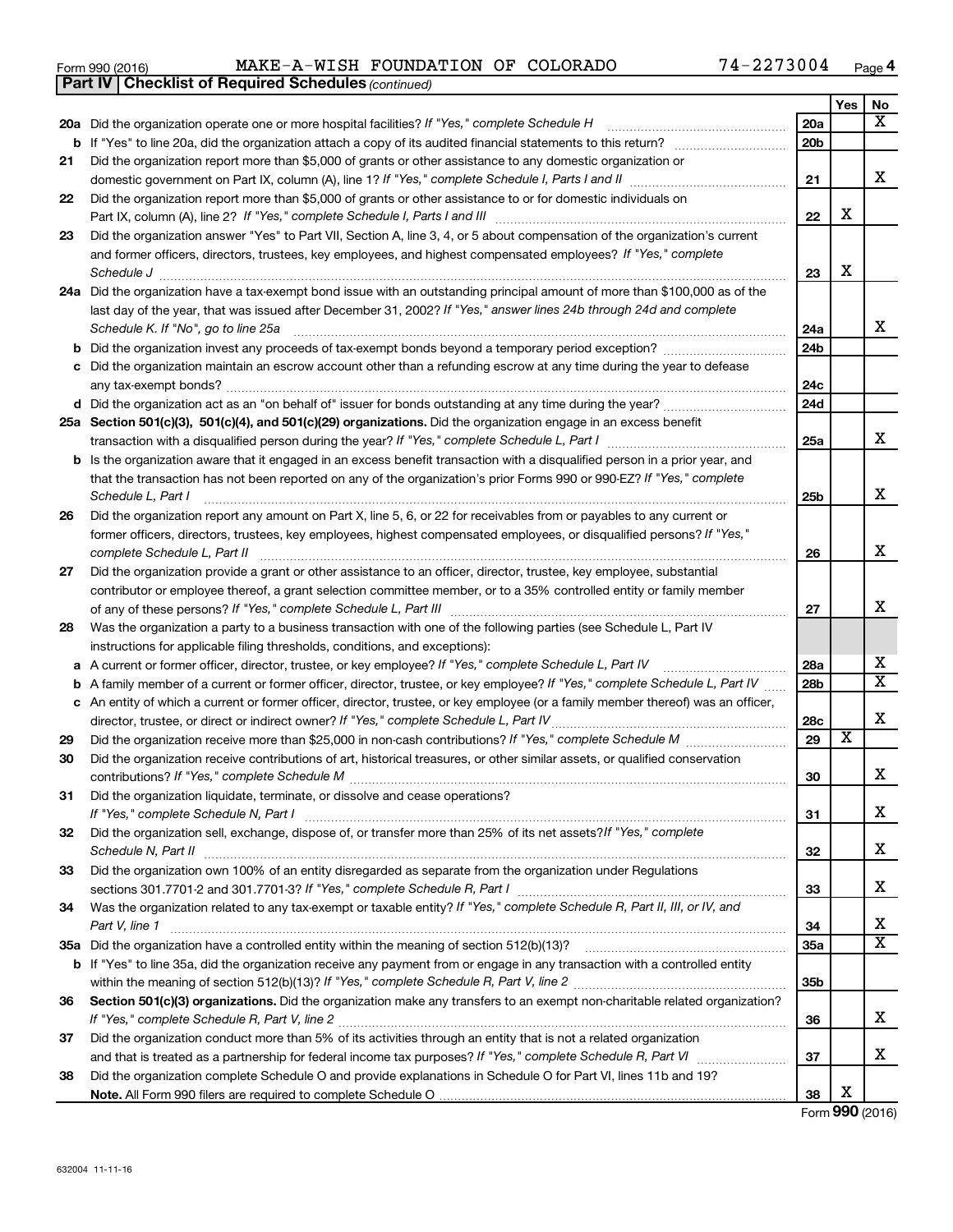|    | Part V<br><b>Statements Regarding Other IRS Filings and Tax Compliance</b>                                                                                                                            |                      |    |                |                         |                         |
|----|-------------------------------------------------------------------------------------------------------------------------------------------------------------------------------------------------------|----------------------|----|----------------|-------------------------|-------------------------|
|    | Check if Schedule O contains a response or note to any line in this Part V                                                                                                                            |                      |    |                |                         |                         |
|    |                                                                                                                                                                                                       |                      | 6  |                | Yes                     | <b>No</b>               |
|    |                                                                                                                                                                                                       | 1a<br>1 <sub>b</sub> |    |                |                         |                         |
|    | Enter the number of Forms W-2G included in line 1a. Enter -0- if not applicable<br>Did the organization comply with backup withholding rules for reportable payments to vendors and reportable gaming |                      |    |                |                         |                         |
|    |                                                                                                                                                                                                       |                      |    | 1c             | х                       |                         |
|    | 2a Enter the number of employees reported on Form W-3, Transmittal of Wage and Tax Statements,                                                                                                        |                      |    |                |                         |                         |
|    | filed for the calendar year ending with or within the year covered by this return                                                                                                                     | 2a                   | 24 |                |                         |                         |
|    |                                                                                                                                                                                                       |                      |    | 2 <sub>b</sub> | х                       |                         |
|    |                                                                                                                                                                                                       |                      |    |                |                         |                         |
|    | 3a Did the organization have unrelated business gross income of \$1,000 or more during the year?                                                                                                      |                      |    | За             |                         | x                       |
|    |                                                                                                                                                                                                       |                      |    | 3b             |                         |                         |
|    | 4a At any time during the calendar year, did the organization have an interest in, or a signature or other authority over, a                                                                          |                      |    |                |                         |                         |
|    | financial account in a foreign country (such as a bank account, securities account, or other financial account)?                                                                                      |                      |    | 4a             |                         | х                       |
|    | <b>b</b> If "Yes," enter the name of the foreign country: $\blacktriangleright$                                                                                                                       |                      |    |                |                         |                         |
|    | See instructions for filing requirements for FinCEN Form 114, Report of Foreign Bank and Financial Accounts (FBAR).                                                                                   |                      |    |                |                         |                         |
|    |                                                                                                                                                                                                       |                      |    | 5a             |                         | х                       |
|    |                                                                                                                                                                                                       |                      |    | 5 <sub>b</sub> |                         | $\overline{\texttt{x}}$ |
|    |                                                                                                                                                                                                       |                      |    | 5c             |                         |                         |
|    | 6a Does the organization have annual gross receipts that are normally greater than \$100,000, and did the organization solicit                                                                        |                      |    |                |                         |                         |
|    |                                                                                                                                                                                                       |                      |    | 6a             |                         | х                       |
|    | <b>b</b> If "Yes," did the organization include with every solicitation an express statement that such contributions or gifts                                                                         |                      |    |                |                         |                         |
|    |                                                                                                                                                                                                       |                      |    | 6b             |                         |                         |
| 7  | Organizations that may receive deductible contributions under section 170(c).                                                                                                                         |                      |    |                | х                       |                         |
|    | Did the organization receive a payment in excess of \$75 made partly as a contribution and partly for goods and services provided to the payor?                                                       |                      |    | 7a<br>7b       | $\overline{\textbf{x}}$ |                         |
|    | c Did the organization sell, exchange, or otherwise dispose of tangible personal property for which it was required                                                                                   |                      |    |                |                         |                         |
|    |                                                                                                                                                                                                       |                      |    | 7c             |                         | х                       |
|    |                                                                                                                                                                                                       | 7d                   |    |                |                         |                         |
|    | Did the organization receive any funds, directly or indirectly, to pay premiums on a personal benefit contract?                                                                                       |                      |    | 7е             |                         | х                       |
| f. | Did the organization, during the year, pay premiums, directly or indirectly, on a personal benefit contract?                                                                                          |                      |    | 7f             |                         | $\overline{\mathbf{x}}$ |
|    | If the organization received a contribution of qualified intellectual property, did the organization file Form 8899 as required?                                                                      |                      |    | 7g             |                         |                         |
|    | h If the organization received a contribution of cars, boats, airplanes, or other vehicles, did the organization file a Form 1098-C?                                                                  |                      |    | 7h             |                         |                         |
| 8  | Sponsoring organizations maintaining donor advised funds. Did a donor advised fund maintained by the                                                                                                  |                      |    |                |                         |                         |
|    |                                                                                                                                                                                                       |                      |    | 8              |                         |                         |
| 9  | Sponsoring organizations maintaining donor advised funds.                                                                                                                                             |                      |    |                |                         |                         |
|    |                                                                                                                                                                                                       |                      |    | эа             |                         |                         |
|    | <b>b</b> Did the sponsoring organization make a distribution to a donor, donor advisor, or related person?                                                                                            |                      |    | 9b             |                         |                         |
| 10 | Section 501(c)(7) organizations. Enter:                                                                                                                                                               |                      |    |                |                         |                         |
| а  |                                                                                                                                                                                                       | 10a                  |    |                |                         |                         |
| b  | Gross receipts, included on Form 990, Part VIII, line 12, for public use of club facilities                                                                                                           | 10 <sub>b</sub>      |    |                |                         |                         |
| 11 | Section 501(c)(12) organizations. Enter:                                                                                                                                                              |                      |    |                |                         |                         |
| а  | b Gross income from other sources (Do not net amounts due or paid to other sources against                                                                                                            | 11a                  |    |                |                         |                         |
|    |                                                                                                                                                                                                       | 11b                  |    |                |                         |                         |
|    | 12a Section 4947(a)(1) non-exempt charitable trusts. Is the organization filing Form 990 in lieu of Form 1041?                                                                                        |                      |    | 12a            |                         |                         |
|    | <b>b</b> If "Yes," enter the amount of tax-exempt interest received or accrued during the year                                                                                                        | 12b                  |    |                |                         |                         |
| 13 | Section 501(c)(29) qualified nonprofit health insurance issuers.                                                                                                                                      |                      |    |                |                         |                         |
|    | a Is the organization licensed to issue qualified health plans in more than one state?                                                                                                                |                      |    | 1За            |                         |                         |
|    | Note. See the instructions for additional information the organization must report on Schedule O.                                                                                                     |                      |    |                |                         |                         |
|    | <b>b</b> Enter the amount of reserves the organization is required to maintain by the states in which the                                                                                             |                      |    |                |                         |                         |
|    |                                                                                                                                                                                                       | 13b                  |    |                |                         |                         |
|    |                                                                                                                                                                                                       | 13c                  |    |                |                         |                         |
|    | 14a Did the organization receive any payments for indoor tanning services during the tax year?                                                                                                        |                      |    | 14a            |                         | X                       |
|    |                                                                                                                                                                                                       |                      |    | 14b            |                         |                         |

Form 990 (2016) MAKE-A-WISH FOUNDATION OF COLORADO 74-2273004 <sub>Page</sub>

**5**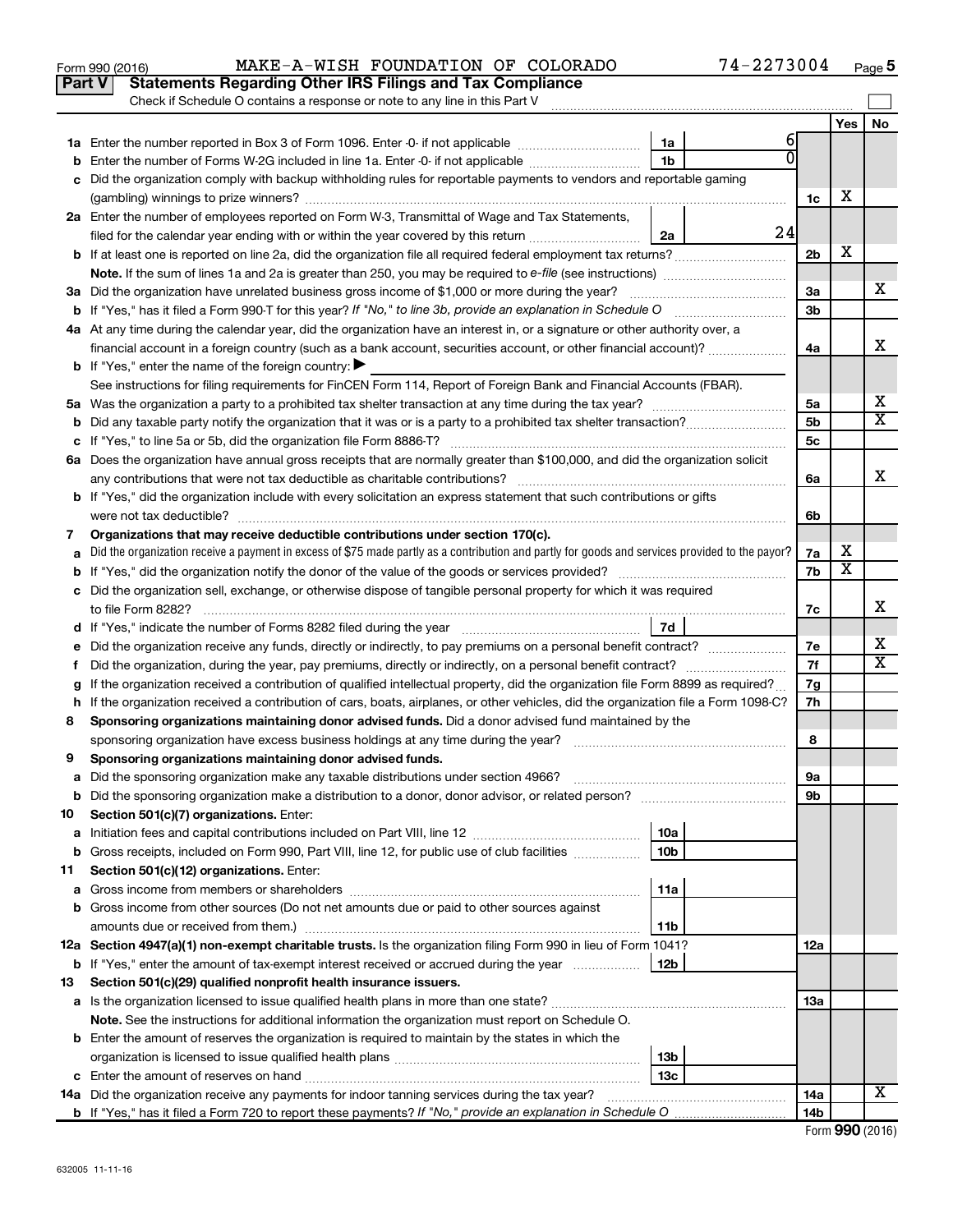| Form 990 (2016) |
|-----------------|
|-----------------|

### Form 990 (2016) MAKE-A-WISH FOUNDATION OF COLORADO 74-2273004 <sub>Page</sub>

**Part VI** Governance, Management, and Disclosure For each "Yes" response to lines 2 through 7b below, and for a "No" response *to line 8a, 8b, or 10b below, describe the circumstances, processes, or changes in Schedule O. See instructions.*

|     | Check if Schedule O contains a response or note to any line in this Part VI                                                                                                                                              |                 |                         | $\overline{\text{X}}$   |
|-----|--------------------------------------------------------------------------------------------------------------------------------------------------------------------------------------------------------------------------|-----------------|-------------------------|-------------------------|
|     | <b>Section A. Governing Body and Management</b>                                                                                                                                                                          |                 |                         |                         |
|     |                                                                                                                                                                                                                          |                 | Yes                     | No.                     |
|     | 16<br>1a Enter the number of voting members of the governing body at the end of the tax year<br>1a                                                                                                                       |                 |                         |                         |
|     | If there are material differences in voting rights among members of the governing body, or if the governing                                                                                                              |                 |                         |                         |
|     | body delegated broad authority to an executive committee or similar committee, explain in Schedule O.                                                                                                                    |                 |                         |                         |
| b   | 16<br>Enter the number of voting members included in line 1a, above, who are independent<br>1b                                                                                                                           |                 |                         |                         |
| 2   | Did any officer, director, trustee, or key employee have a family relationship or a business relationship with any other                                                                                                 |                 |                         |                         |
|     | officer, director, trustee, or key employee?                                                                                                                                                                             | $\mathbf{2}$    |                         | х                       |
| 3   | Did the organization delegate control over management duties customarily performed by or under the direct supervision                                                                                                    |                 |                         |                         |
|     |                                                                                                                                                                                                                          | 3               |                         | X                       |
| 4   | Did the organization make any significant changes to its governing documents since the prior Form 990 was filed?                                                                                                         | 4               | $\overline{\mathbf{x}}$ |                         |
| 5   |                                                                                                                                                                                                                          | 5               |                         | $\overline{\mathbf{X}}$ |
| 6   |                                                                                                                                                                                                                          | 6               |                         | $\overline{\textbf{X}}$ |
| 7a  | Did the organization have members, stockholders, or other persons who had the power to elect or appoint one or                                                                                                           |                 |                         |                         |
|     |                                                                                                                                                                                                                          | 7a              |                         | X                       |
| b   | Are any governance decisions of the organization reserved to (or subject to approval by) members, stockholders, or                                                                                                       |                 |                         |                         |
|     | persons other than the governing body?                                                                                                                                                                                   | 7b              |                         | x                       |
| 8   | Did the organization contemporaneously document the meetings held or written actions undertaken during the year by the following:                                                                                        |                 |                         |                         |
| а   |                                                                                                                                                                                                                          | 8а              | х                       |                         |
| b   | Each committee with authority to act on behalf of the governing body?                                                                                                                                                    | 8b              | $\overline{\mathbf{x}}$ |                         |
| 9   | Is there any officer, director, trustee, or key employee listed in Part VII, Section A, who cannot be reached at the                                                                                                     |                 |                         |                         |
|     |                                                                                                                                                                                                                          | 9               |                         | х                       |
|     | Section B. Policies (This Section B requests information about policies not required by the Internal Revenue Code.)                                                                                                      |                 |                         |                         |
|     |                                                                                                                                                                                                                          |                 | Yes                     | No                      |
|     |                                                                                                                                                                                                                          | 10a             |                         | x                       |
|     | <b>b</b> If "Yes," did the organization have written policies and procedures governing the activities of such chapters, affiliates,                                                                                      |                 |                         |                         |
|     |                                                                                                                                                                                                                          | 10b             |                         |                         |
|     | 11a Has the organization provided a complete copy of this Form 990 to all members of its governing body before filing the form?                                                                                          | 11a             | X                       |                         |
| b   | Describe in Schedule O the process, if any, used by the organization to review this Form 990.                                                                                                                            |                 |                         |                         |
| 12a | Did the organization have a written conflict of interest policy? If "No," go to line 13                                                                                                                                  | 12a             | х                       |                         |
| b   | Were officers, directors, or trustees, and key employees required to disclose annually interests that could give rise to conflicts?                                                                                      | 12 <sub>b</sub> | $\overline{\textbf{x}}$ |                         |
| с   | Did the organization regularly and consistently monitor and enforce compliance with the policy? If "Yes," describe                                                                                                       |                 |                         |                         |
|     | in Schedule O how this was done                                                                                                                                                                                          | 12c             | х                       |                         |
| 13  | Did the organization have a written whistleblower policy?                                                                                                                                                                | 13              | $\overline{\textbf{x}}$ |                         |
| 14  |                                                                                                                                                                                                                          | 14              | $\overline{\textbf{x}}$ |                         |
| 15  | Did the process for determining compensation of the following persons include a review and approval by independent                                                                                                       |                 |                         |                         |
|     | persons, comparability data, and contemporaneous substantiation of the deliberation and decision?                                                                                                                        |                 |                         |                         |
|     | The organization's CEO, Executive Director, or top management official manufactured content content of the organization's CEO, Executive Director, or top management official manufactured content of the organization's | 15a             | х                       |                         |
|     |                                                                                                                                                                                                                          | <b>15b</b>      | х                       |                         |
|     | If "Yes" to line 15a or 15b, describe the process in Schedule O (see instructions).                                                                                                                                      |                 |                         |                         |
|     | 16a Did the organization invest in, contribute assets to, or participate in a joint venture or similar arrangement with a                                                                                                |                 |                         |                         |
|     | taxable entity during the year?                                                                                                                                                                                          | 16a             |                         | х                       |
|     | b If "Yes," did the organization follow a written policy or procedure requiring the organization to evaluate its participation                                                                                           |                 |                         |                         |
|     | in joint venture arrangements under applicable federal tax law, and take steps to safeguard the organization's                                                                                                           |                 |                         |                         |
|     | exempt status with respect to such arrangements?                                                                                                                                                                         | 16b             |                         |                         |
|     | <b>Section C. Disclosure</b>                                                                                                                                                                                             |                 |                         |                         |
| 17  | List the states with which a copy of this Form 990 is required to be filed $\blacktriangleright$ CO                                                                                                                      |                 |                         |                         |
| 18  | Section 6104 requires an organization to make its Forms 1023 (or 1024 if applicable), 990, and 990-T (Section 501(c)(3)s only) available                                                                                 |                 |                         |                         |
|     | for public inspection. Indicate how you made these available. Check all that apply.                                                                                                                                      |                 |                         |                         |
|     | $\lfloor X \rfloor$ Own website<br>$\lfloor \underline{X} \rfloor$ Upon request<br>Another's website<br>Other (explain in Schedule O)                                                                                    |                 |                         |                         |
| 19  | Describe in Schedule O whether (and if so, how) the organization made its governing documents, conflict of interest policy, and financial                                                                                |                 |                         |                         |
|     | statements available to the public during the tax year.                                                                                                                                                                  |                 |                         |                         |
| 20  | State the name, address, and telephone number of the person who possesses the organization's books and records:                                                                                                          |                 |                         |                         |
|     | MARILYN TILLERY - 303-750-9474                                                                                                                                                                                           |                 |                         |                         |
|     | 7951 EAST MAPLEWOOD AVENUE, STE. 126, GREENWOOD VILLAGE, CO                                                                                                                                                              | 80111           |                         |                         |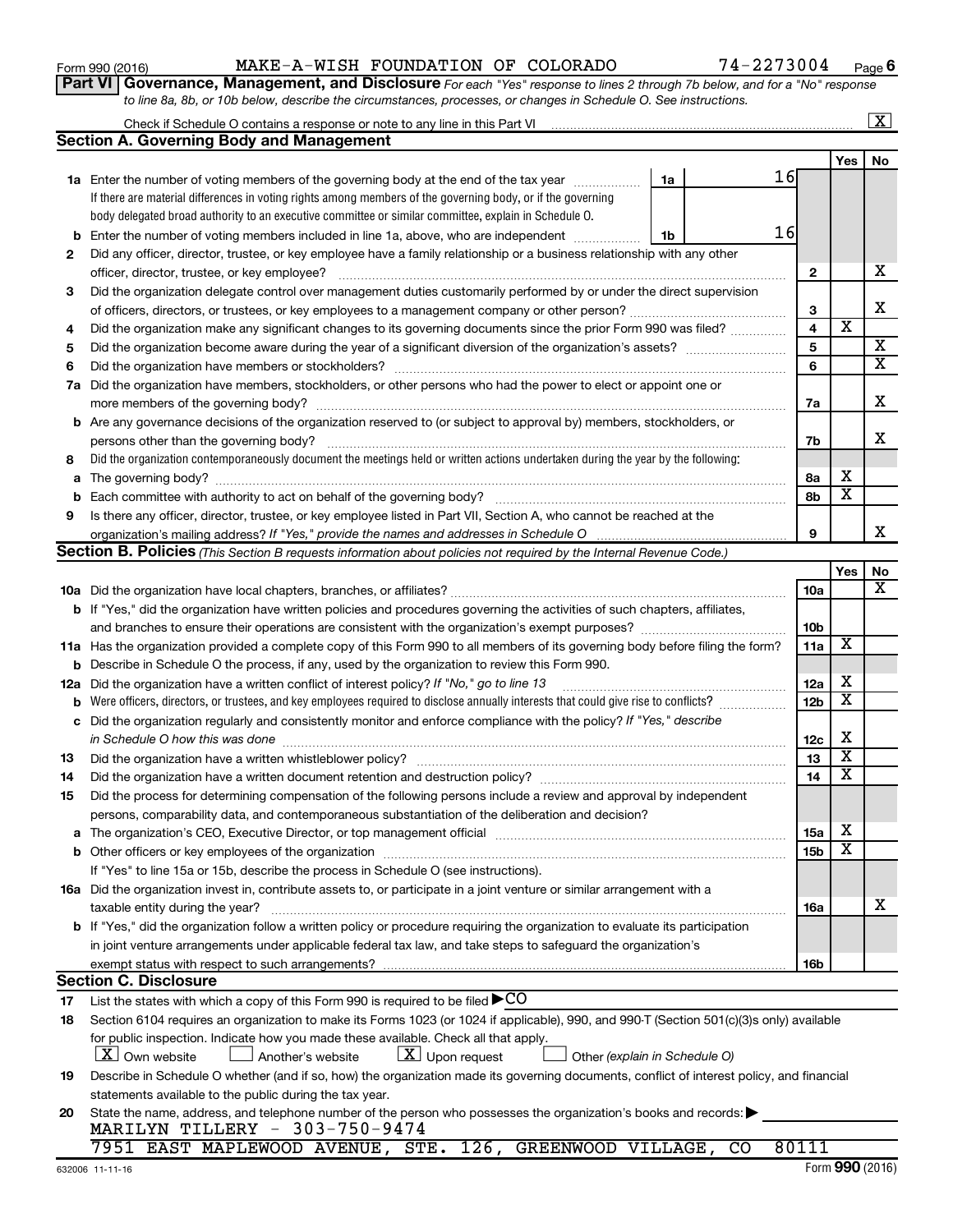$\Box$ 

| Part VII Compensation of Officers, Directors, Trustees, Key Employees, Highest Compensated |
|--------------------------------------------------------------------------------------------|
| <b>Employees, and Independent Contractors</b>                                              |

Check if Schedule O contains a response or note to any line in this Part VII

**Section A. Officers, Directors, Trustees, Key Employees, and Highest Compensated Employees**

**1a**  Complete this table for all persons required to be listed. Report compensation for the calendar year ending with or within the organization's tax year.

**•** List all of the organization's current officers, directors, trustees (whether individuals or organizations), regardless of amount of compensation. Enter -0- in columns  $(D)$ ,  $(E)$ , and  $(F)$  if no compensation was paid.

**•** List all of the organization's **current** key employees, if any. See instructions for definition of "key employee."

**•** List the organization's five current highest compensated employees (other than an officer, director, trustee, or key employee) who received reportable compensation (Box 5 of Form W-2 and/or Box 7 of Form 1099-MISC) of more than \$100,000 from the organization and any related organizations.

**•** List all of the organization's former officers, key employees, and highest compensated employees who received more than \$100,000 of reportable compensation from the organization and any related organizations.

**•** List all of the organization's former directors or trustees that received, in the capacity as a former director or trustee of the organization, more than \$10,000 of reportable compensation from the organization and any related organizations.

List persons in the following order: individual trustees or directors; institutional trustees; officers; key employees; highest compensated employees; and former such persons.

Check this box if neither the organization nor any related organization compensated any current officer, director, or trustee.  $\Box$ 

| (A)                         | (B)                    |                                |                                                                  | (C)                     |              |                                 |        | (D)             | (E)                              | (F)                      |
|-----------------------------|------------------------|--------------------------------|------------------------------------------------------------------|-------------------------|--------------|---------------------------------|--------|-----------------|----------------------------------|--------------------------|
| Name and Title              | Average                |                                | (do not check more than one                                      | Position                |              |                                 |        | Reportable      | Reportable                       | Estimated                |
|                             | hours per              |                                | box, unless person is both an<br>officer and a director/trustee) |                         |              |                                 |        | compensation    | compensation                     | amount of                |
|                             | week                   |                                |                                                                  |                         |              |                                 |        | from<br>the     | from related                     | other                    |
|                             | (list any<br>hours for |                                |                                                                  |                         |              |                                 |        | organization    | organizations<br>(W-2/1099-MISC) | compensation<br>from the |
|                             | related                |                                |                                                                  |                         |              |                                 |        | (W-2/1099-MISC) |                                  | organization             |
|                             | organizations          |                                |                                                                  |                         |              |                                 |        |                 |                                  | and related              |
|                             | below                  | Individual trustee or director | Institutional trustee                                            |                         | Key employee | Highest compensated<br>employee |        |                 |                                  | organizations            |
|                             | line)                  |                                |                                                                  | Officer                 |              |                                 | Former |                 |                                  |                          |
| (1)<br>CORY TIPTON          | 1.00                   |                                |                                                                  |                         |              |                                 |        |                 |                                  |                          |
| CHAIRMAN                    |                        | $\mathbf X$                    |                                                                  | $\mathbf X$             |              |                                 |        | 0.              | 0.                               | $\mathbf 0$ .            |
| (2)<br>SETH KATZ            | 1.00                   |                                |                                                                  |                         |              |                                 |        |                 |                                  |                          |
| VICE CHAIRMAN               |                        | $\mathbf X$                    |                                                                  | $\rm X$                 |              |                                 |        | $\mathbf 0$ .   | $\mathbf 0$ .                    | $\mathbf 0$ .            |
| WILLIAM MYERS<br>(3)        | 1.00                   |                                |                                                                  |                         |              |                                 |        |                 |                                  |                          |
| <b>TREASURER</b>            |                        | X                              |                                                                  | $\mathbf X$             |              |                                 |        | $\mathbf 0$ .   | $\mathbf 0$ .                    | $\mathbf 0$ .            |
| <b>GARY ABOUSSIE</b><br>(4) | 1.00                   |                                |                                                                  |                         |              |                                 |        |                 |                                  |                          |
| <b>DIRECTOR</b>             |                        | $\mathbf X$                    |                                                                  |                         |              |                                 |        | $\mathbf 0$ .   | $\mathbf 0$ .                    | $\mathbf 0$ .            |
| STEVE SHAFFER<br>(5)        | 1.00                   |                                |                                                                  |                         |              |                                 |        |                 |                                  |                          |
| <b>DIRECTOR</b>             |                        | X                              |                                                                  |                         |              |                                 |        | $\mathbf 0$     | $\mathbf 0$ .                    | $\mathbf 0$ .            |
| (6)<br>DOUG ASKAM           | 1.00                   |                                |                                                                  |                         |              |                                 |        |                 |                                  |                          |
| <b>DIRECTOR</b>             |                        | $\mathbf X$                    |                                                                  |                         |              |                                 |        | $\mathbf 0$     | $\mathbf 0$ .                    | $0$ .                    |
| (7)<br>TOMAGO COLLINS       | 1.00                   |                                |                                                                  |                         |              |                                 |        |                 |                                  |                          |
| <b>DIRECTOR</b>             |                        | X                              |                                                                  |                         |              |                                 |        | $\mathbf 0$     | $\mathbf 0$ .                    | $\mathbf 0$ .            |
| (8)<br>SCOTT ESMOND         | 1.00                   |                                |                                                                  |                         |              |                                 |        |                 |                                  |                          |
| <b>DIRECTOR</b>             |                        | $\mathbf X$                    |                                                                  |                         |              |                                 |        | $\mathbf 0$     | $\mathbf 0$ .                    | $\mathbf 0$ .            |
| (9)<br><b>LAURA SRSICH</b>  | 1.00                   |                                |                                                                  |                         |              |                                 |        |                 |                                  |                          |
| <b>DIRECTOR</b>             |                        | $\mathbf X$                    |                                                                  |                         |              |                                 |        | 0               | $\mathbf 0$ .                    | $\mathbf 0$ .            |
| (10) SCOTT VAN RAMSHORST    | 1.00                   |                                |                                                                  |                         |              |                                 |        |                 |                                  |                          |
| <b>DIRECTOR</b>             |                        | $\rm X$                        |                                                                  |                         |              |                                 |        | $\mathbf 0$     | $\mathbf 0$ .                    | $\mathbf 0$ .            |
| (11) ROBERT STARK           | 1.00                   |                                |                                                                  |                         |              |                                 |        |                 |                                  |                          |
| <b>DIRECTOR</b>             |                        | X                              |                                                                  |                         |              |                                 |        | 0               | 0.                               | $\mathbf 0$ .            |
| (12) BRENT SMITH            | 1.00                   |                                |                                                                  |                         |              |                                 |        |                 |                                  |                          |
| <b>DIRECTOR</b>             |                        | $\mathbf X$                    |                                                                  |                         |              |                                 |        | $\mathbf 0$     | $\mathbf 0$ .                    | $\mathbf 0$ .            |
| (13) KELLY MALONEY          | 1.00                   |                                |                                                                  |                         |              |                                 |        |                 |                                  |                          |
| <b>DIRECTOR</b>             |                        | X                              |                                                                  |                         |              |                                 |        | $\mathbf 0$     | $\mathbf 0$ .                    | $\mathbf 0$ .            |
| (14) CONNIE TALMAGE         | 1.00                   |                                |                                                                  |                         |              |                                 |        |                 |                                  |                          |
| <b>DIRECTOR</b>             |                        | $\mathbf X$                    |                                                                  |                         |              |                                 |        | $\mathbf 0$     | $\mathbf 0$ .                    | 0.                       |
| (15) DENNIS BROWN           | 1.00                   |                                |                                                                  |                         |              |                                 |        |                 |                                  |                          |
| <b>DIRECTOR</b>             |                        | $\mathbf X$                    |                                                                  |                         |              |                                 |        | $\mathbf 0$ .   | $\mathbf 0$ .                    | 0.                       |
| (16) JUSTIN VAUGHN          | 1.00                   |                                |                                                                  |                         |              |                                 |        |                 |                                  |                          |
| <b>DIRECTOR</b>             |                        | $\mathbf X$                    |                                                                  |                         |              |                                 |        | 0.              | $\mathbf 0$ .                    | 0.                       |
| (17) JOAN MAZAK             | 50.00                  |                                |                                                                  |                         |              |                                 |        |                 |                                  |                          |
| PRESIDENT/CEO               |                        |                                |                                                                  | $\overline{\mathbf{X}}$ |              |                                 |        | 232,364.        | 0.                               | 17,329.                  |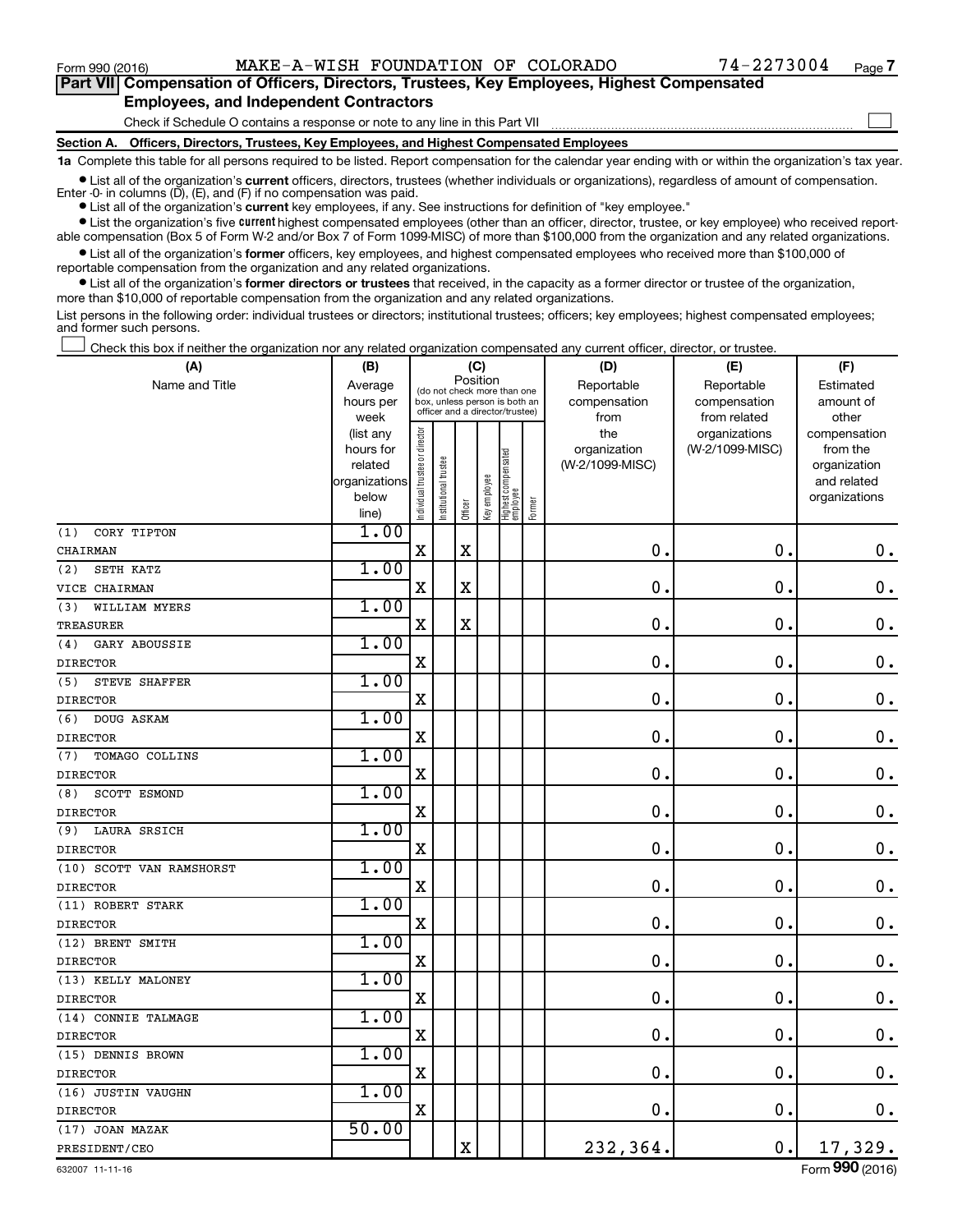| MAKE-A-WISH FOUNDATION OF COLORADO<br>Form 990 (2016)                                                                                        |                          |                                                                                              |                                 |         |              |                                  |           |                                | 74-2273004      |                  |                     |          | Page 8           |
|----------------------------------------------------------------------------------------------------------------------------------------------|--------------------------|----------------------------------------------------------------------------------------------|---------------------------------|---------|--------------|----------------------------------|-----------|--------------------------------|-----------------|------------------|---------------------|----------|------------------|
| <b>Part VII</b><br>Section A. Officers, Directors, Trustees, Key Employees, and Highest Compensated Employees (continued)                    |                          |                                                                                              |                                 |         |              |                                  |           |                                |                 |                  |                     |          |                  |
| (A)                                                                                                                                          | (B)<br>(C)<br>(D)<br>(E) |                                                                                              |                                 |         |              |                                  |           |                                |                 |                  |                     | (F)      |                  |
| Name and title                                                                                                                               | Average                  | Position<br>Reportable                                                                       |                                 |         |              |                                  |           | Reportable                     | Estimated       |                  |                     |          |                  |
|                                                                                                                                              | hours per                | (do not check more than one<br>compensation<br>compensation<br>box, unless person is both an |                                 |         |              |                                  | amount of |                                |                 |                  |                     |          |                  |
|                                                                                                                                              | week                     |                                                                                              | officer and a director/trustee) |         |              |                                  |           | from                           | from related    |                  |                     | other    |                  |
|                                                                                                                                              | (list any                |                                                                                              |                                 |         |              |                                  |           | the                            | organizations   |                  | compensation        |          |                  |
|                                                                                                                                              | hours for                |                                                                                              |                                 |         |              |                                  |           | organization                   | (W-2/1099-MISC) |                  |                     | from the |                  |
|                                                                                                                                              | related                  |                                                                                              |                                 |         |              |                                  |           | (W-2/1099-MISC)                |                 |                  | organization        |          |                  |
|                                                                                                                                              | organizations            |                                                                                              |                                 |         |              |                                  |           |                                |                 |                  | and related         |          |                  |
|                                                                                                                                              | below                    | Individual trustee or director                                                               | Institutional trustee           |         | Key employee |                                  |           |                                |                 |                  | organizations       |          |                  |
|                                                                                                                                              | line)                    |                                                                                              |                                 | Officer |              | Highest compensated<br> employee | Former    |                                |                 |                  |                     |          |                  |
| (18) MARILYN TILLERY                                                                                                                         | 50.00                    |                                                                                              |                                 |         |              |                                  |           |                                |                 |                  |                     |          |                  |
| VICE PRESIDENT OF OPERATIONS/SECRETA                                                                                                         |                          |                                                                                              |                                 | X       |              |                                  |           | 92,840.                        |                 | 0.               |                     |          | 17,928.          |
| (19) TERESA PUSZTAI                                                                                                                          | 50.00                    |                                                                                              |                                 |         |              |                                  |           |                                |                 |                  |                     |          |                  |
| DIRECTOR OF PHILANTHROPY                                                                                                                     |                          |                                                                                              |                                 |         |              | Χ                                |           | 112,633.                       |                 | 0.               |                     |          | 16,727.          |
|                                                                                                                                              |                          |                                                                                              |                                 |         |              |                                  |           |                                |                 |                  |                     |          |                  |
|                                                                                                                                              |                          |                                                                                              |                                 |         |              |                                  |           |                                |                 |                  |                     |          |                  |
|                                                                                                                                              |                          |                                                                                              |                                 |         |              |                                  |           |                                |                 |                  |                     |          |                  |
|                                                                                                                                              |                          |                                                                                              |                                 |         |              |                                  |           |                                |                 |                  |                     |          |                  |
|                                                                                                                                              |                          |                                                                                              |                                 |         |              |                                  |           |                                |                 |                  |                     |          |                  |
|                                                                                                                                              |                          |                                                                                              |                                 |         |              |                                  |           |                                |                 |                  |                     |          |                  |
|                                                                                                                                              |                          |                                                                                              |                                 |         |              |                                  |           |                                |                 |                  |                     |          |                  |
|                                                                                                                                              |                          |                                                                                              |                                 |         |              |                                  |           |                                |                 |                  |                     |          |                  |
|                                                                                                                                              |                          |                                                                                              |                                 |         |              |                                  |           |                                |                 |                  |                     |          |                  |
|                                                                                                                                              |                          |                                                                                              |                                 |         |              |                                  |           |                                |                 |                  |                     |          |                  |
|                                                                                                                                              |                          |                                                                                              |                                 |         |              |                                  |           |                                |                 |                  |                     |          |                  |
|                                                                                                                                              |                          |                                                                                              |                                 |         |              |                                  |           |                                |                 |                  |                     |          |                  |
|                                                                                                                                              |                          |                                                                                              |                                 |         |              |                                  |           |                                |                 |                  |                     |          |                  |
|                                                                                                                                              |                          |                                                                                              |                                 |         |              |                                  |           |                                |                 |                  |                     |          |                  |
|                                                                                                                                              |                          |                                                                                              |                                 |         |              |                                  |           |                                |                 |                  |                     |          |                  |
|                                                                                                                                              |                          |                                                                                              |                                 |         |              |                                  |           |                                |                 |                  |                     |          |                  |
| 1b Sub-total                                                                                                                                 |                          |                                                                                              |                                 |         |              |                                  |           | 437,837.                       |                 | $\overline{0}$ . |                     |          | 51,984.          |
| Total from continuation sheets to Part VII, Section A [111] [12] Total from continuation sheets to Part VII, Section A                       |                          |                                                                                              |                                 |         |              |                                  |           | 0.                             |                 | σ.               |                     |          | $\overline{0}$ . |
| d                                                                                                                                            |                          |                                                                                              |                                 |         |              |                                  |           | 437,837.                       |                 | σ.               |                     |          | 51,984.          |
| Total number of individuals (including but not limited to those listed above) who received more than \$100,000 of reportable<br>$\mathbf{2}$ |                          |                                                                                              |                                 |         |              |                                  |           |                                |                 |                  |                     |          |                  |
| compensation from the organization $\blacktriangleright$                                                                                     |                          |                                                                                              |                                 |         |              |                                  |           |                                |                 |                  |                     |          | 3                |
|                                                                                                                                              |                          |                                                                                              |                                 |         |              |                                  |           |                                |                 |                  |                     | Yes      | No               |
|                                                                                                                                              |                          |                                                                                              |                                 |         |              |                                  |           |                                |                 |                  |                     |          |                  |
| 3<br>Did the organization list any former officer, director, or trustee, key employee, or highest compensated employee on                    |                          |                                                                                              |                                 |         |              |                                  |           |                                |                 |                  |                     |          |                  |
|                                                                                                                                              |                          |                                                                                              |                                 |         |              |                                  |           |                                |                 |                  | 3                   |          | x                |
| For any individual listed on line 1a, is the sum of reportable compensation and other compensation from the organization                     |                          |                                                                                              |                                 |         |              |                                  |           |                                |                 |                  |                     |          |                  |
| and related organizations greater than \$150,000? If "Yes," complete Schedule J for such individual                                          |                          |                                                                                              |                                 |         |              |                                  |           |                                |                 |                  | 4                   | X        |                  |
| Did any person listed on line 1a receive or accrue compensation from any unrelated organization or individual for services<br>5              |                          |                                                                                              |                                 |         |              |                                  |           |                                |                 |                  |                     |          |                  |
|                                                                                                                                              |                          |                                                                                              |                                 |         |              |                                  |           |                                |                 |                  | 5                   |          | x                |
| <b>Section B. Independent Contractors</b>                                                                                                    |                          |                                                                                              |                                 |         |              |                                  |           |                                |                 |                  |                     |          |                  |
| Complete this table for your five highest compensated independent contractors that received more than \$100,000 of compensation from<br>1.   |                          |                                                                                              |                                 |         |              |                                  |           |                                |                 |                  |                     |          |                  |
| the organization. Report compensation for the calendar year ending with or within the organization's tax year.                               |                          |                                                                                              |                                 |         |              |                                  |           |                                |                 |                  |                     |          |                  |
|                                                                                                                                              |                          |                                                                                              |                                 |         |              |                                  |           |                                |                 |                  |                     |          |                  |
| (A)<br>Name and business address                                                                                                             |                          |                                                                                              |                                 |         |              |                                  |           | (B)<br>Description of services |                 |                  | (C)<br>Compensation |          |                  |
|                                                                                                                                              |                          |                                                                                              | <b>NONE</b>                     |         |              |                                  |           |                                |                 |                  |                     |          |                  |
|                                                                                                                                              |                          |                                                                                              |                                 |         |              |                                  |           |                                |                 |                  |                     |          |                  |
|                                                                                                                                              |                          |                                                                                              |                                 |         |              |                                  |           |                                |                 |                  |                     |          |                  |
|                                                                                                                                              |                          |                                                                                              |                                 |         |              |                                  |           |                                |                 |                  |                     |          |                  |
|                                                                                                                                              |                          |                                                                                              |                                 |         |              |                                  |           |                                |                 |                  |                     |          |                  |
|                                                                                                                                              |                          |                                                                                              |                                 |         |              |                                  |           |                                |                 |                  |                     |          |                  |
|                                                                                                                                              |                          |                                                                                              |                                 |         |              |                                  |           |                                |                 |                  |                     |          |                  |
|                                                                                                                                              |                          |                                                                                              |                                 |         |              |                                  |           |                                |                 |                  |                     |          |                  |
|                                                                                                                                              |                          |                                                                                              |                                 |         |              |                                  |           |                                |                 |                  |                     |          |                  |
|                                                                                                                                              |                          |                                                                                              |                                 |         |              |                                  |           |                                |                 |                  |                     |          |                  |
|                                                                                                                                              |                          |                                                                                              |                                 |         |              |                                  |           |                                |                 |                  |                     |          |                  |
|                                                                                                                                              |                          |                                                                                              |                                 |         |              |                                  |           |                                |                 |                  |                     |          |                  |
| Total number of independent contractors (including but not limited to those listed above) who received more than<br>2                        |                          |                                                                                              |                                 |         |              |                                  |           |                                |                 |                  |                     |          |                  |
| \$100,000 of compensation from the organization                                                                                              |                          |                                                                                              |                                 |         |              | 0                                |           |                                |                 |                  |                     |          |                  |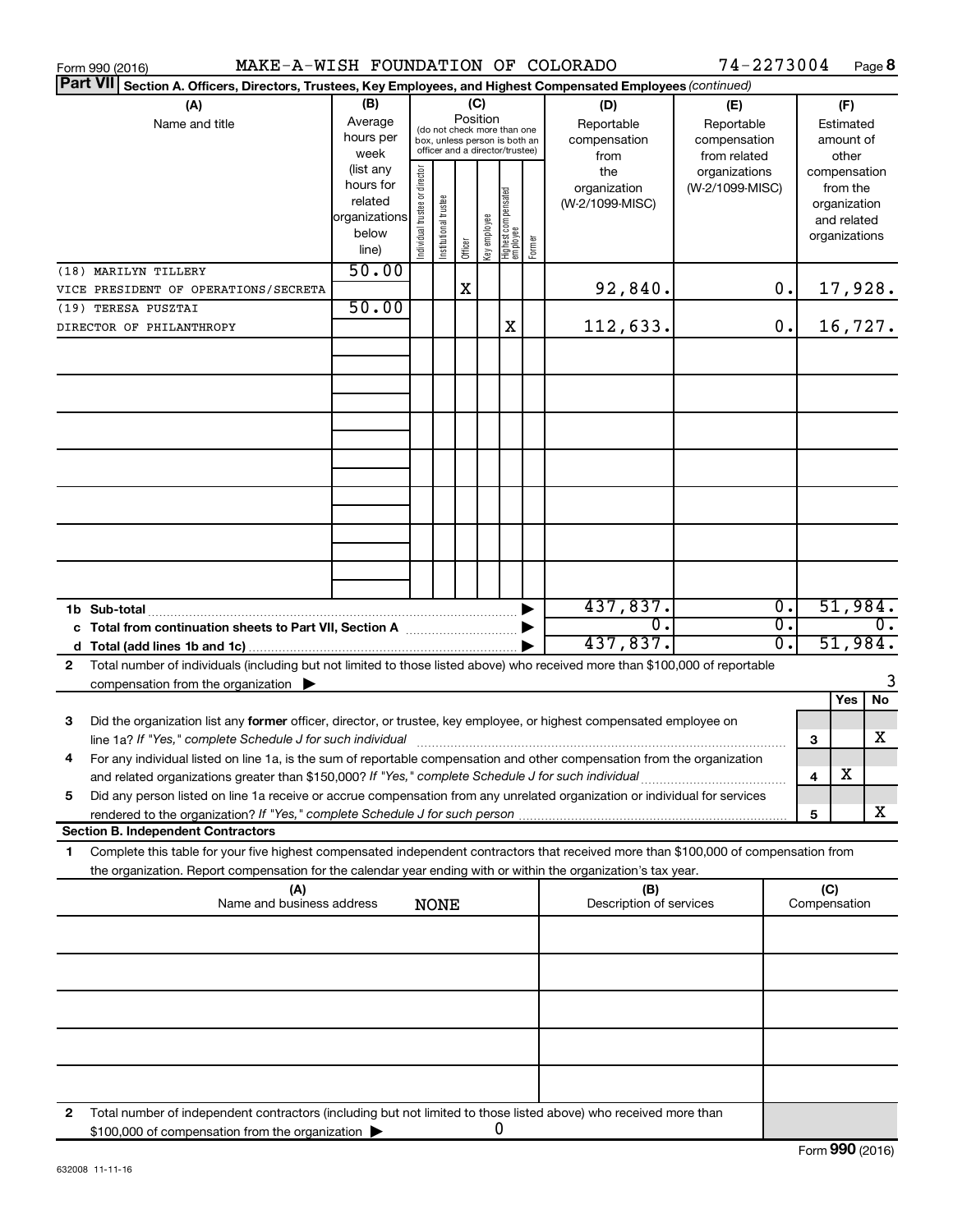|                                                           |                  | MAKE-A-WISH FOUNDATION OF COLORADO<br>Form 990 (2016)                                                                     |                      |                                  |                                                 | 74-2273004                              | Page 9                                                               |
|-----------------------------------------------------------|------------------|---------------------------------------------------------------------------------------------------------------------------|----------------------|----------------------------------|-------------------------------------------------|-----------------------------------------|----------------------------------------------------------------------|
|                                                           | <b>Part VIII</b> | <b>Statement of Revenue</b>                                                                                               |                      |                                  |                                                 |                                         |                                                                      |
|                                                           |                  | Check if Schedule O contains a response or note to any line in this Part VIII                                             |                      |                                  |                                                 |                                         |                                                                      |
|                                                           |                  |                                                                                                                           |                      | (A)<br>Total revenue             | (B)<br>Related or<br>exempt function<br>revenue | (C)<br>Unrelated<br>business<br>revenue | (D)<br>Revenue excluded<br>from tax under<br>sections<br>$512 - 514$ |
|                                                           |                  | 1 a Federated campaigns<br>1a                                                                                             |                      |                                  |                                                 |                                         |                                                                      |
| Contributions, Gifts, Grants<br>and Other Similar Amounts |                  | 1 <sub>b</sub><br><b>b</b> Membership dues                                                                                |                      |                                  |                                                 |                                         |                                                                      |
|                                                           |                  | 1 <sub>c</sub><br>c Fundraising events                                                                                    | 190, 272.            |                                  |                                                 |                                         |                                                                      |
|                                                           |                  | 1 <sub>d</sub><br>d Related organizations                                                                                 |                      |                                  |                                                 |                                         |                                                                      |
|                                                           |                  | 1e<br>e Government grants (contributions)                                                                                 | 455,814.             |                                  |                                                 |                                         |                                                                      |
|                                                           |                  | f All other contributions, gifts, grants, and                                                                             |                      |                                  |                                                 |                                         |                                                                      |
|                                                           |                  | similar amounts not included above                                                                                        | $_{1f}$  4,620,653.  |                                  |                                                 |                                         |                                                                      |
|                                                           |                  | g Noncash contributions included in lines 1a-1f: \$                                                                       | 1,287,274.           |                                  |                                                 |                                         |                                                                      |
|                                                           |                  |                                                                                                                           |                      | $\blacktriangleright$ 5,266,739. |                                                 |                                         |                                                                      |
|                                                           |                  |                                                                                                                           | <b>Business Code</b> |                                  |                                                 |                                         |                                                                      |
|                                                           | 2a               | WISH ASSIST FEES                                                                                                          | 900099               | 10,500.                          | 10,500.                                         |                                         |                                                                      |
|                                                           | b                |                                                                                                                           |                      |                                  |                                                 |                                         |                                                                      |
|                                                           | с                | <u> 1989 - Johann Barbara, martxa alemaniar arg</u>                                                                       |                      |                                  |                                                 |                                         |                                                                      |
|                                                           |                  | d<br>the control of the control of the control of the control of the control of the control of                            |                      |                                  |                                                 |                                         |                                                                      |
| Program Service<br>Revenue                                |                  |                                                                                                                           | 900099               | 20,595.                          | 20,595.                                         |                                         |                                                                      |
|                                                           |                  | All other program service revenue<br>f.                                                                                   |                      | 31,095.                          |                                                 |                                         |                                                                      |
|                                                           | 3                | Investment income (including dividends, interest, and                                                                     |                      |                                  |                                                 |                                         |                                                                      |
|                                                           |                  |                                                                                                                           |                      | 33,606.                          |                                                 |                                         | 33,606.                                                              |
|                                                           | 4                | Income from investment of tax-exempt bond proceeds                                                                        | ▶                    |                                  |                                                 |                                         |                                                                      |
|                                                           | 5                |                                                                                                                           |                      |                                  |                                                 |                                         |                                                                      |
|                                                           |                  | (i) Real                                                                                                                  | (ii) Personal        |                                  |                                                 |                                         |                                                                      |
|                                                           |                  | 6 a Gross rents                                                                                                           |                      |                                  |                                                 |                                         |                                                                      |
|                                                           |                  | <b>b</b> Less: rental expenses                                                                                            |                      |                                  |                                                 |                                         |                                                                      |
|                                                           |                  | c Rental income or (loss)                                                                                                 |                      |                                  |                                                 |                                         |                                                                      |
|                                                           |                  | d Net rental income or (loss)                                                                                             |                      |                                  |                                                 |                                         |                                                                      |
|                                                           |                  | 7 a Gross amount from sales of<br>(i) Securities                                                                          | (ii) Other           |                                  |                                                 |                                         |                                                                      |
|                                                           |                  | 778,594.<br>assets other than inventory                                                                                   |                      |                                  |                                                 |                                         |                                                                      |
|                                                           |                  | <b>b</b> Less: cost or other basis<br>758,682.                                                                            |                      |                                  |                                                 |                                         |                                                                      |
|                                                           |                  | and sales expenses<br>19,912.<br>c Gain or (loss)                                                                         |                      |                                  |                                                 |                                         |                                                                      |
|                                                           |                  |                                                                                                                           |                      | 19,912.                          |                                                 |                                         | 19,912.                                                              |
|                                                           |                  | 8 a Gross income from fundraising events (not                                                                             |                      |                                  |                                                 |                                         |                                                                      |
|                                                           |                  | including \$ $190, 272$ . of                                                                                              |                      |                                  |                                                 |                                         |                                                                      |
|                                                           |                  | contributions reported on line 1c). See                                                                                   |                      |                                  |                                                 |                                         |                                                                      |
|                                                           |                  |                                                                                                                           |                      |                                  |                                                 |                                         |                                                                      |
| <b>Other Revenue</b>                                      |                  |                                                                                                                           | $b\sqrt{104,221}$ .  |                                  |                                                 |                                         |                                                                      |
|                                                           |                  | c Net income or (loss) from fundraising events                                                                            | .                    | 30,022.                          |                                                 |                                         | 30,022.                                                              |
|                                                           |                  | 9 a Gross income from gaming activities. See                                                                              |                      |                                  |                                                 |                                         |                                                                      |
|                                                           |                  |                                                                                                                           |                      |                                  |                                                 |                                         |                                                                      |
|                                                           |                  | $\mathbf b$                                                                                                               |                      |                                  |                                                 |                                         |                                                                      |
|                                                           |                  | c Net income or (loss) from gaming activities                                                                             |                      |                                  |                                                 |                                         |                                                                      |
|                                                           |                  | 10 a Gross sales of inventory, less returns                                                                               |                      |                                  |                                                 |                                         |                                                                      |
|                                                           |                  | $\mathbf{b}$                                                                                                              |                      |                                  |                                                 |                                         |                                                                      |
|                                                           |                  | c Net income or (loss) from sales of inventory                                                                            |                      |                                  |                                                 |                                         |                                                                      |
|                                                           |                  | Miscellaneous Revenue                                                                                                     | <b>Business Code</b> |                                  |                                                 |                                         |                                                                      |
|                                                           | 11 a             |                                                                                                                           |                      |                                  |                                                 |                                         |                                                                      |
|                                                           |                  | b<br><u> 1989 - Johann Barbara, martin amerikan basal dan berasal dan berasal dalam basal dan berasal dan berasal dan</u> |                      |                                  |                                                 |                                         |                                                                      |
|                                                           | с                | the control of the control of the control of the control of the control of                                                |                      |                                  |                                                 |                                         |                                                                      |
|                                                           |                  |                                                                                                                           |                      |                                  |                                                 |                                         |                                                                      |
|                                                           |                  |                                                                                                                           |                      |                                  |                                                 |                                         |                                                                      |
|                                                           | 12               |                                                                                                                           |                      |                                  | 31,095.                                         | $\overline{0}$ .                        | 83,540.                                                              |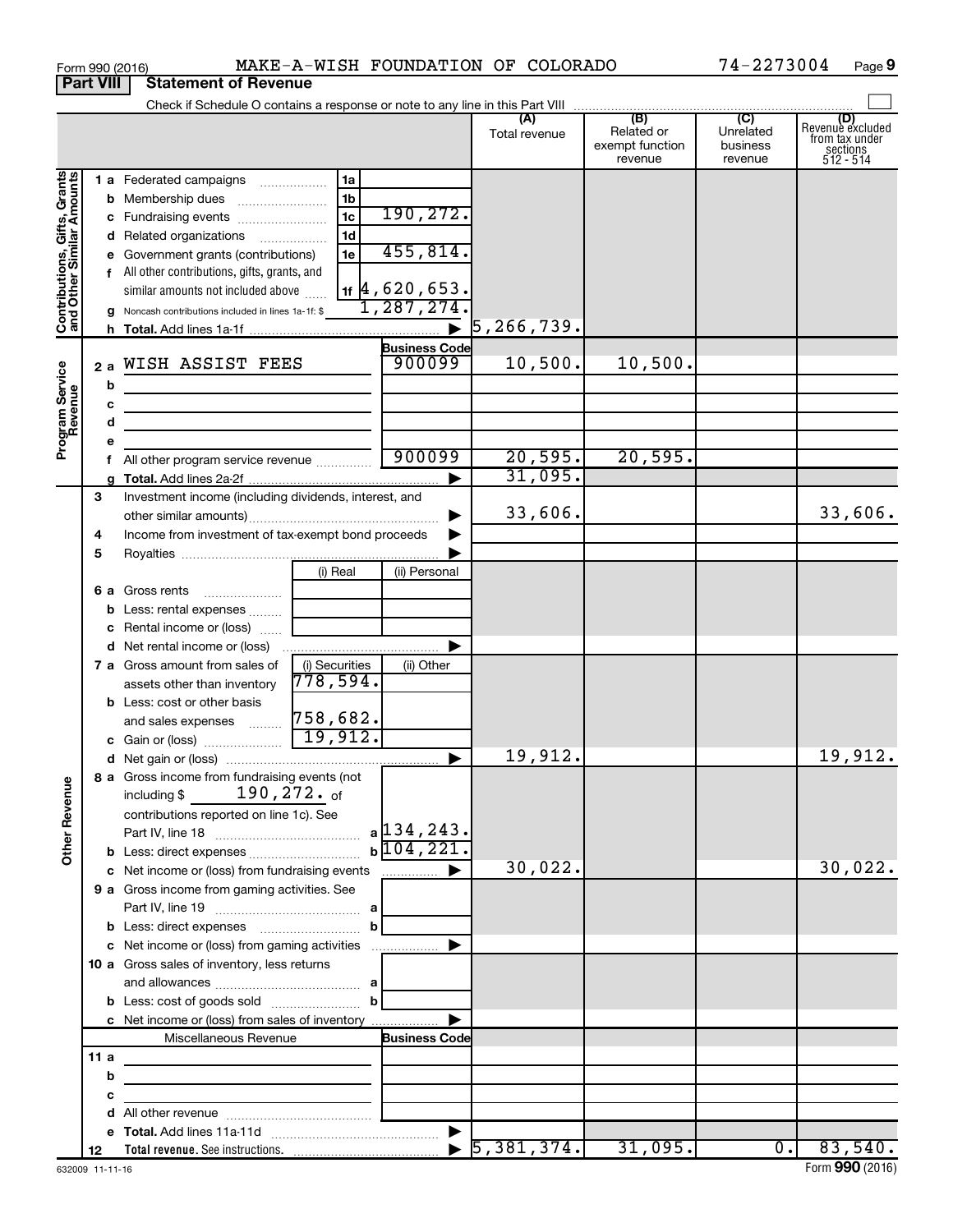#### Form 990 (2016) MAKE-A-WISH FOUNDATION OF COLORADO 74-2273004 Page

|              | Section 501(c)(3) and 501(c)(4) organizations must complete all columns. All other organizations must complete column (A).                                                                                  |                |                             |                                    |                                |
|--------------|-------------------------------------------------------------------------------------------------------------------------------------------------------------------------------------------------------------|----------------|-----------------------------|------------------------------------|--------------------------------|
|              | Check if Schedule O contains a response or note to any line in this Part IX                                                                                                                                 | (A)            | (B)                         | (C)                                |                                |
|              | Do not include amounts reported on lines 6b,<br>7b, 8b, 9b, and 10b of Part VIII.                                                                                                                           | Total expenses | Program service<br>expenses | Management and<br>general expenses | (D)<br>Fundraising<br>expenses |
| $\mathbf{1}$ | Grants and other assistance to domestic organizations                                                                                                                                                       |                |                             |                                    |                                |
|              | and domestic governments. See Part IV, line 21                                                                                                                                                              |                |                             |                                    |                                |
| 2            | Grants and other assistance to domestic                                                                                                                                                                     |                |                             |                                    |                                |
|              | individuals. See Part IV, line 22                                                                                                                                                                           | 4, 166, 112.   | 4, 166, 112.                |                                    |                                |
| 3            | Grants and other assistance to foreign                                                                                                                                                                      |                |                             |                                    |                                |
|              | organizations, foreign governments, and foreign                                                                                                                                                             |                |                             |                                    |                                |
|              | individuals. See Part IV, lines 15 and 16                                                                                                                                                                   |                |                             |                                    |                                |
| 4            | Benefits paid to or for members                                                                                                                                                                             |                |                             |                                    |                                |
| 5            | Compensation of current officers, directors,                                                                                                                                                                |                |                             |                                    |                                |
|              | trustees, and key employees                                                                                                                                                                                 | 349,967.       | 56, 291.                    | 268,301.                           | 25,375.                        |
| 6            | Compensation not included above, to disqualified                                                                                                                                                            |                |                             |                                    |                                |
|              | persons (as defined under section 4958(f)(1)) and                                                                                                                                                           |                |                             |                                    |                                |
|              | persons described in section 4958(c)(3)(B)<br>1.1.1.1.1.1.1                                                                                                                                                 | 773,633.       | 407,021.                    | 49,993.                            | 316,619.                       |
| 7            |                                                                                                                                                                                                             |                |                             |                                    |                                |
| 8            | Pension plan accruals and contributions (include                                                                                                                                                            | 45,442.        | 22,648.                     | 5,376.                             | 17,418.                        |
|              | section 401(k) and 403(b) employer contributions)                                                                                                                                                           | 103,979.       | 44, 733.                    | 25,917.                            | 33,329.                        |
| 9            |                                                                                                                                                                                                             | 77,419.        | 32, 274.                    | 21, 260.                           | 23,885.                        |
| 10           |                                                                                                                                                                                                             |                |                             |                                    |                                |
| 11           | Fees for services (non-employees):                                                                                                                                                                          |                |                             |                                    |                                |
|              |                                                                                                                                                                                                             |                |                             |                                    |                                |
| b            |                                                                                                                                                                                                             |                |                             |                                    |                                |
| С<br>d       |                                                                                                                                                                                                             |                |                             |                                    |                                |
| е            | Professional fundraising services. See Part IV, line 17                                                                                                                                                     |                |                             |                                    |                                |
| f.           | Investment management fees                                                                                                                                                                                  |                |                             |                                    |                                |
| g            | Other. (If line 11g amount exceeds 10% of line 25,                                                                                                                                                          |                |                             |                                    |                                |
|              | column (A) amount, list line 11g expenses on Sch O.)                                                                                                                                                        | 72,233.        | 30, 181.                    | 11,303.                            | 30,749.                        |
| 12           |                                                                                                                                                                                                             | 31, 156.       | 8,358.                      | 278.                               | 22,520.                        |
| 13           |                                                                                                                                                                                                             | 25, 259.       | 12, 205.                    | 2,897.                             | 10, 157.                       |
| 14           |                                                                                                                                                                                                             |                |                             |                                    |                                |
| 15           |                                                                                                                                                                                                             |                |                             |                                    |                                |
| 16           |                                                                                                                                                                                                             | 155,814.       | 78,219.                     | 29, 293.                           | 48,302.                        |
| 17           |                                                                                                                                                                                                             | $17,316$ .     | 7,482.                      | 327.                               | 9,507.                         |
| 18           | Payments of travel or entertainment expenses                                                                                                                                                                |                |                             |                                    |                                |
|              | for any federal, state, or local public officials                                                                                                                                                           |                |                             |                                    |                                |
| 19           | Conferences, conventions, and meetings                                                                                                                                                                      | 68,837.        | 47,671.                     | 2,743.                             | 18,423.                        |
| 20           | Interest                                                                                                                                                                                                    |                |                             |                                    |                                |
| 21           |                                                                                                                                                                                                             |                |                             |                                    |                                |
| 22           | Depreciation, depletion, and amortization                                                                                                                                                                   | 8,538.         | 4,286.                      | 1,605.                             | 2,647.                         |
| 23           | Insurance                                                                                                                                                                                                   |                |                             |                                    |                                |
| 24           | Other expenses. Itemize expenses not covered<br>above. (List miscellaneous expenses in line 24e. If line<br>24e amount exceeds 10% of line 25, column (A)<br>amount, list line 24e expenses on Schedule O.) |                |                             |                                    |                                |
| a            | NATIONAL PARTNERSHIP DU                                                                                                                                                                                     | 128,666.       | 101,646.                    | 11,580.                            | 15,440.                        |
| b            | <b>COMMUNICATIONS</b>                                                                                                                                                                                       | 44,240.        | 21,820.                     | 7,712.                             | 14,708.                        |
| C            | PRINTING,<br>SUBSCRIPTIONS                                                                                                                                                                                  | 36,039.        | 6,969.                      | 606.                               | 28,464.                        |
| d            | REPAIRS AND MAINTENANCE                                                                                                                                                                                     | 19,512.        | 9,795.                      | 3,669.                             | 6,048.                         |
|              | e All other expenses                                                                                                                                                                                        | 19,988.        | 9,160.                      | 3,448.                             | 7,380.                         |
| 25           | Total functional expenses. Add lines 1 through 24e                                                                                                                                                          | 6, 144, 150.   | 5,066,871.                  | 446,308.                           | 630,971.                       |
| 26           | Joint costs. Complete this line only if the organization                                                                                                                                                    |                |                             |                                    |                                |
|              | reported in column (B) joint costs from a combined                                                                                                                                                          |                |                             |                                    |                                |
|              | educational campaign and fundraising solicitation.                                                                                                                                                          |                |                             |                                    |                                |
|              | Check here $\blacktriangleright$<br>if following SOP 98-2 (ASC 958-720)                                                                                                                                     |                |                             |                                    |                                |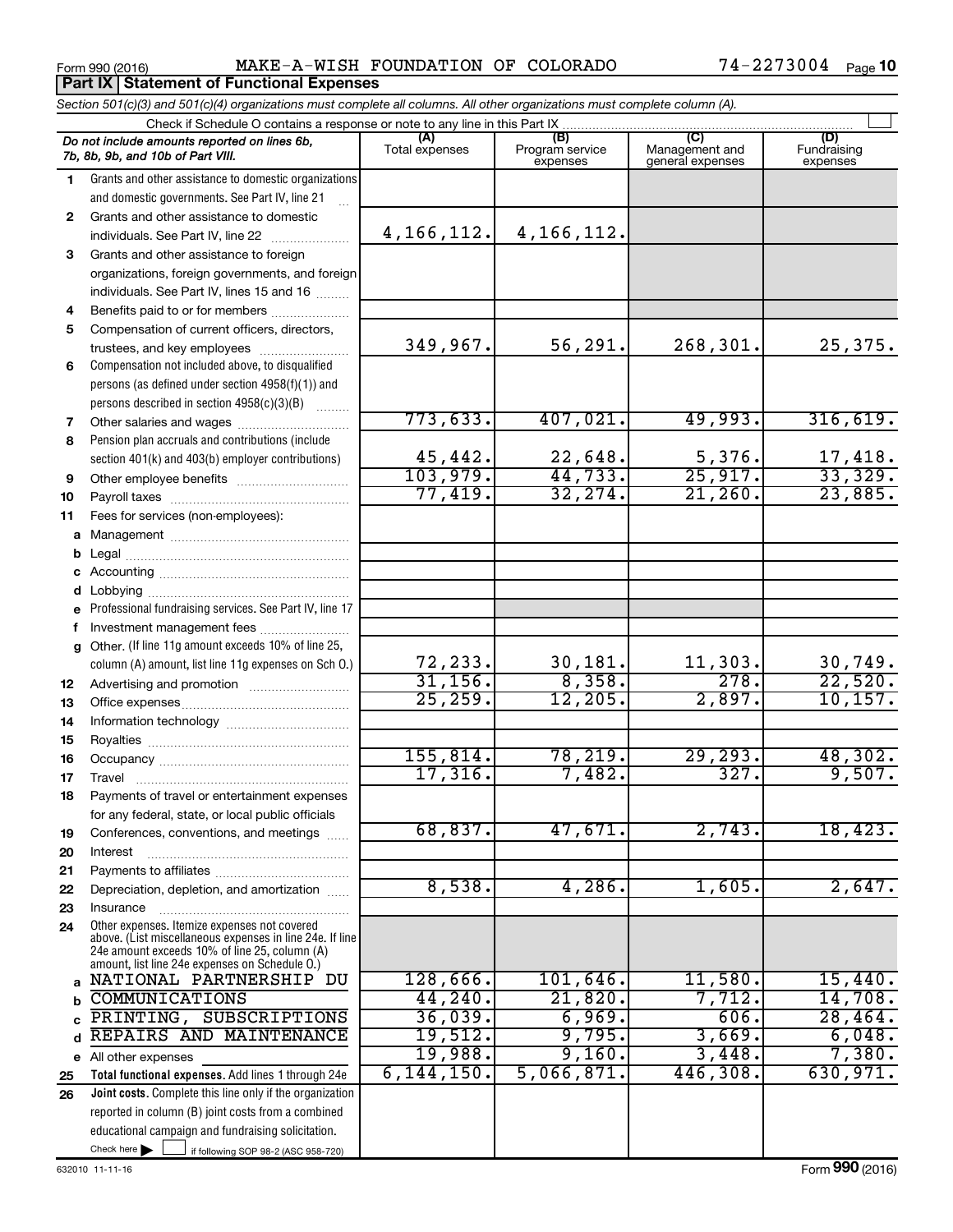| 3273004<br>COLORADO<br>OF<br>FOUNDATION<br><b>MAKE-A-WISH</b><br>74–.<br>Form 990 (2016) | Page |
|------------------------------------------------------------------------------------------|------|
|------------------------------------------------------------------------------------------|------|

|                             |    |                                                                                                                           |                 |              | (A)<br>Beginning of year |                | (B)<br>End of year |
|-----------------------------|----|---------------------------------------------------------------------------------------------------------------------------|-----------------|--------------|--------------------------|----------------|--------------------|
|                             | 1  |                                                                                                                           |                 |              |                          | 1              |                    |
|                             | 2  |                                                                                                                           | 1, 113, 071.    | $\mathbf{2}$ | 1,056,460.               |                |                    |
|                             | 3  |                                                                                                                           | 188, 565.       | 3            | 352,833.                 |                |                    |
|                             | 4  |                                                                                                                           |                 |              | 4                        |                |                    |
|                             | 5  | Loans and other receivables from current and former officers, directors,                                                  |                 |              |                          |                |                    |
|                             |    | trustees, key employees, and highest compensated employees. Complete                                                      |                 |              |                          |                |                    |
|                             |    | Part II of Schedule L                                                                                                     |                 |              |                          | 5              |                    |
|                             | 6  | Loans and other receivables from other disqualified persons (as defined under                                             |                 |              |                          |                |                    |
|                             |    | section 4958(f)(1)), persons described in section 4958(c)(3)(B), and contributing                                         |                 |              |                          |                |                    |
|                             |    | employers and sponsoring organizations of section 501(c)(9) voluntary                                                     |                 |              |                          |                |                    |
|                             |    | employees' beneficiary organizations (see instr). Complete Part II of Sch L                                               |                 |              |                          | 6              |                    |
| Assets                      | 7  |                                                                                                                           |                 |              |                          | $\overline{7}$ |                    |
|                             | 8  |                                                                                                                           |                 |              |                          | 8              |                    |
|                             | 9  |                                                                                                                           |                 |              | 29,430.                  | 9              | 29,430.            |
|                             |    | 10a Land, buildings, and equipment: cost or other                                                                         |                 |              |                          |                |                    |
|                             |    | basis. Complete Part VI of Schedule D                                                                                     | 10a             | 80,822.      |                          |                |                    |
|                             |    | <b>b</b> Less: accumulated depreciation                                                                                   | 10 <sub>b</sub> | 64.783.      | $14,871$ . 10c           |                | 16,039.            |
|                             | 11 |                                                                                                                           |                 |              | 1,191,169.               | 11             | 1,351,246.         |
|                             | 12 |                                                                                                                           |                 |              |                          | 12             |                    |
|                             | 13 |                                                                                                                           |                 |              |                          | 13             |                    |
|                             | 14 |                                                                                                                           |                 |              |                          | 14             |                    |
|                             | 15 |                                                                                                                           |                 |              | 100, 250.                | 15             | 99,775.            |
|                             | 16 |                                                                                                                           |                 |              | 2,637,356.               | 16             | 2,905,783.         |
|                             | 17 |                                                                                                                           |                 |              | 191,318.                 | 17             | 299,061.           |
|                             | 18 |                                                                                                                           |                 |              | 18                       |                |                    |
|                             | 19 |                                                                                                                           |                 |              |                          | 19             |                    |
|                             | 20 |                                                                                                                           |                 |              |                          | 20             |                    |
|                             | 21 | Escrow or custodial account liability. Complete Part IV of Schedule D                                                     |                 |              |                          | 21             |                    |
|                             | 22 | Loans and other payables to current and former officers, directors, trustees,                                             |                 |              |                          |                |                    |
| Liabilities                 |    | key employees, highest compensated employees, and disqualified persons.                                                   |                 |              |                          |                |                    |
|                             |    |                                                                                                                           |                 |              |                          | 22             |                    |
|                             | 23 | Secured mortgages and notes payable to unrelated third parties                                                            |                 |              |                          | 23             |                    |
|                             | 24 | Unsecured notes and loans payable to unrelated third parties                                                              |                 |              |                          | 24             |                    |
|                             | 25 | Other liabilities (including federal income tax, payables to related third                                                |                 |              |                          |                |                    |
|                             |    | parties, and other liabilities not included on lines 17-24). Complete Part X of                                           |                 |              |                          |                |                    |
|                             |    | Schedule D                                                                                                                |                 |              | 1, 225, 051.             | 25             | 2,089,602.         |
|                             | 26 |                                                                                                                           |                 |              | 1,416,369.               | 26             | 2,388,663.         |
|                             |    | Organizations that follow SFAS 117 (ASC 958), check here $\blacktriangleright \begin{array}{c} \boxed{X} \end{array}$ and |                 |              |                          |                |                    |
|                             |    | complete lines 27 through 29, and lines 33 and 34.                                                                        |                 |              |                          |                |                    |
|                             | 27 |                                                                                                                           |                 |              | 1,032,422.               | 27             | 161, 155.          |
|                             | 28 |                                                                                                                           |                 |              | 188, 565.                | 28             | 355, 965.          |
|                             | 29 | Permanently restricted net assets                                                                                         |                 |              |                          | 29             |                    |
|                             |    | Organizations that do not follow SFAS 117 (ASC 958), check here $\blacktriangleright$                                     |                 |              |                          |                |                    |
|                             |    | and complete lines 30 through 34.                                                                                         |                 |              |                          |                |                    |
|                             | 30 |                                                                                                                           |                 |              |                          | 30             |                    |
|                             | 31 | Paid-in or capital surplus, or land, building, or equipment fund                                                          |                 |              |                          | 31             |                    |
| Net Assets or Fund Balances | 32 | Retained earnings, endowment, accumulated income, or other funds                                                          |                 |              |                          | 32             |                    |
|                             | 33 |                                                                                                                           |                 |              | 1,220,987.               | 33             | 517, 120.          |
|                             | 34 |                                                                                                                           |                 |              | 2,637,356.               | 34             | 2,905,783.         |

Form (2016) **990**

# **Part X Balance Sheet**

|  | Form 990 (2016) |
|--|-----------------|
|  |                 |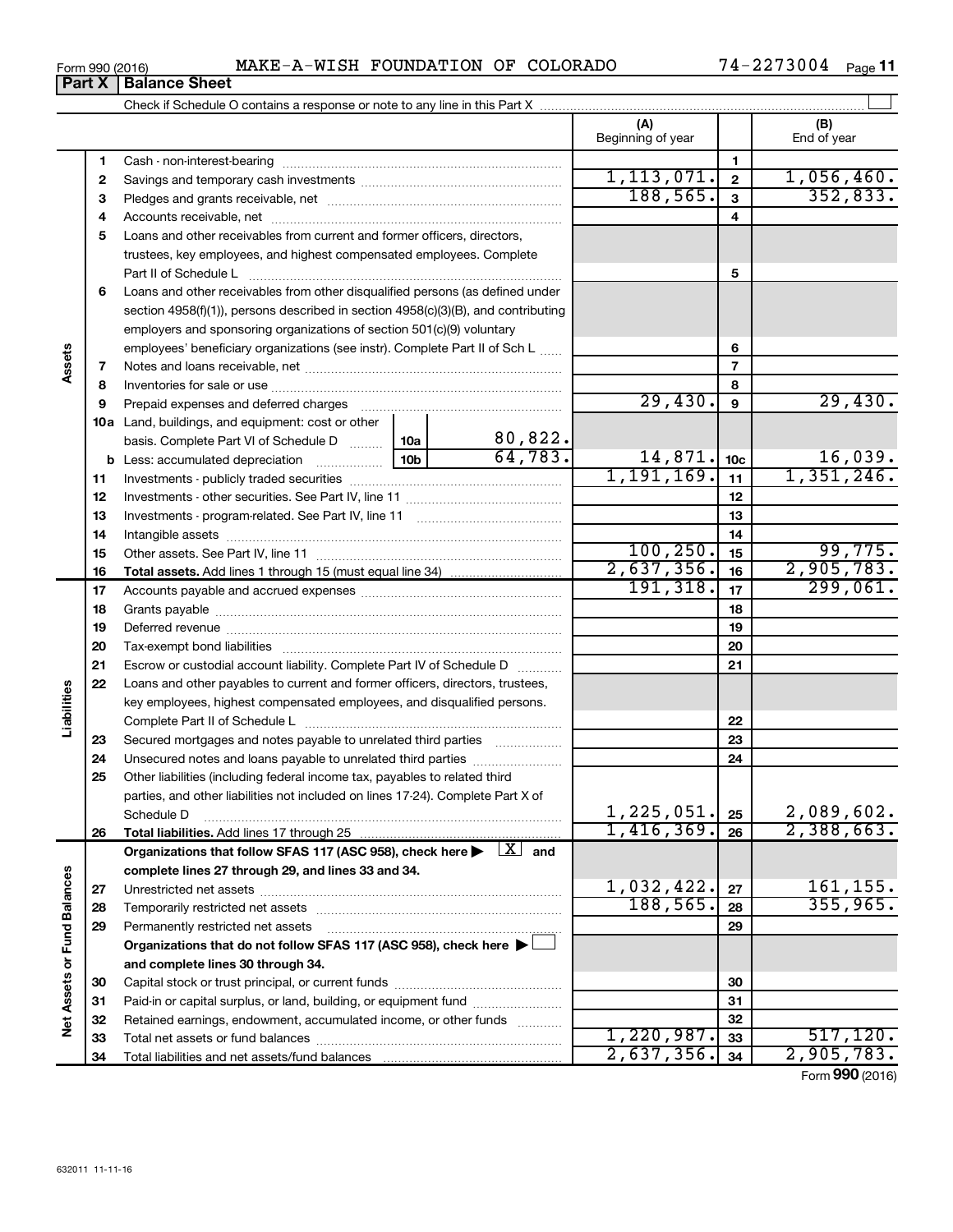|    | MAKE-A-WISH FOUNDATION OF COLORADO<br>Form 990 (2016)                                                                           | 74-2273004              |                |                 | Page 12          |
|----|---------------------------------------------------------------------------------------------------------------------------------|-------------------------|----------------|-----------------|------------------|
|    | Part XI   Reconciliation of Net Assets                                                                                          |                         |                |                 |                  |
|    |                                                                                                                                 |                         |                |                 |                  |
|    |                                                                                                                                 |                         |                |                 |                  |
| 1  |                                                                                                                                 | $\mathbf{1}$            | 5, 381, 374.   |                 |                  |
| 2  |                                                                                                                                 | $\mathbf{2}$            | 6, 144, 150.   |                 |                  |
| З  | Revenue less expenses. Subtract line 2 from line 1                                                                              | 3                       |                |                 | < 762, 776.      |
| 4  |                                                                                                                                 | $\overline{\mathbf{4}}$ | 1,220,987.     |                 |                  |
| 5  |                                                                                                                                 | 5                       |                | 58,909.         |                  |
| 6  | Donated services and use of facilities                                                                                          | 6                       |                |                 |                  |
| 7  | Investment expenses                                                                                                             | $\overline{7}$          |                |                 |                  |
| 8  | Prior period adjustments                                                                                                        | 8                       |                |                 |                  |
| 9  |                                                                                                                                 | 9                       |                |                 | $\overline{0}$ . |
| 10 | Net assets or fund balances at end of year. Combine lines 3 through 9 (must equal Part X, line 33,                              |                         |                |                 |                  |
|    | column (B))                                                                                                                     | 10                      |                | 517, 120.       |                  |
|    | <b>Part XII</b> Financial Statements and Reporting                                                                              |                         |                |                 |                  |
|    |                                                                                                                                 |                         |                |                 |                  |
|    |                                                                                                                                 |                         |                | <b>Yes</b>      | No               |
| 1. | $\boxed{\text{X}}$ Accrual<br>Accounting method used to prepare the Form 990: $\Box$ Cash<br>Other                              |                         |                |                 |                  |
|    | If the organization changed its method of accounting from a prior year or checked "Other," explain in Schedule O.               |                         |                |                 |                  |
|    |                                                                                                                                 |                         | 2a             |                 | x                |
|    | If "Yes," check a box below to indicate whether the financial statements for the year were compiled or reviewed on a            |                         |                |                 |                  |
|    | separate basis, consolidated basis, or both:                                                                                    |                         |                |                 |                  |
|    | Separate basis<br>Consolidated basis<br>$\perp$ Both consolidated and separate basis                                            |                         |                |                 |                  |
|    |                                                                                                                                 |                         | 2 <sub>b</sub> | x               |                  |
|    | If "Yes," check a box below to indicate whether the financial statements for the year were audited on a separate basis,         |                         |                |                 |                  |
|    | consolidated basis, or both:                                                                                                    |                         |                |                 |                  |
|    | $ \mathbf{X} $ Separate basis<br>Both consolidated and separate basis<br>Consolidated basis                                     |                         |                |                 |                  |
|    | c If "Yes" to line 2a or 2b, does the organization have a committee that assumes responsibility for oversight of the audit,     |                         |                |                 |                  |
|    |                                                                                                                                 |                         | 2c             | х               |                  |
|    | If the organization changed either its oversight process or selection process during the tax year, explain in Schedule O.       |                         |                |                 |                  |
|    | 3a As a result of a federal award, was the organization required to undergo an audit or audits as set forth in the Single Audit |                         |                |                 |                  |
|    | Act and OMB Circular A-133?                                                                                                     |                         | 3a             |                 | X                |
|    | b If "Yes," did the organization undergo the required audit or audits? If the organization did not undergo the required audit   |                         |                |                 |                  |
|    |                                                                                                                                 |                         | 3b             |                 |                  |
|    |                                                                                                                                 |                         |                | Form 990 (2016) |                  |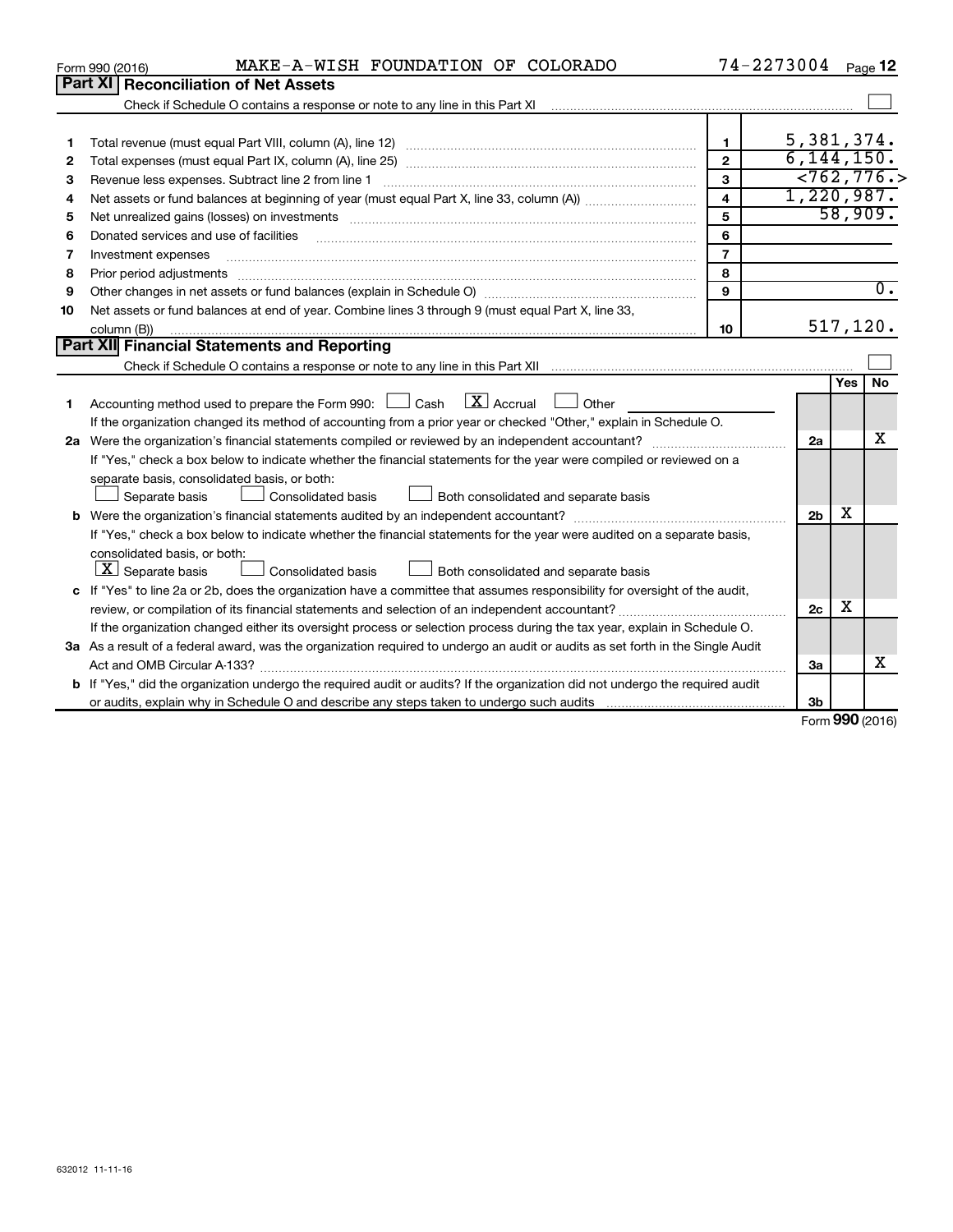| <b>SCHEDULE A</b> |  |
|-------------------|--|
|-------------------|--|

# Form 990 or 990-EZ) **Public Charity Status and Public Support**<br>
Complete if the organization is a section 501(c)(3) organization or a section<br> **2016**

**4947(a)(1) nonexempt charitable trust. | Attach to Form 990 or Form 990-EZ.** 

| LU.               | IU |
|-------------------|----|
| Open to Public    |    |
| <b>Inspection</b> |    |

OMB No. 1545-0047

| Department of the Treasury |
|----------------------------|
| Internal Revenue Service   |

Information about Schedule A (Form 990 or 990-EZ) and its instructions is at WWW.irs.gov/form990.

|                |                                    | Name of the organization                                                                                                                      |          |                            |                                                                       |    |                            |  | <b>Employer identification number</b> |  |  |  |
|----------------|------------------------------------|-----------------------------------------------------------------------------------------------------------------------------------------------|----------|----------------------------|-----------------------------------------------------------------------|----|----------------------------|--|---------------------------------------|--|--|--|
|                | MAKE-A-WISH FOUNDATION OF COLORADO |                                                                                                                                               |          |                            |                                                                       |    |                            |  | 74-2273004                            |  |  |  |
| Part I         |                                    | Reason for Public Charity Status (All organizations must complete this part.) See instructions.                                               |          |                            |                                                                       |    |                            |  |                                       |  |  |  |
|                |                                    | The organization is not a private foundation because it is: (For lines 1 through 12, check only one box.)                                     |          |                            |                                                                       |    |                            |  |                                       |  |  |  |
| 1              |                                    | A church, convention of churches, or association of churches described in section 170(b)(1)(A)(i).                                            |          |                            |                                                                       |    |                            |  |                                       |  |  |  |
| 2              |                                    | A school described in section 170(b)(1)(A)(ii). (Attach Schedule E (Form 990 or 990-EZ).)                                                     |          |                            |                                                                       |    |                            |  |                                       |  |  |  |
| 3              |                                    | A hospital or a cooperative hospital service organization described in section 170(b)(1)(A)(iii).                                             |          |                            |                                                                       |    |                            |  |                                       |  |  |  |
| 4              |                                    | A medical research organization operated in conjunction with a hospital described in section 170(b)(1)(A)(iii). Enter the hospital's name,    |          |                            |                                                                       |    |                            |  |                                       |  |  |  |
|                |                                    | city, and state:                                                                                                                              |          |                            |                                                                       |    |                            |  |                                       |  |  |  |
| 5              |                                    | An organization operated for the benefit of a college or university owned or operated by a governmental unit described in                     |          |                            |                                                                       |    |                            |  |                                       |  |  |  |
|                |                                    | section 170(b)(1)(A)(iv). (Complete Part II.)                                                                                                 |          |                            |                                                                       |    |                            |  |                                       |  |  |  |
| 6              |                                    | A federal, state, or local government or governmental unit described in section 170(b)(1)(A)(v).                                              |          |                            |                                                                       |    |                            |  |                                       |  |  |  |
| $\overline{7}$ | $\lfloor x \rfloor$                | An organization that normally receives a substantial part of its support from a governmental unit or from the general public described in     |          |                            |                                                                       |    |                            |  |                                       |  |  |  |
|                |                                    | section 170(b)(1)(A)(vi). (Complete Part II.)                                                                                                 |          |                            |                                                                       |    |                            |  |                                       |  |  |  |
| 8              |                                    | A community trust described in section 170(b)(1)(A)(vi). (Complete Part II.)                                                                  |          |                            |                                                                       |    |                            |  |                                       |  |  |  |
| 9              |                                    | An agricultural research organization described in section 170(b)(1)(A)(ix) operated in conjunction with a land-grant college                 |          |                            |                                                                       |    |                            |  |                                       |  |  |  |
|                |                                    | or university or a non-land-grant college of agriculture (see instructions). Enter the name, city, and state of the college or                |          |                            |                                                                       |    |                            |  |                                       |  |  |  |
|                |                                    | university:                                                                                                                                   |          |                            |                                                                       |    |                            |  |                                       |  |  |  |
| 10             |                                    | An organization that normally receives: (1) more than 33 1/3% of its support from contributions, membership fees, and gross receipts from     |          |                            |                                                                       |    |                            |  |                                       |  |  |  |
|                |                                    | activities related to its exempt functions - subject to certain exceptions, and (2) no more than 33 1/3% of its support from gross investment |          |                            |                                                                       |    |                            |  |                                       |  |  |  |
|                |                                    | income and unrelated business taxable income (less section 511 tax) from businesses acquired by the organization after June 30, 1975.         |          |                            |                                                                       |    |                            |  |                                       |  |  |  |
|                |                                    | See section 509(a)(2). (Complete Part III.)                                                                                                   |          |                            |                                                                       |    |                            |  |                                       |  |  |  |
| 11             |                                    | An organization organized and operated exclusively to test for public safety. See section 509(a)(4).                                          |          |                            |                                                                       |    |                            |  |                                       |  |  |  |
| 12             |                                    | An organization organized and operated exclusively for the benefit of, to perform the functions of, or to carry out the purposes of one or    |          |                            |                                                                       |    |                            |  |                                       |  |  |  |
|                |                                    | more publicly supported organizations described in section 509(a)(1) or section 509(a)(2). See section 509(a)(3). Check the box in            |          |                            |                                                                       |    |                            |  |                                       |  |  |  |
|                |                                    | lines 12a through 12d that describes the type of supporting organization and complete lines 12e, 12f, and 12g.                                |          |                            |                                                                       |    |                            |  |                                       |  |  |  |
| а              |                                    | Type I. A supporting organization operated, supervised, or controlled by its supported organization(s), typically by giving                   |          |                            |                                                                       |    |                            |  |                                       |  |  |  |
|                |                                    | the supported organization(s) the power to regularly appoint or elect a majority of the directors or trustees of the supporting               |          |                            |                                                                       |    |                            |  |                                       |  |  |  |
|                |                                    | organization. You must complete Part IV, Sections A and B.                                                                                    |          |                            |                                                                       |    |                            |  |                                       |  |  |  |
| b              |                                    | Type II. A supporting organization supervised or controlled in connection with its supported organization(s), by having                       |          |                            |                                                                       |    |                            |  |                                       |  |  |  |
|                |                                    | control or management of the supporting organization vested in the same persons that control or manage the supported                          |          |                            |                                                                       |    |                            |  |                                       |  |  |  |
|                |                                    | organization(s). You must complete Part IV, Sections A and C.                                                                                 |          |                            |                                                                       |    |                            |  |                                       |  |  |  |
| с              |                                    | Type III functionally integrated. A supporting organization operated in connection with, and functionally integrated with,                    |          |                            |                                                                       |    |                            |  |                                       |  |  |  |
|                |                                    | its supported organization(s) (see instructions). You must complete Part IV, Sections A, D, and E.                                            |          |                            |                                                                       |    |                            |  |                                       |  |  |  |
| d              |                                    | Type III non-functionally integrated. A supporting organization operated in connection with its supported organization(s)                     |          |                            |                                                                       |    |                            |  |                                       |  |  |  |
|                |                                    | that is not functionally integrated. The organization generally must satisfy a distribution requirement and an attentiveness                  |          |                            |                                                                       |    |                            |  |                                       |  |  |  |
|                |                                    | requirement (see instructions). You must complete Part IV, Sections A and D, and Part V.                                                      |          |                            |                                                                       |    |                            |  |                                       |  |  |  |
| е              |                                    | Check this box if the organization received a written determination from the IRS that it is a Type I, Type II, Type III                       |          |                            |                                                                       |    |                            |  |                                       |  |  |  |
|                |                                    | functionally integrated, or Type III non-functionally integrated supporting organization.                                                     |          |                            |                                                                       |    |                            |  |                                       |  |  |  |
|                |                                    | f Enter the number of supported organizations                                                                                                 |          |                            |                                                                       |    |                            |  |                                       |  |  |  |
|                |                                    | Provide the following information about the supported organization(s).<br>(i) Name of supported                                               | (ii) EIN | (iii) Type of organization |                                                                       |    | (v) Amount of monetary     |  | (vi) Amount of other                  |  |  |  |
|                |                                    | organization                                                                                                                                  |          | (described on lines 1-10   | (iv) Is the organization listed<br>in your governing document?<br>Yes | No | support (see instructions) |  | support (see instructions)            |  |  |  |
|                |                                    |                                                                                                                                               |          | above (see instructions))  |                                                                       |    |                            |  |                                       |  |  |  |
|                |                                    |                                                                                                                                               |          |                            |                                                                       |    |                            |  |                                       |  |  |  |
|                |                                    |                                                                                                                                               |          |                            |                                                                       |    |                            |  |                                       |  |  |  |
|                |                                    |                                                                                                                                               |          |                            |                                                                       |    |                            |  |                                       |  |  |  |
|                |                                    |                                                                                                                                               |          |                            |                                                                       |    |                            |  |                                       |  |  |  |
|                |                                    |                                                                                                                                               |          |                            |                                                                       |    |                            |  |                                       |  |  |  |
|                |                                    |                                                                                                                                               |          |                            |                                                                       |    |                            |  |                                       |  |  |  |
|                |                                    |                                                                                                                                               |          |                            |                                                                       |    |                            |  |                                       |  |  |  |
|                |                                    |                                                                                                                                               |          |                            |                                                                       |    |                            |  |                                       |  |  |  |
|                |                                    |                                                                                                                                               |          |                            |                                                                       |    |                            |  |                                       |  |  |  |
| Total          |                                    |                                                                                                                                               |          |                            |                                                                       |    |                            |  |                                       |  |  |  |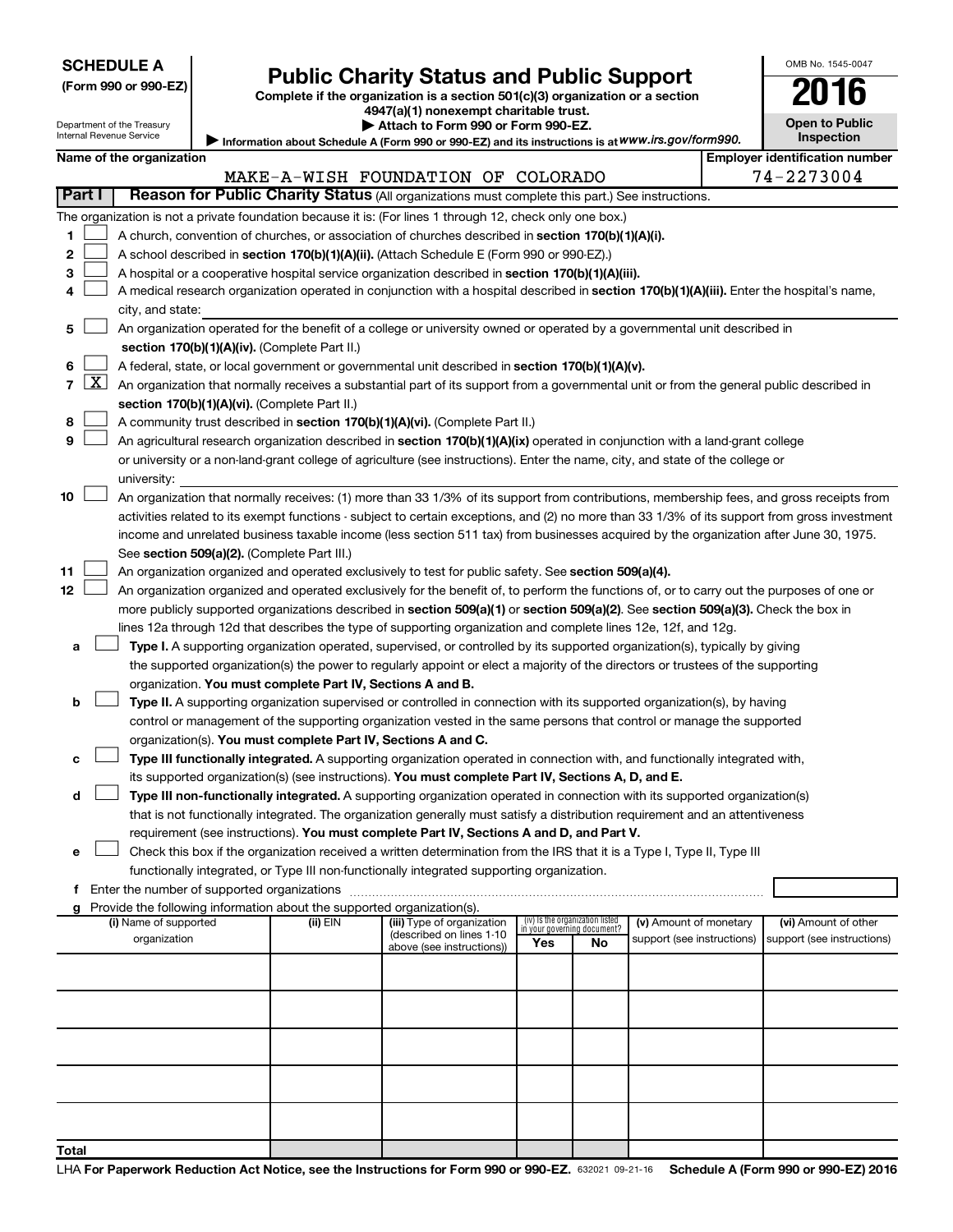# Schedule A (Form 990 or 990-EZ) 2016 MAKE-A-WISH FOUNDATION OF COLORADO 74-2273004 Page

(Complete only if you checked the box on line 5, 7, or 8 of Part I or if the organization failed to qualify under Part III. If the organization fails to qualify under the tests listed below, please complete Part III.) **Part II Support Schedule for Organizations Described in Sections 170(b)(1)(A)(iv) and 170(b)(1)(A)(vi)**

| <b>Section A. Public Support</b> |                                                                                                                                                                                                                                |                      |                     |                       |                       |          |                                    |
|----------------------------------|--------------------------------------------------------------------------------------------------------------------------------------------------------------------------------------------------------------------------------|----------------------|---------------------|-----------------------|-----------------------|----------|------------------------------------|
|                                  | Calendar year (or fiscal year beginning in)                                                                                                                                                                                    | (a) 2012             | (b) 2013            | $(c)$ 2014            | $(d)$ 2015            | (e) 2016 | (f) Total                          |
|                                  | 1 Gifts, grants, contributions, and                                                                                                                                                                                            |                      |                     |                       |                       |          |                                    |
|                                  | membership fees received. (Do not                                                                                                                                                                                              |                      |                     |                       |                       |          |                                    |
|                                  | include any "unusual grants.")                                                                                                                                                                                                 | 3261459.             | 3957543.            | 4246366.              | 3915668.              |          | 5266739.20647775.                  |
|                                  | 2 Tax revenues levied for the organ-                                                                                                                                                                                           |                      |                     |                       |                       |          |                                    |
|                                  | ization's benefit and either paid to                                                                                                                                                                                           |                      |                     |                       |                       |          |                                    |
|                                  | or expended on its behalf                                                                                                                                                                                                      |                      |                     |                       |                       |          |                                    |
|                                  | 3 The value of services or facilities                                                                                                                                                                                          |                      |                     |                       |                       |          |                                    |
|                                  | furnished by a governmental unit to                                                                                                                                                                                            |                      |                     |                       |                       |          |                                    |
|                                  | the organization without charge                                                                                                                                                                                                |                      |                     |                       |                       |          |                                    |
|                                  | 4 Total. Add lines 1 through 3                                                                                                                                                                                                 | 3261459.             | 3957543.            | 4246366.              | 3915668.              |          | 5266739.20647775.                  |
| 5.                               | The portion of total contributions                                                                                                                                                                                             |                      |                     |                       |                       |          |                                    |
|                                  | by each person (other than a                                                                                                                                                                                                   |                      |                     |                       |                       |          |                                    |
|                                  | governmental unit or publicly                                                                                                                                                                                                  |                      |                     |                       |                       |          |                                    |
|                                  | supported organization) included                                                                                                                                                                                               |                      |                     |                       |                       |          |                                    |
|                                  | on line 1 that exceeds 2% of the                                                                                                                                                                                               |                      |                     |                       |                       |          |                                    |
|                                  | amount shown on line 11,                                                                                                                                                                                                       |                      |                     |                       |                       |          |                                    |
|                                  | column (f)                                                                                                                                                                                                                     |                      |                     |                       |                       |          | 1109274.                           |
|                                  |                                                                                                                                                                                                                                |                      |                     |                       |                       |          | 19538501                           |
|                                  | 6 Public support. Subtract line 5 from line 4.<br><b>Section B. Total Support</b>                                                                                                                                              |                      |                     |                       |                       |          |                                    |
|                                  |                                                                                                                                                                                                                                |                      |                     |                       |                       |          |                                    |
|                                  | Calendar year (or fiscal year beginning in)                                                                                                                                                                                    | (a) 2012<br>3261459. | (b) 2013<br>3957543 | $(c)$ 2014<br>4246366 | $(d)$ 2015<br>3915668 | (e) 2016 | (f) Total<br>5266739.20647775.     |
|                                  | <b>7</b> Amounts from line 4                                                                                                                                                                                                   |                      |                     |                       |                       |          |                                    |
| 8                                | Gross income from interest,                                                                                                                                                                                                    |                      |                     |                       |                       |          |                                    |
|                                  | dividends, payments received on                                                                                                                                                                                                |                      |                     |                       |                       |          |                                    |
|                                  | securities loans, rents, royalties                                                                                                                                                                                             |                      |                     |                       |                       |          |                                    |
|                                  | and income from similar sources                                                                                                                                                                                                | 27,693.              | 24,679.             | 27,735.               | 34,609.               | 33,606.  | 148,322.                           |
| 9                                | Net income from unrelated business                                                                                                                                                                                             |                      |                     |                       |                       |          |                                    |
|                                  | activities, whether or not the                                                                                                                                                                                                 |                      |                     |                       |                       |          |                                    |
|                                  | business is regularly carried on                                                                                                                                                                                               |                      |                     |                       |                       |          |                                    |
|                                  | 10 Other income. Do not include gain                                                                                                                                                                                           |                      |                     |                       |                       |          |                                    |
|                                  | or loss from the sale of capital                                                                                                                                                                                               |                      |                     |                       |                       |          |                                    |
|                                  | assets (Explain in Part VI.)                                                                                                                                                                                                   |                      |                     |                       |                       |          |                                    |
|                                  | 11 Total support. Add lines 7 through 10                                                                                                                                                                                       |                      |                     |                       |                       |          | 20796097.                          |
|                                  | 12 Gross receipts from related activities, etc. (see instructions)                                                                                                                                                             |                      |                     |                       |                       | 12       | 1,879,151.                         |
|                                  | 13 First five years. If the Form 990 is for the organization's first, second, third, fourth, or fifth tax year as a section 501(c)(3)                                                                                          |                      |                     |                       |                       |          |                                    |
|                                  | organization, check this box and stop here                                                                                                                                                                                     |                      |                     |                       |                       |          |                                    |
|                                  | <b>Section C. Computation of Public Support Percentage</b>                                                                                                                                                                     |                      |                     |                       |                       |          |                                    |
|                                  |                                                                                                                                                                                                                                |                      |                     |                       |                       | 14       | 93.95<br>%                         |
|                                  |                                                                                                                                                                                                                                |                      |                     |                       |                       | 15       | 92.20<br>%                         |
|                                  | 16a 33 1/3% support test - 2016. If the organization did not check the box on line 13, and line 14 is 33 1/3% or more, check this box and                                                                                      |                      |                     |                       |                       |          |                                    |
|                                  | stop here. The organization qualifies as a publicly supported organization manufaction manufacture or the organization manufacture or the organization manufacture or the organization manufacture or the state of the state o |                      |                     |                       |                       |          | $\blacktriangleright$ $\mathbf{X}$ |
|                                  | b 33 1/3% support test - 2015. If the organization did not check a box on line 13 or 16a, and line 15 is 33 1/3% or more, check this box                                                                                       |                      |                     |                       |                       |          |                                    |
|                                  |                                                                                                                                                                                                                                |                      |                     |                       |                       |          |                                    |
|                                  | 17a 10% -facts-and-circumstances test - 2016. If the organization did not check a box on line 13, 16a, or 16b, and line 14 is 10% or more,                                                                                     |                      |                     |                       |                       |          |                                    |
|                                  | and if the organization meets the "facts-and-circumstances" test, check this box and stop here. Explain in Part VI how the organization                                                                                        |                      |                     |                       |                       |          |                                    |
|                                  |                                                                                                                                                                                                                                |                      |                     |                       |                       |          |                                    |
|                                  | b 10% -facts-and-circumstances test - 2015. If the organization did not check a box on line 13, 16a, 16b, or 17a, and line 15 is 10% or                                                                                        |                      |                     |                       |                       |          |                                    |
|                                  | more, and if the organization meets the "facts-and-circumstances" test, check this box and stop here. Explain in Part VI how the                                                                                               |                      |                     |                       |                       |          |                                    |
|                                  | organization meets the "facts-and-circumstances" test. The organization qualifies as a publicly supported organization                                                                                                         |                      |                     |                       |                       |          |                                    |
| 18.                              | Private foundation. If the organization did not check a box on line 13, 16a, 16b, 17a, or 17b, check this box and see instructions                                                                                             |                      |                     |                       |                       |          |                                    |
|                                  |                                                                                                                                                                                                                                |                      |                     |                       |                       |          |                                    |

**Schedule A (Form 990 or 990-EZ) 2016**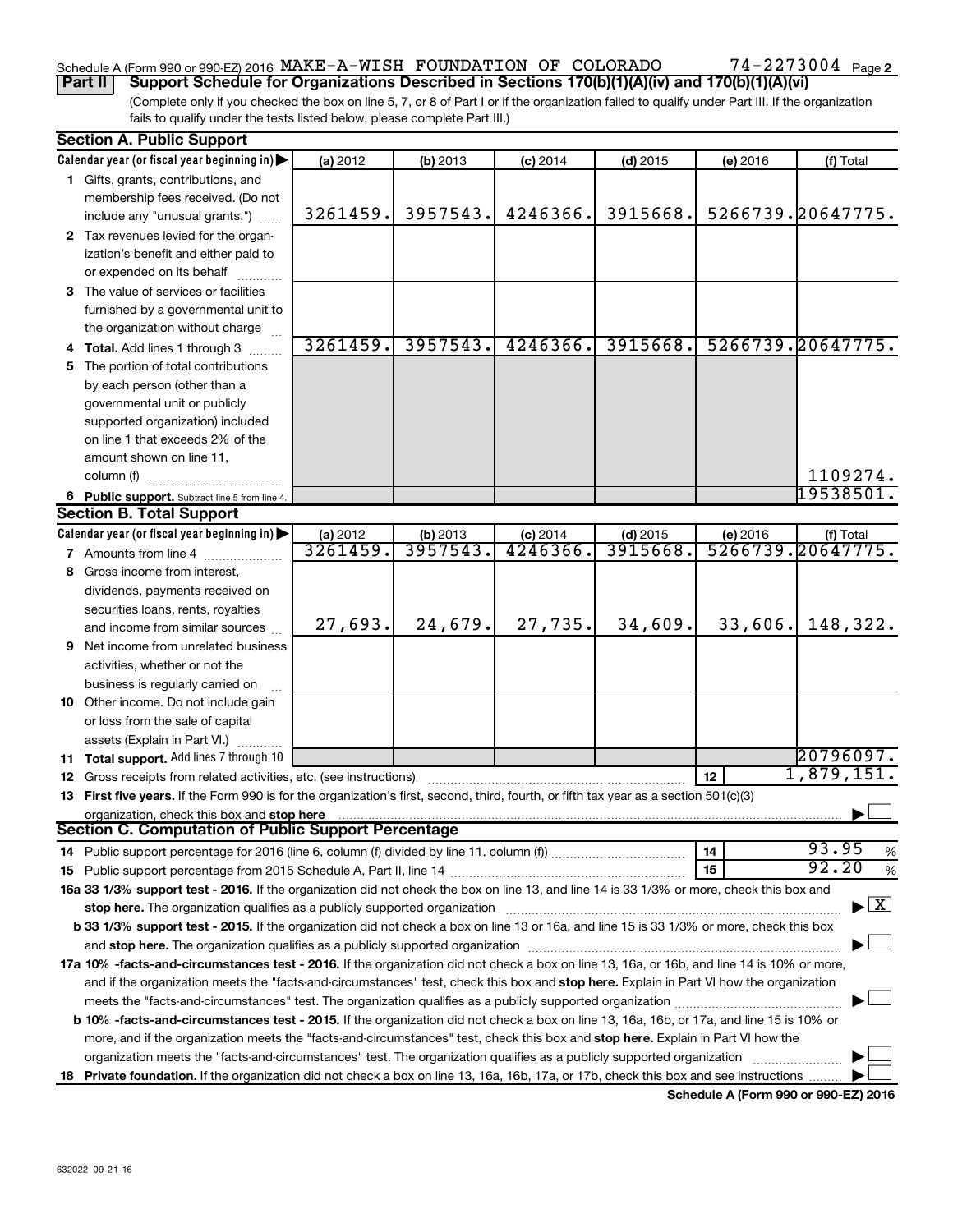#### Schedule A (Form 990 or 990-EZ) 2016 MAKE-A-WISH FOUNDATION OF COLORADO 74-2273004 Page **Part III Support Schedule for Organizations Described in Section 509(a)(2)**

(Complete only if you checked the box on line 10 of Part I or if the organization failed to qualify under Part II. If the organization fails to qualify under the tests listed below, please complete Part II.)

| <b>Section A. Public Support</b>                                                                                                                    |          |          |                 |            |          |           |
|-----------------------------------------------------------------------------------------------------------------------------------------------------|----------|----------|-----------------|------------|----------|-----------|
| Calendar year (or fiscal year beginning in)                                                                                                         | (a) 2012 | (b) 2013 | $(c)$ 2014      | $(d)$ 2015 | (e) 2016 | (f) Total |
| 1 Gifts, grants, contributions, and                                                                                                                 |          |          |                 |            |          |           |
| membership fees received. (Do not                                                                                                                   |          |          |                 |            |          |           |
| include any "unusual grants.")                                                                                                                      |          |          |                 |            |          |           |
| 2 Gross receipts from admissions,                                                                                                                   |          |          |                 |            |          |           |
| merchandise sold or services per-                                                                                                                   |          |          |                 |            |          |           |
| formed, or facilities furnished in                                                                                                                  |          |          |                 |            |          |           |
| any activity that is related to the<br>organization's tax-exempt purpose                                                                            |          |          |                 |            |          |           |
| 3 Gross receipts from activities that                                                                                                               |          |          |                 |            |          |           |
| are not an unrelated trade or bus-                                                                                                                  |          |          |                 |            |          |           |
| iness under section 513                                                                                                                             |          |          |                 |            |          |           |
| 4 Tax revenues levied for the organ-                                                                                                                |          |          |                 |            |          |           |
| ization's benefit and either paid to                                                                                                                |          |          |                 |            |          |           |
| or expended on its behalf                                                                                                                           |          |          |                 |            |          |           |
| 5 The value of services or facilities                                                                                                               |          |          |                 |            |          |           |
| furnished by a governmental unit to                                                                                                                 |          |          |                 |            |          |           |
| the organization without charge                                                                                                                     |          |          |                 |            |          |           |
| <b>6 Total.</b> Add lines 1 through 5                                                                                                               |          |          |                 |            |          |           |
| 7a Amounts included on lines 1, 2, and                                                                                                              |          |          |                 |            |          |           |
| 3 received from disqualified persons                                                                                                                |          |          |                 |            |          |           |
| <b>b</b> Amounts included on lines 2 and 3 received                                                                                                 |          |          |                 |            |          |           |
| from other than disqualified persons that                                                                                                           |          |          |                 |            |          |           |
| exceed the greater of \$5,000 or 1% of the                                                                                                          |          |          |                 |            |          |           |
| amount on line 13 for the year                                                                                                                      |          |          |                 |            |          |           |
| c Add lines 7a and 7b                                                                                                                               |          |          |                 |            |          |           |
| 8 Public support. (Subtract line 7c from line 6.)<br><b>Section B. Total Support</b>                                                                |          |          |                 |            |          |           |
| Calendar year (or fiscal year beginning in)                                                                                                         | (a) 2012 | (b) 2013 |                 | $(d)$ 2015 |          | (f) Total |
| 9 Amounts from line 6                                                                                                                               |          |          | <b>(c)</b> 2014 |            | (e) 2016 |           |
| <b>10a</b> Gross income from interest,                                                                                                              |          |          |                 |            |          |           |
| dividends, payments received on                                                                                                                     |          |          |                 |            |          |           |
| securities loans, rents, royalties                                                                                                                  |          |          |                 |            |          |           |
| and income from similar sources                                                                                                                     |          |          |                 |            |          |           |
| <b>b</b> Unrelated business taxable income                                                                                                          |          |          |                 |            |          |           |
| (less section 511 taxes) from businesses                                                                                                            |          |          |                 |            |          |           |
| acquired after June 30, 1975<br>$\frac{1}{2}$                                                                                                       |          |          |                 |            |          |           |
| c Add lines 10a and 10b                                                                                                                             |          |          |                 |            |          |           |
| 11 Net income from unrelated business<br>activities not included in line 10b.                                                                       |          |          |                 |            |          |           |
| whether or not the business is                                                                                                                      |          |          |                 |            |          |           |
| regularly carried on                                                                                                                                |          |          |                 |            |          |           |
| <b>12</b> Other income. Do not include gain<br>or loss from the sale of capital                                                                     |          |          |                 |            |          |           |
| assets (Explain in Part VI.)                                                                                                                        |          |          |                 |            |          |           |
| <b>13</b> Total support. (Add lines 9, 10c, 11, and 12.)                                                                                            |          |          |                 |            |          |           |
| 14 First five years. If the Form 990 is for the organization's first, second, third, fourth, or fifth tax year as a section 501(c)(3) organization, |          |          |                 |            |          |           |
|                                                                                                                                                     |          |          |                 |            |          |           |
| Section C. Computation of Public Support Percentage                                                                                                 |          |          |                 |            |          |           |
|                                                                                                                                                     |          |          |                 |            | 15       | %         |
| 16 Public support percentage from 2015 Schedule A, Part III, line 15                                                                                |          |          |                 |            | 16       | %         |
| Section D. Computation of Investment Income Percentage                                                                                              |          |          |                 |            |          |           |
| 17 Investment income percentage for 2016 (line 10c, column (f) divided by line 13, column (f))                                                      |          |          |                 |            | 17       | %         |
| 18 Investment income percentage from 2015 Schedule A, Part III, line 17                                                                             |          |          |                 |            | 18       | %         |
| 19a 33 1/3% support tests - 2016. If the organization did not check the box on line 14, and line 15 is more than 33 1/3%, and line 17 is not        |          |          |                 |            |          |           |
| more than 33 1/3%, check this box and stop here. The organization qualifies as a publicly supported organization                                    |          |          |                 |            |          |           |
| b 33 1/3% support tests - 2015. If the organization did not check a box on line 14 or line 19a, and line 16 is more than 33 1/3%, and               |          |          |                 |            |          |           |
| line 18 is not more than 33 1/3%, check this box and stop here. The organization qualifies as a publicly supported organization                     |          |          |                 |            |          |           |
|                                                                                                                                                     |          |          |                 |            |          |           |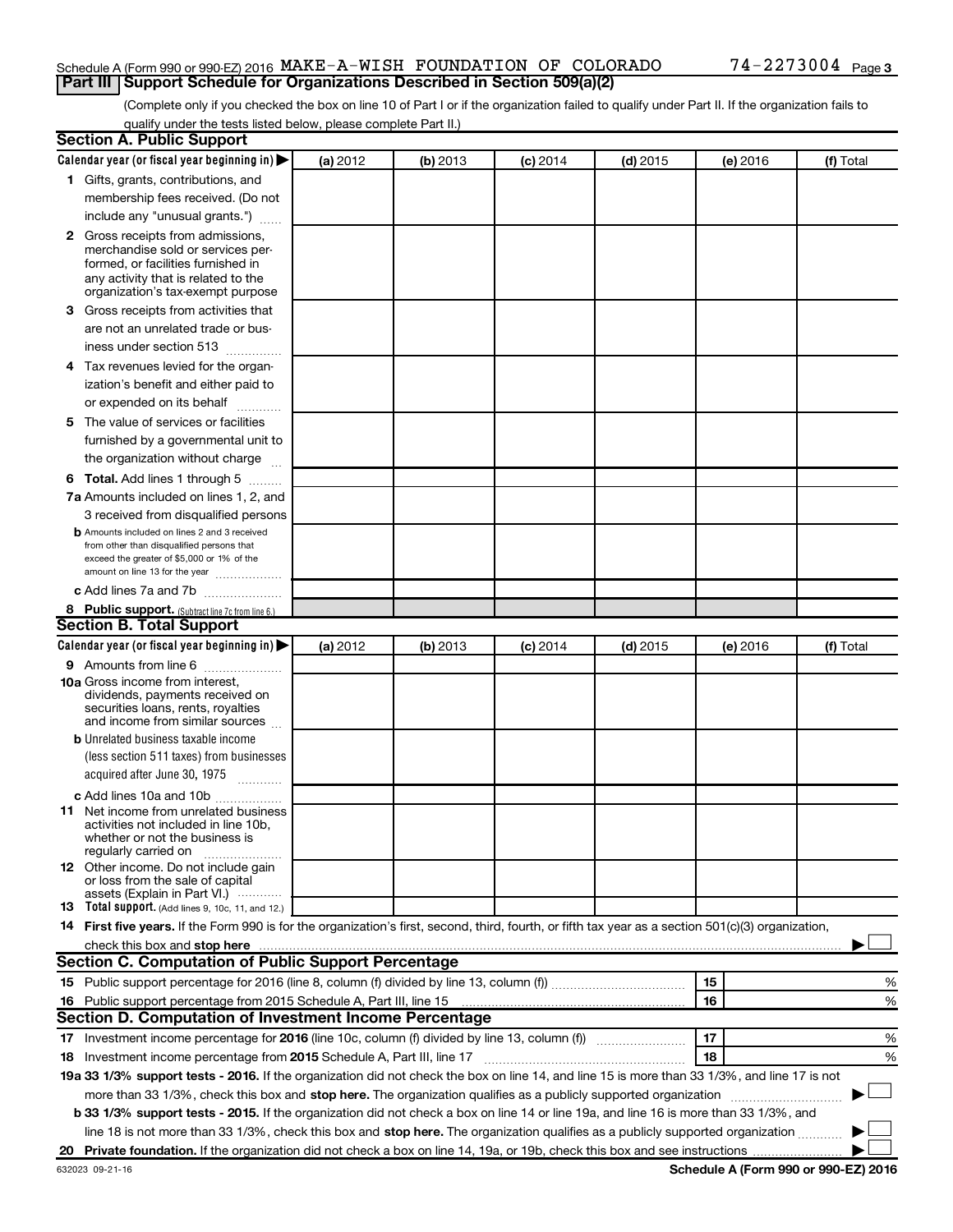**1**

**2**

**Yes No**

### **Part IV Supporting Organizations**

(Complete only if you checked a box in line 12 on Part I. If you checked 12a of Part I, complete Sections A and B. If you checked 12b of Part I, complete Sections A and C. If you checked 12c of Part I, complete Sections A, D, and E. If you checked 12d of Part I, complete Sections A and D, and complete Part V.)

#### **Section A. All Supporting Organizations**

- **1** Are all of the organization's supported organizations listed by name in the organization's governing documents? If "No," describe in Part VI how the supported organizations are designated. If designated by *class or purpose, describe the designation. If historic and continuing relationship, explain.*
- **2** Did the organization have any supported organization that does not have an IRS determination of status under section 509(a)(1) or (2)? If "Yes," explain in Part VI how the organization determined that the supported *organization was described in section 509(a)(1) or (2).*
- **3a** Did the organization have a supported organization described in section 501(c)(4), (5), or (6)? If "Yes," answer *(b) and (c) below.*
- **b** Did the organization confirm that each supported organization qualified under section 501(c)(4), (5), or (6) and satisfied the public support tests under section 509(a)(2)? If "Yes," describe in Part VI when and how the *organization made the determination.*
- **c** Did the organization ensure that all support to such organizations was used exclusively for section 170(c)(2)(B) purposes? If "Yes," explain in Part VI what controls the organization put in place to ensure such use.
- **4 a** *If* Was any supported organization not organized in the United States ("foreign supported organization")? *"Yes," and if you checked 12a or 12b in Part I, answer (b) and (c) below.*
- **b** Did the organization have ultimate control and discretion in deciding whether to make grants to the foreign supported organization? If "Yes," describe in Part VI how the organization had such control and discretion *despite being controlled or supervised by or in connection with its supported organizations.*
- **c** Did the organization support any foreign supported organization that does not have an IRS determination under sections 501(c)(3) and 509(a)(1) or (2)? If "Yes," explain in Part VI what controls the organization used *to ensure that all support to the foreign supported organization was used exclusively for section 170(c)(2)(B) purposes.*
- **5a** Did the organization add, substitute, or remove any supported organizations during the tax year? If "Yes," answer (b) and (c) below (if applicable). Also, provide detail in Part VI, including (i) the names and EIN *numbers of the supported organizations added, substituted, or removed; (ii) the reasons for each such action; (iii) the authority under the organization's organizing document authorizing such action; and (iv) how the action was accomplished (such as by amendment to the organizing document).*
- **b** Type I or Type II only. Was any added or substituted supported organization part of a class already designated in the organization's organizing document?
- **c Substitutions only.**  Was the substitution the result of an event beyond the organization's control?
- **6** Did the organization provide support (whether in the form of grants or the provision of services or facilities) to support or benefit one or more of the filing organization's supported organizations? If "Yes," provide detail in anyone other than (i) its supported organizations, (ii) individuals that are part of the charitable class benefited by one or more of its supported organizations, or (iii) other supporting organizations that also *Part VI.*
- **7** Did the organization provide a grant, loan, compensation, or other similar payment to a substantial contributor regard to a substantial contributor? If "Yes," complete Part I of Schedule L (Form 990 or 990-EZ). (defined in section 4958(c)(3)(C)), a family member of a substantial contributor, or a 35% controlled entity with
- **8** Did the organization make a loan to a disqualified person (as defined in section 4958) not described in line 7? *If "Yes," complete Part I of Schedule L (Form 990 or 990-EZ).*
- **9 a** Was the organization controlled directly or indirectly at any time during the tax year by one or more in section 509(a)(1) or (2))? If "Yes," provide detail in Part VI. disqualified persons as defined in section 4946 (other than foundation managers and organizations described
- **b** Did one or more disqualified persons (as defined in line 9a) hold a controlling interest in any entity in which the supporting organization had an interest? If "Yes," provide detail in Part VI.
- **c** Did a disqualified person (as defined in line 9a) have an ownership interest in, or derive any personal benefit from, assets in which the supporting organization also had an interest? If "Yes," provide detail in Part VI.
- **10 a** Was the organization subject to the excess business holdings rules of section 4943 because of section supporting organizations)? If "Yes," answer 10b below. 4943(f) (regarding certain Type II supporting organizations, and all Type III non-functionally integrated
- **b** Did the organization have any excess business holdings in the tax year? (Use Schedule C, Form 4720, to *determine whether the organization had excess business holdings.)*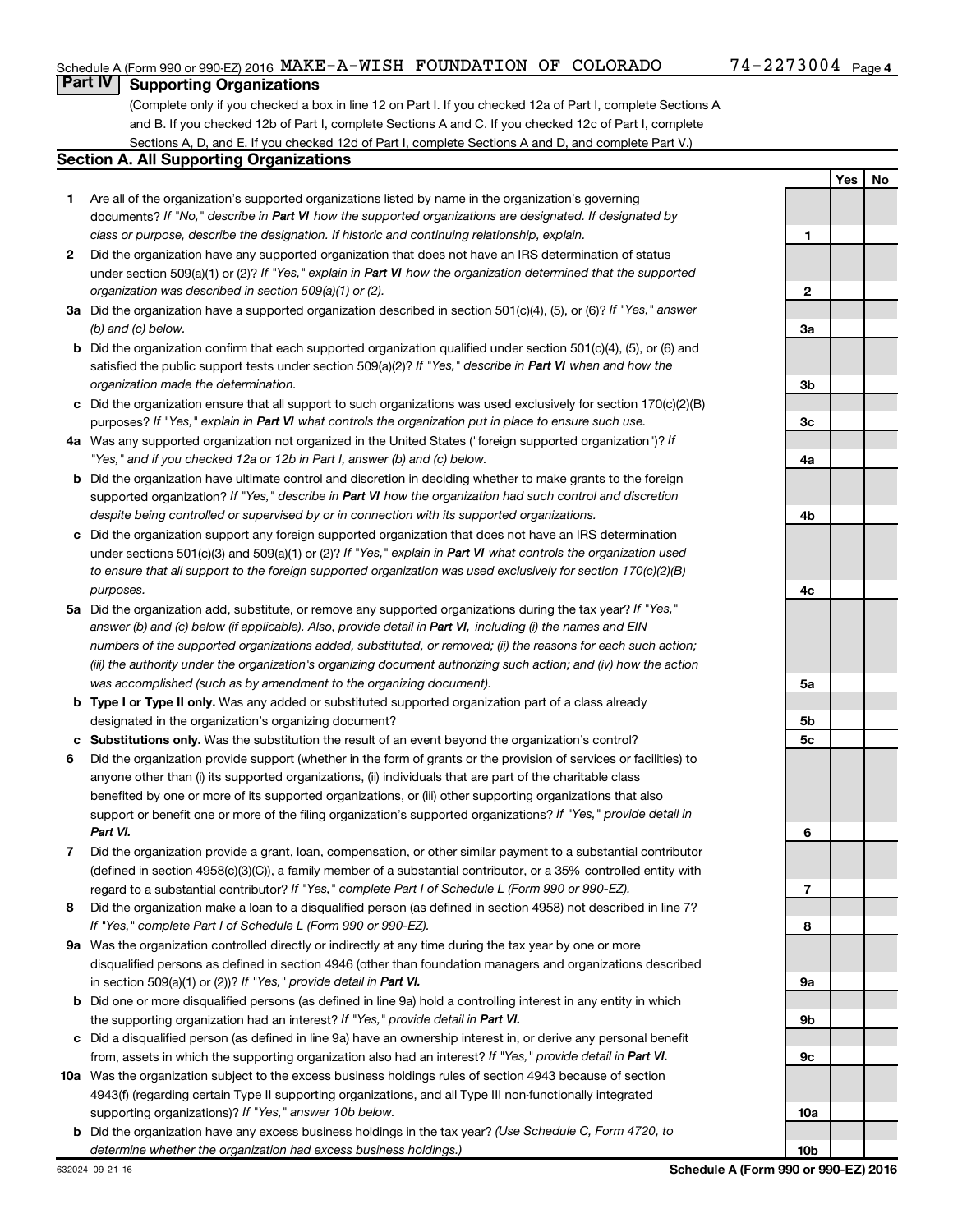## Schedule A (Form 990 or 990-EZ) 2016 MAKE-A-WISH FOUNDATION OF COLORADO 74-2273004 Page **Part IV Supporting Organizations** *(continued)*

|        |                                                                                                                                                                               |     | Yes | No |
|--------|-------------------------------------------------------------------------------------------------------------------------------------------------------------------------------|-----|-----|----|
| 11     | Has the organization accepted a gift or contribution from any of the following persons?                                                                                       |     |     |    |
|        | a A person who directly or indirectly controls, either alone or together with persons described in (b) and (c)                                                                |     |     |    |
|        | below, the governing body of a supported organization?                                                                                                                        | 11a |     |    |
|        | <b>b</b> A family member of a person described in (a) above?                                                                                                                  | 11b |     |    |
|        | c A 35% controlled entity of a person described in (a) or (b) above? If "Yes" to a, b, or c, provide detail in Part VI.                                                       | 11c |     |    |
|        | <b>Section B. Type I Supporting Organizations</b>                                                                                                                             |     |     |    |
|        |                                                                                                                                                                               |     | Yes | No |
| 1      | Did the directors, trustees, or membership of one or more supported organizations have the power to                                                                           |     |     |    |
|        | regularly appoint or elect at least a majority of the organization's directors or trustees at all times during the                                                            |     |     |    |
|        | tax year? If "No," describe in Part VI how the supported organization(s) effectively operated, supervised, or                                                                 |     |     |    |
|        | controlled the organization's activities. If the organization had more than one supported organization,                                                                       |     |     |    |
|        | describe how the powers to appoint and/or remove directors or trustees were allocated among the supported                                                                     |     |     |    |
|        | organizations and what conditions or restrictions, if any, applied to such powers during the tax year.                                                                        | 1   |     |    |
| 2      | Did the organization operate for the benefit of any supported organization other than the supported                                                                           |     |     |    |
|        | organization(s) that operated, supervised, or controlled the supporting organization? If "Yes," explain in                                                                    |     |     |    |
|        | Part VI how providing such benefit carried out the purposes of the supported organization(s) that operated,                                                                   |     |     |    |
|        | supervised, or controlled the supporting organization.                                                                                                                        | 2   |     |    |
|        | <b>Section C. Type II Supporting Organizations</b>                                                                                                                            |     |     |    |
|        |                                                                                                                                                                               |     | Yes | No |
| 1      | Were a majority of the organization's directors or trustees during the tax year also a majority of the directors                                                              |     |     |    |
|        | or trustees of each of the organization's supported organization(s)? If "No," describe in Part VI how control                                                                 |     |     |    |
|        | or management of the supporting organization was vested in the same persons that controlled or managed                                                                        |     |     |    |
|        | the supported organization(s).                                                                                                                                                | 1   |     |    |
|        | <b>Section D. All Type III Supporting Organizations</b>                                                                                                                       |     |     |    |
|        |                                                                                                                                                                               |     | Yes | No |
| 1      | Did the organization provide to each of its supported organizations, by the last day of the fifth month of the                                                                |     |     |    |
|        | organization's tax year, (i) a written notice describing the type and amount of support provided during the prior tax                                                         |     |     |    |
|        | year, (ii) a copy of the Form 990 that was most recently filed as of the date of notification, and (iii) copies of the                                                        |     |     |    |
|        | organization's governing documents in effect on the date of notification, to the extent not previously provided?                                                              | 1   |     |    |
| 2      | Were any of the organization's officers, directors, or trustees either (i) appointed or elected by the supported                                                              |     |     |    |
|        | organization(s) or (ii) serving on the governing body of a supported organization? If "No," explain in Part VI how                                                            |     |     |    |
|        | the organization maintained a close and continuous working relationship with the supported organization(s).                                                                   | 2   |     |    |
| 3      | By reason of the relationship described in (2), did the organization's supported organizations have a                                                                         |     |     |    |
|        | significant voice in the organization's investment policies and in directing the use of the organization's                                                                    |     |     |    |
|        | income or assets at all times during the tax year? If "Yes," describe in Part VI the role the organization's                                                                  |     |     |    |
|        | supported organizations played in this regard.                                                                                                                                | З   |     |    |
|        | Section E. Type III Functionally Integrated Supporting Organizations                                                                                                          |     |     |    |
| 1.     | Check the box next to the method that the organization used to satisfy the Integral Part Test during the yeafsee instructions).                                               |     |     |    |
| a      | The organization satisfied the Activities Test. Complete line 2 below.                                                                                                        |     |     |    |
| b      | The organization is the parent of each of its supported organizations. Complete line 3 below.                                                                                 |     |     |    |
| c<br>2 | The organization supported a governmental entity. Describe in Part VI how you supported a government entity (see instructions).<br>Activities Test. Answer (a) and (b) below. |     | Yes | No |
| a      | Did substantially all of the organization's activities during the tax year directly further the exempt purposes of                                                            |     |     |    |
|        | the supported organization(s) to which the organization was responsive? If "Yes," then in Part VI identify                                                                    |     |     |    |
|        | how these activities directly furthered their exempt purposes,<br>those supported organizations and explain                                                                   |     |     |    |
|        | how the organization was responsive to those supported organizations, and how the organization determined                                                                     |     |     |    |
|        | that these activities constituted substantially all of its activities.                                                                                                        | 2a  |     |    |
|        | <b>b</b> Did the activities described in (a) constitute activities that, but for the organization's involvement, one or more                                                  |     |     |    |
|        | of the organization's supported organization(s) would have been engaged in? If "Yes," explain in Part VI the                                                                  |     |     |    |
|        | reasons for the organization's position that its supported organization(s) would have engaged in these                                                                        |     |     |    |
|        | activities but for the organization's involvement.                                                                                                                            | 2b  |     |    |
| з      | Parent of Supported Organizations. Answer (a) and (b) below.                                                                                                                  |     |     |    |
| а      | Did the organization have the power to regularly appoint or elect a majority of the officers, directors, or                                                                   |     |     |    |
|        | trustees of each of the supported organizations? Provide details in Part VI.                                                                                                  | За  |     |    |
|        | <b>b</b> Did the organization exercise a substantial degree of direction over the policies, programs, and activities of each                                                  |     |     |    |
|        | of its supported organizations? If "Yes," describe in Part VI the role played by the organization in this regard.                                                             | Зb  |     |    |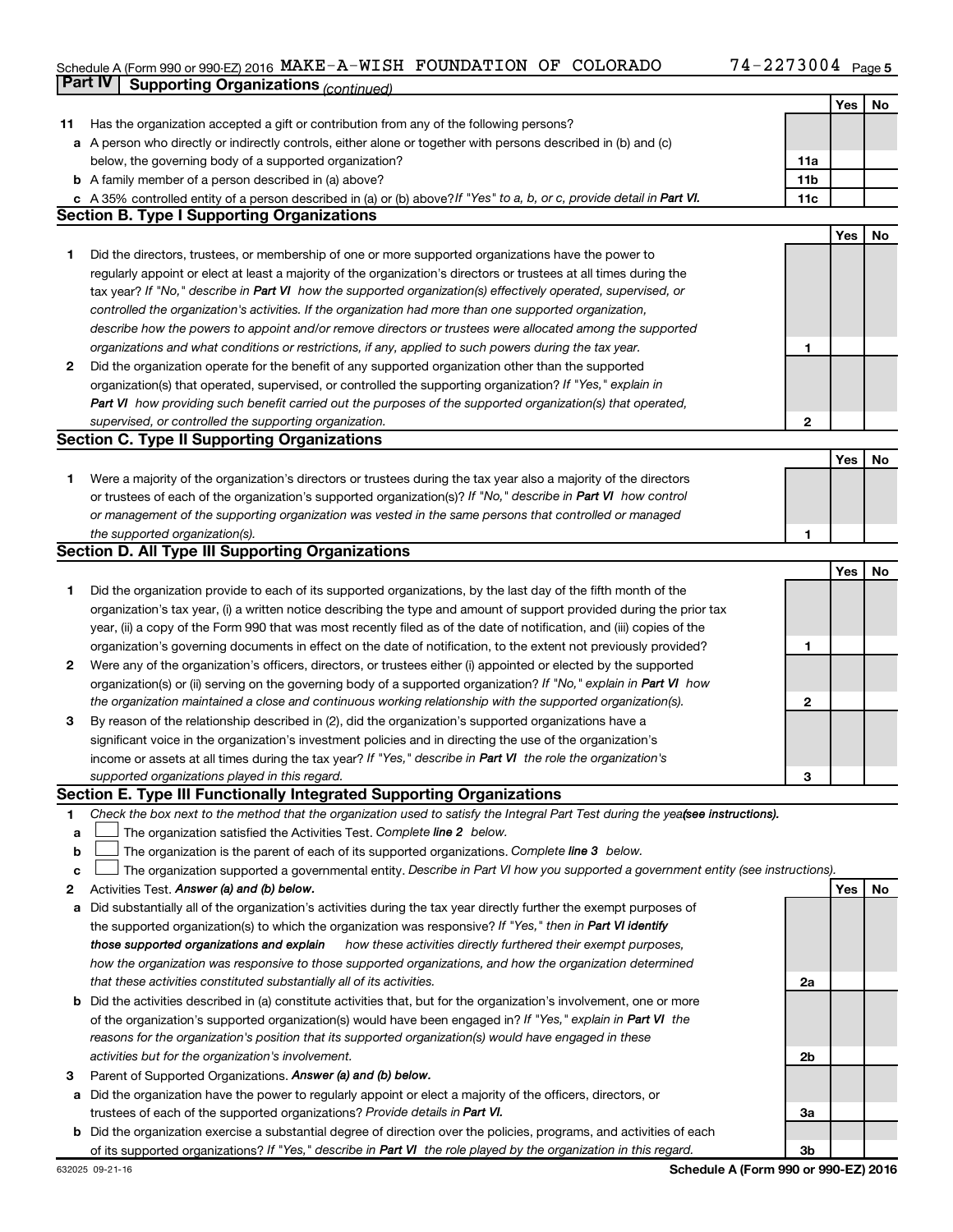#### Schedule A (Form 990 or 990-EZ) 2016 MAKE-A-WISH FOUNDATION OF COLORADO 74-2273004 Page **Part V Type III Non-Functionally Integrated 509(a)(3) Supporting Organizations**

1 **Letter See instructions.** All Check here if the organization satisfied the Integral Part Test as a qualifying trust on Nov. 20, 1970 (explain in Part VI.) See instructions. All other Type III non-functionally integrated supporting organizations must complete Sections A through E.

| Section A - Adjusted Net Income |                                                                              | (A) Prior Year | (B) Current Year<br>(optional) |                                |
|---------------------------------|------------------------------------------------------------------------------|----------------|--------------------------------|--------------------------------|
| 1                               | Net short-term capital gain                                                  | 1              |                                |                                |
| 2                               | Recoveries of prior-year distributions                                       | $\mathbf{2}$   |                                |                                |
| 3                               | Other gross income (see instructions)                                        | 3              |                                |                                |
| 4                               | Add lines 1 through 3                                                        | 4              |                                |                                |
| 5                               | Depreciation and depletion                                                   | 5              |                                |                                |
| 6                               | Portion of operating expenses paid or incurred for production or             |                |                                |                                |
|                                 | collection of gross income or for management, conservation, or               |                |                                |                                |
|                                 | maintenance of property held for production of income (see instructions)     | 6              |                                |                                |
| 7                               | Other expenses (see instructions)                                            | $\overline{7}$ |                                |                                |
| 8                               | Adjusted Net Income (subtract lines 5, 6, and 7 from line 4)                 | 8              |                                |                                |
|                                 | <b>Section B - Minimum Asset Amount</b>                                      |                | (A) Prior Year                 | (B) Current Year<br>(optional) |
| 1.                              | Aggregate fair market value of all non-exempt-use assets (see                |                |                                |                                |
|                                 | instructions for short tax year or assets held for part of year):            |                |                                |                                |
|                                 | a Average monthly value of securities                                        | 1a             |                                |                                |
|                                 | <b>b</b> Average monthly cash balances                                       | 1b             |                                |                                |
|                                 | c Fair market value of other non-exempt-use assets                           | 1c             |                                |                                |
|                                 | d Total (add lines 1a, 1b, and 1c)                                           | 1d             |                                |                                |
|                                 | e Discount claimed for blockage or other                                     |                |                                |                                |
|                                 | factors (explain in detail in Part VI):                                      |                |                                |                                |
| 2                               | Acquisition indebtedness applicable to non-exempt-use assets                 | $\mathbf{2}$   |                                |                                |
| З                               | Subtract line 2 from line 1d                                                 | 3              |                                |                                |
| 4                               | Cash deemed held for exempt use. Enter 1-1/2% of line 3 (for greater amount, |                |                                |                                |
|                                 | see instructions)                                                            | 4              |                                |                                |
| 5                               | Net value of non-exempt-use assets (subtract line 4 from line 3)             | 5              |                                |                                |
| 6                               | Multiply line 5 by .035                                                      | 6              |                                |                                |
| 7                               | Recoveries of prior-year distributions                                       | $\overline{7}$ |                                |                                |
| 8                               | Minimum Asset Amount (add line 7 to line 6)                                  | 8              |                                |                                |
|                                 | <b>Section C - Distributable Amount</b>                                      |                |                                | <b>Current Year</b>            |
| 1                               | Adjusted net income for prior year (from Section A, line 8, Column A)        | 1              |                                |                                |
| $\mathbf{2}$                    | Enter 85% of line 1                                                          | $\mathbf{2}$   |                                |                                |
| 3                               | Minimum asset amount for prior year (from Section B, line 8, Column A)       | 3              |                                |                                |
| 4                               | Enter greater of line 2 or line 3                                            | 4              |                                |                                |
| 5                               | Income tax imposed in prior year                                             | 5              |                                |                                |
| 6                               | <b>Distributable Amount.</b> Subtract line 5 from line 4, unless subject to  |                |                                |                                |
|                                 | emergency temporary reduction (see instructions)                             | 6              |                                |                                |

**7** Let Check here if the current year is the organization's first as a non-functionally integrated Type III supporting organization (see instructions).

**Schedule A (Form 990 or 990-EZ) 2016**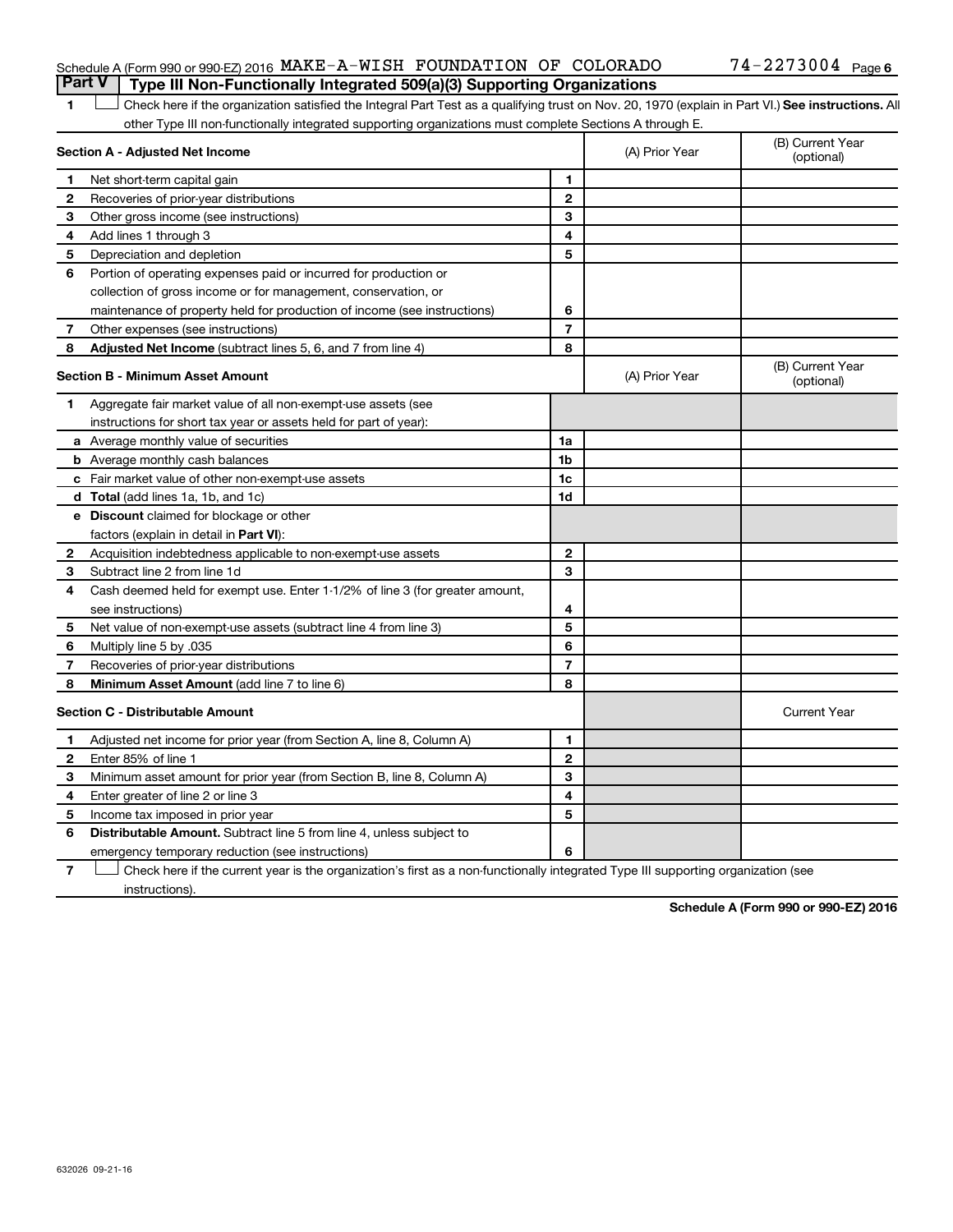#### Schedule A (Form 990 or 990-EZ) 2016 MAKE-A-WISH FOUNDATION OF COLORADO / 4-ZZ 7 3 0 0 4 Page MAKE-A-WISH FOUNDATION OF COLORADO 74-2273004

| <b>Part V</b><br>Type III Non-Functionally Integrated 509(a)(3) Supporting Organizations (continued) |                                                                                            |                             |                                   |                               |  |  |
|------------------------------------------------------------------------------------------------------|--------------------------------------------------------------------------------------------|-----------------------------|-----------------------------------|-------------------------------|--|--|
|                                                                                                      | <b>Section D - Distributions</b>                                                           |                             |                                   | <b>Current Year</b>           |  |  |
| 1                                                                                                    | Amounts paid to supported organizations to accomplish exempt purposes                      |                             |                                   |                               |  |  |
| $\mathbf{2}$                                                                                         | Amounts paid to perform activity that directly furthers exempt purposes of supported       |                             |                                   |                               |  |  |
|                                                                                                      | organizations, in excess of income from activity                                           |                             |                                   |                               |  |  |
| 3                                                                                                    | Administrative expenses paid to accomplish exempt purposes of supported organizations      |                             |                                   |                               |  |  |
| 4                                                                                                    | Amounts paid to acquire exempt-use assets                                                  |                             |                                   |                               |  |  |
| 5                                                                                                    | Qualified set-aside amounts (prior IRS approval required)                                  |                             |                                   |                               |  |  |
| 6                                                                                                    | Other distributions (describe in <b>Part VI</b> ). See instructions                        |                             |                                   |                               |  |  |
| 7                                                                                                    | <b>Total annual distributions.</b> Add lines 1 through 6                                   |                             |                                   |                               |  |  |
| 8                                                                                                    | Distributions to attentive supported organizations to which the organization is responsive |                             |                                   |                               |  |  |
|                                                                                                      | (provide details in Part VI). See instructions                                             |                             |                                   |                               |  |  |
| 9                                                                                                    | Distributable amount for 2016 from Section C, line 6                                       |                             |                                   |                               |  |  |
| 10                                                                                                   | Line 8 amount divided by Line 9 amount                                                     |                             |                                   |                               |  |  |
|                                                                                                      |                                                                                            | (i)                         | (ii)<br><b>Underdistributions</b> | (iii)<br><b>Distributable</b> |  |  |
|                                                                                                      | Section E - Distribution Allocations (see instructions)                                    | <b>Excess Distributions</b> | Pre-2016                          | Amount for 2016               |  |  |
|                                                                                                      |                                                                                            |                             |                                   |                               |  |  |
| 1                                                                                                    | Distributable amount for 2016 from Section C, line 6                                       |                             |                                   |                               |  |  |
| $\mathbf{2}$                                                                                         | Underdistributions, if any, for years prior to 2016 (reason-                               |                             |                                   |                               |  |  |
|                                                                                                      | able cause required-explain in Part VI). See instructions                                  |                             |                                   |                               |  |  |
| 3                                                                                                    | Excess distributions carryover, if any, to 2016:                                           |                             |                                   |                               |  |  |
| а                                                                                                    |                                                                                            |                             |                                   |                               |  |  |
| b                                                                                                    |                                                                                            |                             |                                   |                               |  |  |
|                                                                                                      | c From 2013<br><b>d</b> From 2014                                                          |                             |                                   |                               |  |  |
|                                                                                                      | e From 2015                                                                                |                             |                                   |                               |  |  |
|                                                                                                      | f Total of lines 3a through e                                                              |                             |                                   |                               |  |  |
|                                                                                                      | g Applied to underdistributions of prior years                                             |                             |                                   |                               |  |  |
|                                                                                                      | h Applied to 2016 distributable amount                                                     |                             |                                   |                               |  |  |
| Ť.                                                                                                   | Carryover from 2011 not applied (see instructions)                                         |                             |                                   |                               |  |  |
|                                                                                                      | Remainder. Subtract lines 3g, 3h, and 3i from 3f.                                          |                             |                                   |                               |  |  |
| 4                                                                                                    | Distributions for 2016 from Section D,                                                     |                             |                                   |                               |  |  |
|                                                                                                      | line $7:$                                                                                  |                             |                                   |                               |  |  |
|                                                                                                      | a Applied to underdistributions of prior years                                             |                             |                                   |                               |  |  |
|                                                                                                      | <b>b</b> Applied to 2016 distributable amount                                              |                             |                                   |                               |  |  |
| c                                                                                                    | Remainder. Subtract lines 4a and 4b from 4                                                 |                             |                                   |                               |  |  |
| 5                                                                                                    | Remaining underdistributions for years prior to 2016, if                                   |                             |                                   |                               |  |  |
|                                                                                                      | any. Subtract lines 3g and 4a from line 2. For result greater                              |                             |                                   |                               |  |  |
|                                                                                                      | than zero, explain in Part VI. See instructions                                            |                             |                                   |                               |  |  |
| 6                                                                                                    | Remaining underdistributions for 2016. Subtract lines 3h                                   |                             |                                   |                               |  |  |
|                                                                                                      | and 4b from line 1. For result greater than zero, explain in                               |                             |                                   |                               |  |  |
|                                                                                                      | Part VI. See instructions                                                                  |                             |                                   |                               |  |  |
| $\overline{7}$                                                                                       | Excess distributions carryover to 2017. Add lines 3j                                       |                             |                                   |                               |  |  |
|                                                                                                      | and 4c                                                                                     |                             |                                   |                               |  |  |
| 8                                                                                                    | Breakdown of line 7:                                                                       |                             |                                   |                               |  |  |
| а                                                                                                    |                                                                                            |                             |                                   |                               |  |  |
|                                                                                                      | <b>b</b> Excess from 2013                                                                  |                             |                                   |                               |  |  |
|                                                                                                      | c Excess from 2014                                                                         |                             |                                   |                               |  |  |
|                                                                                                      | d Excess from 2015                                                                         |                             |                                   |                               |  |  |
|                                                                                                      | e Excess from 2016                                                                         |                             |                                   |                               |  |  |

**Schedule A (Form 990 or 990-EZ) 2016**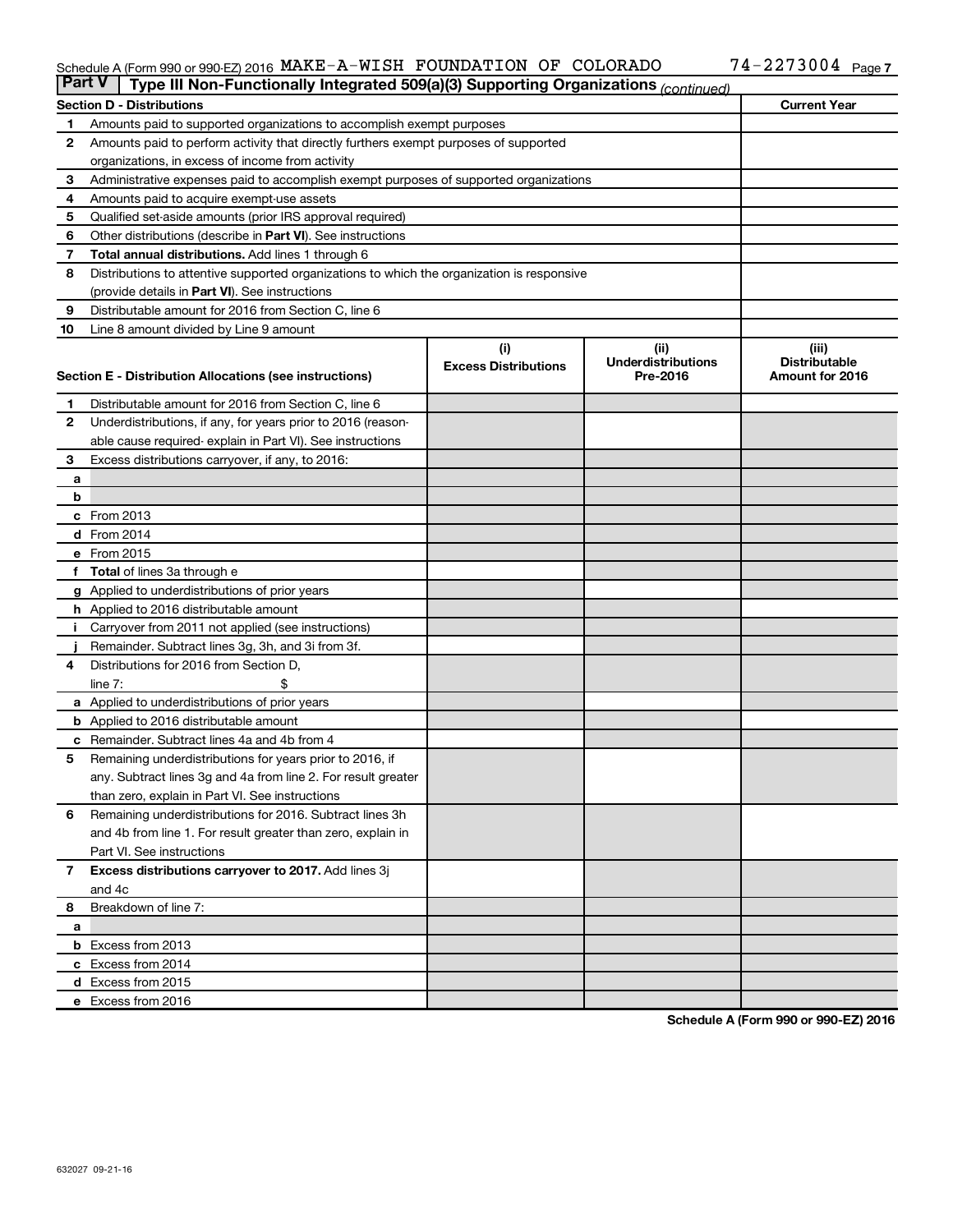|                | Schedule A (Form 990 or 990-EZ) 2016 MAKE-A-WISH FOUNDATION OF COLORADO                                                                                                                                                                                                                                                                                                                                                                                                                                                                                                                     |  |  | 74-2273004 Page 8 |
|----------------|---------------------------------------------------------------------------------------------------------------------------------------------------------------------------------------------------------------------------------------------------------------------------------------------------------------------------------------------------------------------------------------------------------------------------------------------------------------------------------------------------------------------------------------------------------------------------------------------|--|--|-------------------|
| <b>Part VI</b> | Supplemental Information. Provide the explanations required by Part II, line 10; Part II, line 17a or 17b; Part III, line 12;<br>Part IV, Section A, lines 1, 2, 3b, 3c, 4b, 4c, 5a, 6, 9a, 9b, 9c, 11a, 11b, and 11c; Part IV, Section B, lines 1 and 2; Part IV, Section C,<br>line 1; Part IV, Section D, lines 2 and 3; Part IV, Section E, lines 1c, 2a, 2b, 3a, and 3b; Part V, line 1; Part V, Section B, line 1e; Part V,<br>Section D, lines 5, 6, and 8; and Part V, Section E, lines 2, 5, and 6. Also complete this part for any additional information.<br>(See instructions.) |  |  |                   |
|                |                                                                                                                                                                                                                                                                                                                                                                                                                                                                                                                                                                                             |  |  |                   |
|                |                                                                                                                                                                                                                                                                                                                                                                                                                                                                                                                                                                                             |  |  |                   |
|                |                                                                                                                                                                                                                                                                                                                                                                                                                                                                                                                                                                                             |  |  |                   |
|                |                                                                                                                                                                                                                                                                                                                                                                                                                                                                                                                                                                                             |  |  |                   |
|                |                                                                                                                                                                                                                                                                                                                                                                                                                                                                                                                                                                                             |  |  |                   |
|                |                                                                                                                                                                                                                                                                                                                                                                                                                                                                                                                                                                                             |  |  |                   |
|                |                                                                                                                                                                                                                                                                                                                                                                                                                                                                                                                                                                                             |  |  |                   |
|                |                                                                                                                                                                                                                                                                                                                                                                                                                                                                                                                                                                                             |  |  |                   |
|                |                                                                                                                                                                                                                                                                                                                                                                                                                                                                                                                                                                                             |  |  |                   |
|                |                                                                                                                                                                                                                                                                                                                                                                                                                                                                                                                                                                                             |  |  |                   |
|                |                                                                                                                                                                                                                                                                                                                                                                                                                                                                                                                                                                                             |  |  |                   |
|                |                                                                                                                                                                                                                                                                                                                                                                                                                                                                                                                                                                                             |  |  |                   |
|                |                                                                                                                                                                                                                                                                                                                                                                                                                                                                                                                                                                                             |  |  |                   |
|                |                                                                                                                                                                                                                                                                                                                                                                                                                                                                                                                                                                                             |  |  |                   |
|                |                                                                                                                                                                                                                                                                                                                                                                                                                                                                                                                                                                                             |  |  |                   |
|                |                                                                                                                                                                                                                                                                                                                                                                                                                                                                                                                                                                                             |  |  |                   |
|                |                                                                                                                                                                                                                                                                                                                                                                                                                                                                                                                                                                                             |  |  |                   |
|                |                                                                                                                                                                                                                                                                                                                                                                                                                                                                                                                                                                                             |  |  |                   |
|                |                                                                                                                                                                                                                                                                                                                                                                                                                                                                                                                                                                                             |  |  |                   |
|                |                                                                                                                                                                                                                                                                                                                                                                                                                                                                                                                                                                                             |  |  |                   |
|                |                                                                                                                                                                                                                                                                                                                                                                                                                                                                                                                                                                                             |  |  |                   |
|                |                                                                                                                                                                                                                                                                                                                                                                                                                                                                                                                                                                                             |  |  |                   |
|                |                                                                                                                                                                                                                                                                                                                                                                                                                                                                                                                                                                                             |  |  |                   |
|                |                                                                                                                                                                                                                                                                                                                                                                                                                                                                                                                                                                                             |  |  |                   |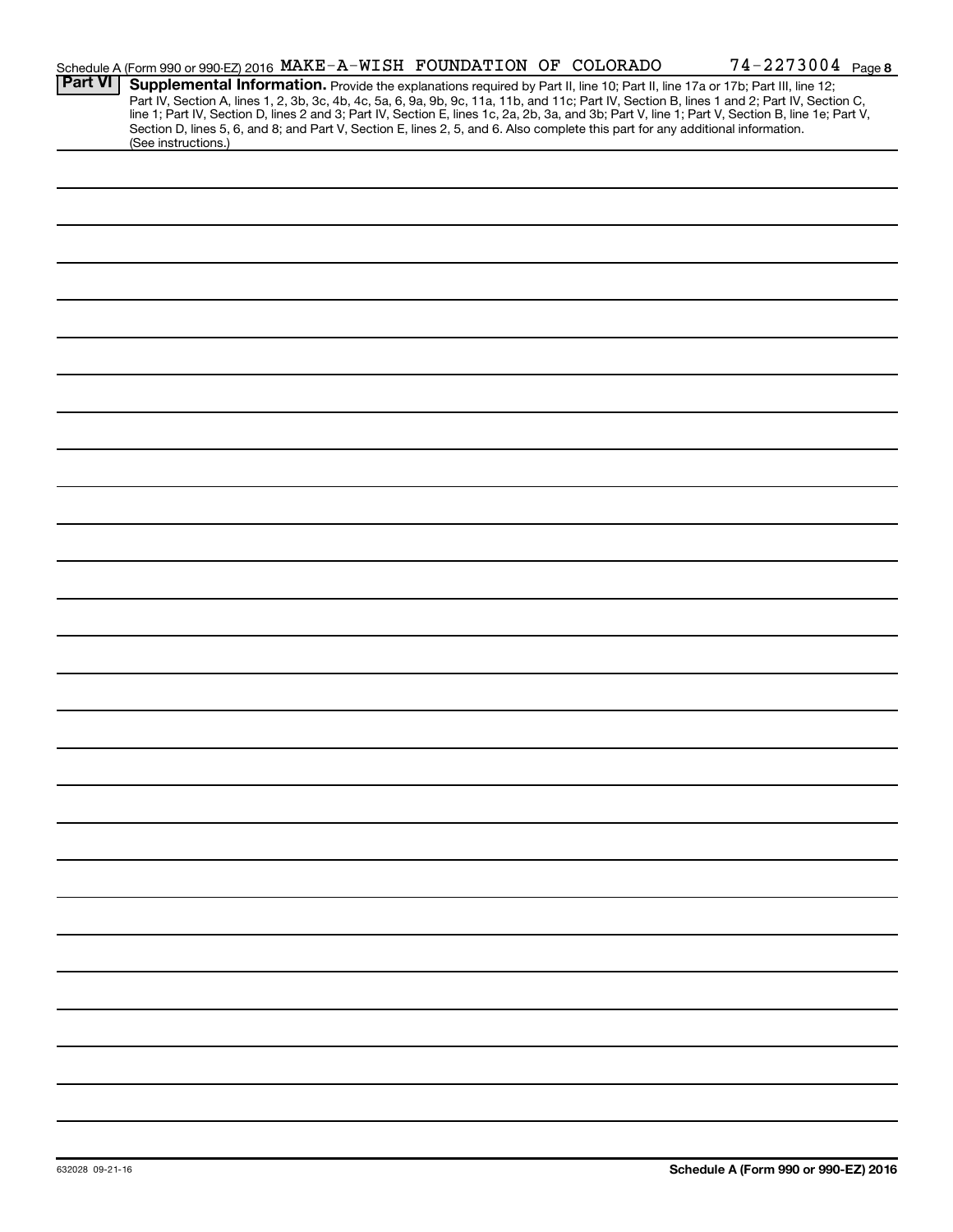Department of the Treasury Internal Revenue Service **(Form 990, 990-EZ,**

#### \*\* PUBLIC DISCLOSURE COPY \*\*

# **Schedule B Schedule of Contributors**

**or 990-PF) | Attach to Form 990, Form 990-EZ, or Form 990-PF. | Information about Schedule B (Form 990, 990-EZ, or 990-PF) and** its instructions is at www.irs.gov/form990.

OMB No. 1545-0047

# **2016**

**Name of the organization Employer identification number**

| (AKE-A-WISH FOUNDATION OF COLORADO |  |  |
|------------------------------------|--|--|
|                                    |  |  |

74-2273004

| <b>Organization type (check one):</b>                                     |  |  |  |  |  |
|---------------------------------------------------------------------------|--|--|--|--|--|
| Section:                                                                  |  |  |  |  |  |
| $\lfloor x \rfloor$ 501(c)( 3) (enter number) organization                |  |  |  |  |  |
| 4947(a)(1) nonexempt charitable trust not treated as a private foundation |  |  |  |  |  |
| 527 political organization                                                |  |  |  |  |  |
| 501(c)(3) exempt private foundation                                       |  |  |  |  |  |
| 4947(a)(1) nonexempt charitable trust treated as a private foundation     |  |  |  |  |  |
| 501(c)(3) taxable private foundation                                      |  |  |  |  |  |
|                                                                           |  |  |  |  |  |

Check if your organization is covered by the General Rule or a Special Rule.

**Note:**  Only a section 501(c)(7), (8), or (10) organization can check boxes for both the General Rule and a Special Rule. See instructions.

#### **General Rule**

 $\Box$ 

For an organization filing Form 990, 990-EZ, or 990-PF that received, during the year, contributions totaling \$5,000 or more (in money or property) from any one contributor. Complete Parts I and II. See instructions for determining a contributor's total contributions.

#### **Special Rules**

any one contributor, during the year, total contributions of the greater of **(1)** \$5,000 or **(2)** 2% of the amount on (i) Form 990, Part VIII, line 1h,  $\boxed{\text{X}}$  For an organization described in section 501(c)(3) filing Form 990 or 990-EZ that met the 33 1/3% support test of the regulations under sections 509(a)(1) and 170(b)(1)(A)(vi), that checked Schedule A (Form 990 or 990-EZ), Part II, line 13, 16a, or 16b, and that received from or (ii) Form 990-EZ, line 1. Complete Parts I and II.

year, total contributions of more than \$1,000 *exclusively* for religious, charitable, scientific, literary, or educational purposes, or for For an organization described in section 501(c)(7), (8), or (10) filing Form 990 or 990-EZ that received from any one contributor, during the the prevention of cruelty to children or animals. Complete Parts I, II, and III.  $\Box$ 

purpose. Don't complete any of the parts unless the General Rule applies to this organization because it received nonexclusively year, contributions exclusively for religious, charitable, etc., purposes, but no such contributions totaled more than \$1,000. If this box is checked, enter here the total contributions that were received during the year for an exclusively religious, charitable, etc., For an organization described in section 501(c)(7), (8), or (10) filing Form 990 or 990-EZ that received from any one contributor, during the religious, charitable, etc., contributions totaling \$5,000 or more during the year  $\ldots$  $\ldots$  $\ldots$  $\ldots$  $\ldots$  $\ldots$  $\Box$ 

**Caution:**  An organization that isn't covered by the General Rule and/or the Special Rules doesn't file Schedule B (Form 990, 990-EZ, or 990-PF),  **must** but it answer "No" on Part IV, line 2, of its Form 990; or check the box on line H of its Form 990-EZ or on its Form 990-PF, Part I, line 2, to certify that it doesn't meet the filing requirements of Schedule B (Form 990, 990-EZ, or 990-PF).

LHA For Paperwork Reduction Act Notice, see the Instructions for Form 990, 990-EZ, or 990-PF. Schedule B (Form 990, 990-EZ, or 990-PF) (2016)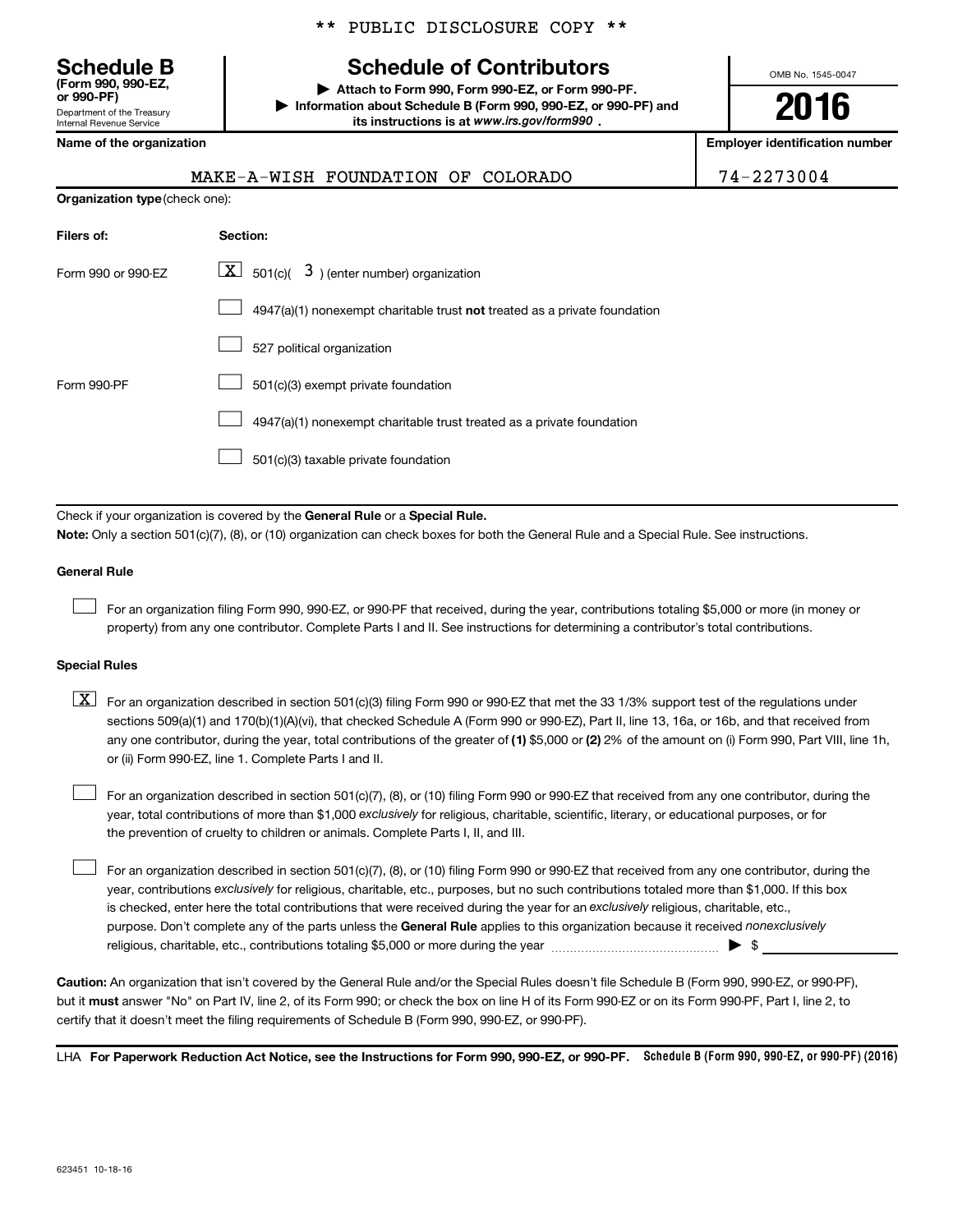#### Schedule B (Form 990, 990-EZ, or 990-PF) (2016)

**Name of organization Employer identification number**

#### MAKE-A-WISH FOUNDATION OF COLORADO 74-2273004

**(a) No. (b) Name, address, and ZIP + 4 (c) Total contributions (d) Type of contribution Person Payroll Noncash (a) No. (b) Name, address, and ZIP + 4 (c) Total contributions (d) Type of contribution Person Payroll Noncash (a) No. (b) Name, address, and ZIP + 4 (c) Total contributions (d) Type of contribution Person Payroll Noncash (a) No. (b) Name, address, and ZIP + 4 (c) Total contributions (d) Type of contribution Person Payroll Noncash (a) No. (b) Name, address, and ZIP + 4 (c) Total contributions (d) Type of contribution Person Payroll Noncash (a) No. (b) Name, address, and ZIP + 4 (c) Total contributions (d) Type of contribution Person Payroll Noncash** Part I Contributors (See instructions). Use duplicate copies of Part I if additional space is needed. \$ (Complete Part II for noncash contributions.) \$ (Complete Part II for noncash contributions.) \$ (Complete Part II for noncash contributions.) \$ (Complete Part II for noncash contributions.) \$ (Complete Part II for noncash contributions.) \$ (Complete Part II for  $\boxed{\textbf{X}}$  $\Box$  $\lceil \texttt{X} \rceil$  $\overline{\mathbf{X}}$  $\Box$  $\Box$  $\boxed{\textbf{X}}$  $\Box$  $\Box$  $\boxed{\text{X}}$  $\Box$  $\Box$  $\boxed{\text{X}}$  $\Box$  $\Box$  $\boxed{\text{X}}$  $\Box$  $\Box$  $\begin{array}{|c|c|c|c|c|}\hline \ \text{1} & \text{Person} & \text{X} \ \hline \end{array}$  $405,995.$  $2$  Person  $\overline{\text{X}}$ 270,213.  $\begin{array}{|c|c|c|c|c|c|}\hline \text{3} & \text{Person} & \text{X} \ \hline \end{array}$ 172,412.  $\begin{array}{|c|c|c|c|c|}\hline \text{4} & \text{Person} & \text{\textbf{X}}\ \hline \end{array}$ 1,069,825. 5 X 110,100.  $\overline{6}$  Person  $\overline{X}$ 143,760.

**Schedule B (Form 990, 990-EZ, or 990-PF) (2016)**

noncash contributions.)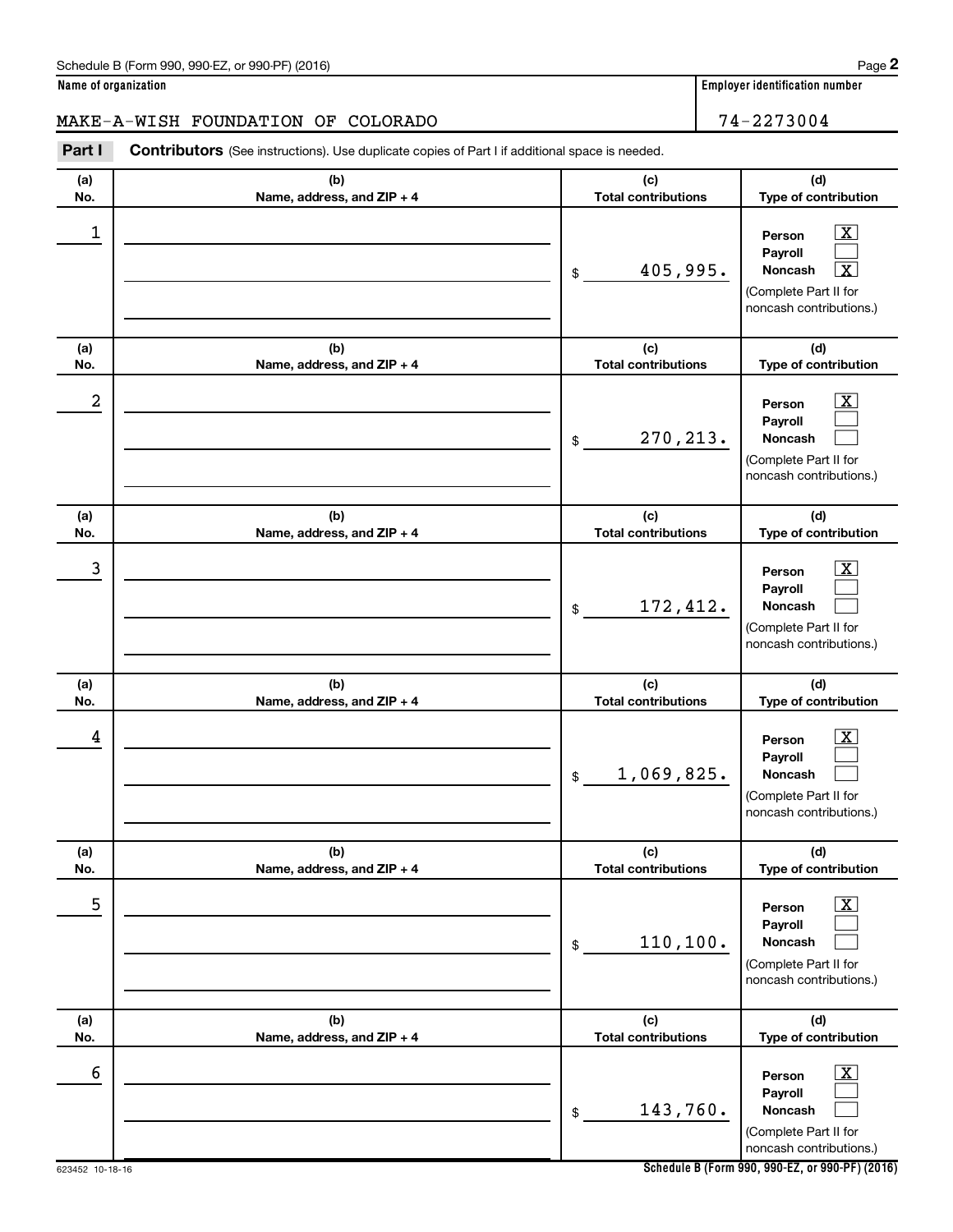## MAKE-A-WISH FOUNDATION OF COLORADO 74-2273004

Part II Noncash Property (See instructions). Use duplicate copies of Part II if additional space is needed.

| (a)<br>No.<br>from<br>Part I | (b)<br>Description of noncash property given | (c)<br>FMV (or estimate)<br>(See instructions) | (d)<br>Date received |
|------------------------------|----------------------------------------------|------------------------------------------------|----------------------|
|                              | <b>LODGING</b>                               |                                                |                      |
| 1                            |                                              |                                                |                      |
|                              |                                              |                                                |                      |
|                              |                                              | 405,995.<br>\$                                 | 12/31/17             |
|                              |                                              |                                                |                      |
|                              |                                              |                                                |                      |
| (a)<br>No.                   |                                              | (c)                                            |                      |
| from                         | (b)<br>Description of noncash property given | FMV (or estimate)                              | (d)<br>Date received |
| Part I                       |                                              | (See instructions)                             |                      |
|                              |                                              |                                                |                      |
|                              |                                              |                                                |                      |
|                              |                                              |                                                |                      |
|                              |                                              |                                                |                      |
|                              |                                              | \$                                             |                      |
|                              |                                              |                                                |                      |
| (a)<br>No.                   |                                              | (c)                                            |                      |
| from                         | (b)                                          | FMV (or estimate)                              | (d)                  |
| Part I                       | Description of noncash property given        | (See instructions)                             | Date received        |
|                              |                                              |                                                |                      |
|                              |                                              |                                                |                      |
|                              |                                              |                                                |                      |
|                              |                                              |                                                |                      |
|                              |                                              | $\frac{1}{2}$                                  |                      |
| (a)                          |                                              |                                                |                      |
| No.                          | (b)                                          | (c)                                            | (d)                  |
| from                         | Description of noncash property given        | FMV (or estimate)                              | Date received        |
| Part I                       |                                              | (See instructions)                             |                      |
|                              |                                              |                                                |                      |
|                              |                                              |                                                |                      |
|                              |                                              |                                                |                      |
|                              |                                              | \$                                             |                      |
|                              |                                              |                                                |                      |
| (a)                          |                                              |                                                |                      |
| No.                          | (b)                                          | (c)                                            | (d)                  |
| from                         | Description of noncash property given        | FMV (or estimate)                              | Date received        |
| Part I                       |                                              | (See instructions)                             |                      |
|                              |                                              |                                                |                      |
|                              |                                              |                                                |                      |
|                              |                                              |                                                |                      |
|                              |                                              | \$                                             |                      |
|                              |                                              |                                                |                      |
| (a)                          |                                              |                                                |                      |
| No.                          | (b)                                          | (c)<br>FMV (or estimate)                       | (d)                  |
| from                         | Description of noncash property given        | (See instructions)                             | Date received        |
| Part I                       |                                              |                                                |                      |
|                              |                                              |                                                |                      |
|                              |                                              |                                                |                      |
|                              |                                              |                                                |                      |
|                              |                                              | \$                                             |                      |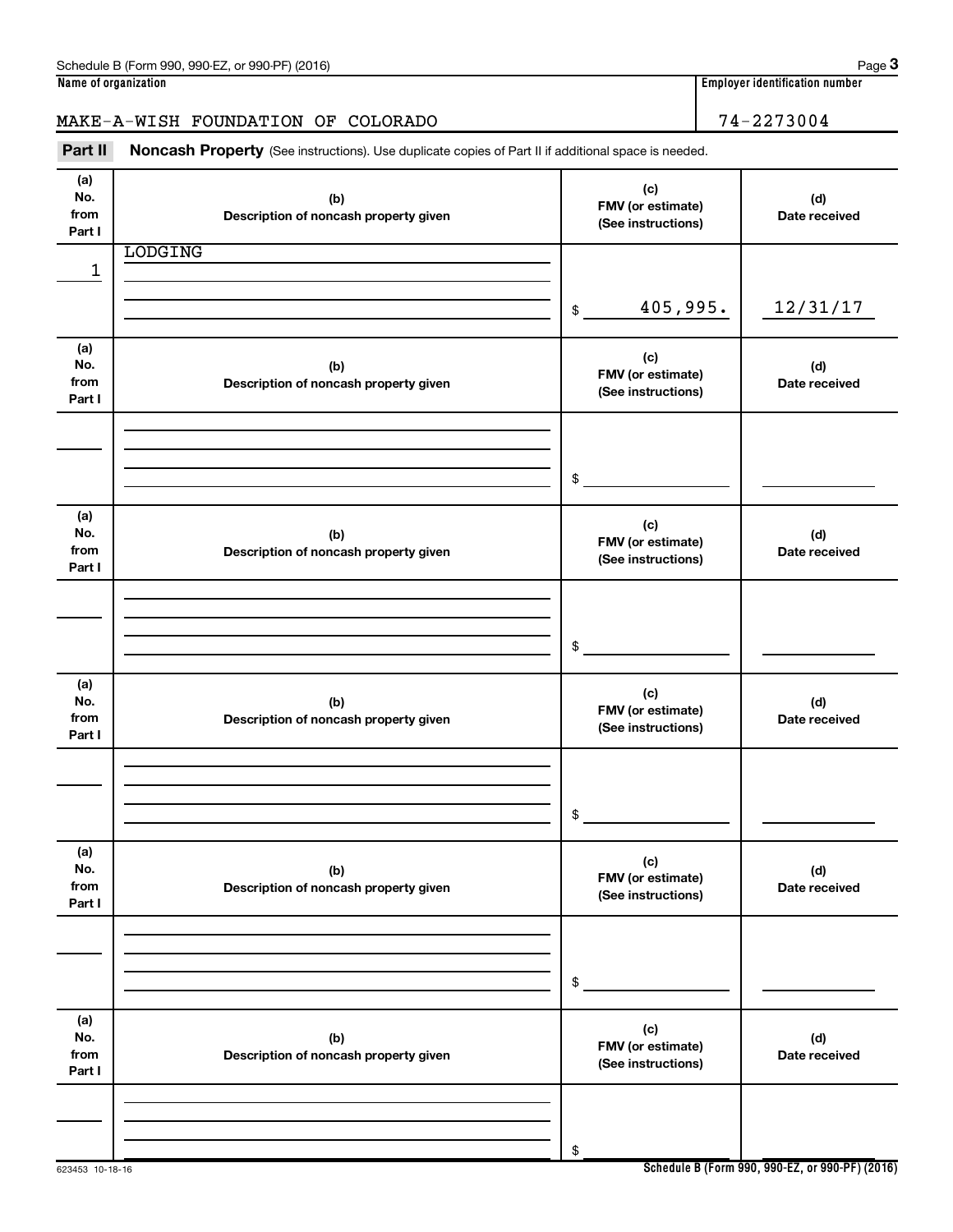|                           | Schedule B (Form 990, 990-EZ, or 990-PF) (2016)                                                                                                                                                                                                                                 |                                          | Page 4                                                                                                                                                   |
|---------------------------|---------------------------------------------------------------------------------------------------------------------------------------------------------------------------------------------------------------------------------------------------------------------------------|------------------------------------------|----------------------------------------------------------------------------------------------------------------------------------------------------------|
| Name of organization      |                                                                                                                                                                                                                                                                                 |                                          | <b>Employer identification number</b>                                                                                                                    |
|                           | MAKE-A-WISH FOUNDATION OF COLORADO                                                                                                                                                                                                                                              |                                          | 74-2273004                                                                                                                                               |
| Part III                  |                                                                                                                                                                                                                                                                                 |                                          | Exclusively religious, charitable, etc., contributions to organizations described in section $501(c)(7)$ , (8), or (10) that total more than \$1,000 for |
|                           | the year from any one contributor. Complete columns (a) through (e) and the following line entry. For organizations<br>completing Part III, enter the total of exclusively religious, charitable, etc., contributions of \$1,000 or less for the year. (Enter this info. once.) |                                          | $\blacktriangleright$ \$                                                                                                                                 |
|                           | Use duplicate copies of Part III if additional space is needed.                                                                                                                                                                                                                 |                                          |                                                                                                                                                          |
| (a) No.<br>from<br>Part I | (b) Purpose of gift                                                                                                                                                                                                                                                             | (c) Use of gift                          | (d) Description of how gift is held                                                                                                                      |
|                           |                                                                                                                                                                                                                                                                                 |                                          |                                                                                                                                                          |
|                           |                                                                                                                                                                                                                                                                                 |                                          |                                                                                                                                                          |
|                           |                                                                                                                                                                                                                                                                                 | (e) Transfer of gift                     |                                                                                                                                                          |
|                           | Transferee's name, address, and ZIP + 4                                                                                                                                                                                                                                         |                                          | Relationship of transferor to transferee                                                                                                                 |
|                           |                                                                                                                                                                                                                                                                                 |                                          |                                                                                                                                                          |
| (a) No.<br>from<br>Part I | (b) Purpose of gift                                                                                                                                                                                                                                                             | (c) Use of gift                          | (d) Description of how gift is held                                                                                                                      |
|                           |                                                                                                                                                                                                                                                                                 |                                          |                                                                                                                                                          |
|                           |                                                                                                                                                                                                                                                                                 | (e) Transfer of gift                     |                                                                                                                                                          |
|                           |                                                                                                                                                                                                                                                                                 |                                          |                                                                                                                                                          |
|                           | Transferee's name, address, and ZIP + 4                                                                                                                                                                                                                                         |                                          | Relationship of transferor to transferee                                                                                                                 |
|                           |                                                                                                                                                                                                                                                                                 |                                          |                                                                                                                                                          |
|                           |                                                                                                                                                                                                                                                                                 |                                          |                                                                                                                                                          |
|                           |                                                                                                                                                                                                                                                                                 |                                          |                                                                                                                                                          |
| (a) No.<br>from<br>Part I | (b) Purpose of gift                                                                                                                                                                                                                                                             | (c) Use of gift                          | (d) Description of how gift is held                                                                                                                      |
|                           |                                                                                                                                                                                                                                                                                 |                                          |                                                                                                                                                          |
|                           |                                                                                                                                                                                                                                                                                 |                                          |                                                                                                                                                          |
|                           |                                                                                                                                                                                                                                                                                 | (e) Transfer of gift                     |                                                                                                                                                          |
|                           |                                                                                                                                                                                                                                                                                 |                                          |                                                                                                                                                          |
|                           | Transferee's name, address, and ZIP + 4                                                                                                                                                                                                                                         | Relationship of transferor to transferee |                                                                                                                                                          |
|                           |                                                                                                                                                                                                                                                                                 |                                          |                                                                                                                                                          |
|                           |                                                                                                                                                                                                                                                                                 |                                          |                                                                                                                                                          |
|                           |                                                                                                                                                                                                                                                                                 |                                          |                                                                                                                                                          |
| (a) No.<br>from<br>Part I | (b) Purpose of gift                                                                                                                                                                                                                                                             | (c) Use of gift                          | (d) Description of how gift is held                                                                                                                      |
|                           |                                                                                                                                                                                                                                                                                 |                                          |                                                                                                                                                          |
|                           |                                                                                                                                                                                                                                                                                 |                                          |                                                                                                                                                          |
|                           |                                                                                                                                                                                                                                                                                 |                                          |                                                                                                                                                          |
|                           |                                                                                                                                                                                                                                                                                 | (e) Transfer of gift                     |                                                                                                                                                          |
|                           | Transferee's name, address, and ZIP + 4                                                                                                                                                                                                                                         |                                          | Relationship of transferor to transferee                                                                                                                 |
|                           |                                                                                                                                                                                                                                                                                 |                                          |                                                                                                                                                          |
|                           |                                                                                                                                                                                                                                                                                 |                                          |                                                                                                                                                          |
|                           |                                                                                                                                                                                                                                                                                 |                                          |                                                                                                                                                          |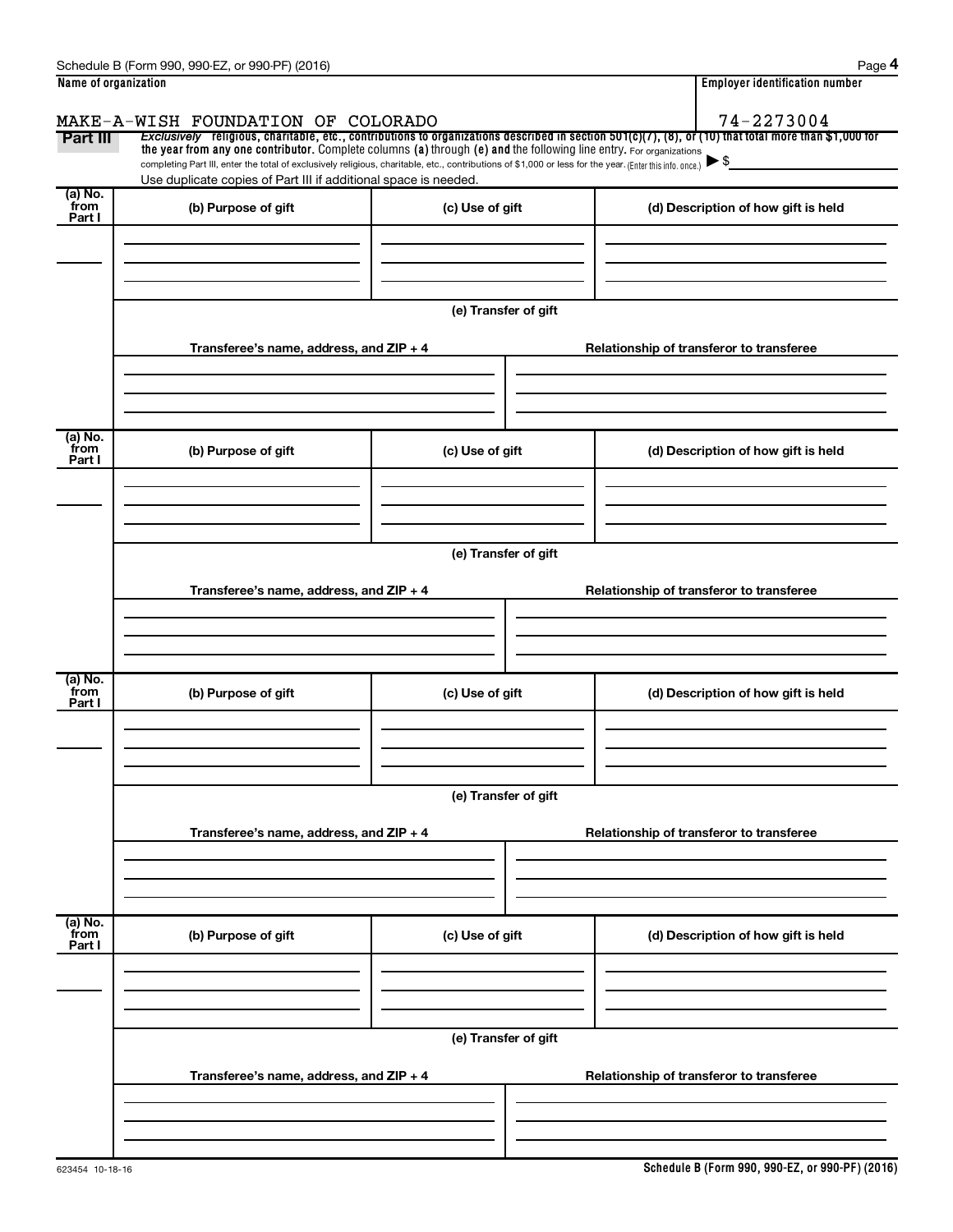# Supplemental Financial Statements<br> **Examplete if the organization answered "Yes" on Form 990,**

**(Form 990) | Complete if the organization answered "Yes" on Form 990, Part IV, line 6, 7, 8, 9, 10, 11a, 11b, 11c, 11d, 11e, 11f, 12a, or 12b.**<br>■ Attach to Form 990.



Department of the Treasury Internal Revenue Service **Held at the End of the Tax Year | Attach to Form 990. | Information about Schedule D (Form 990) and its instructions is at**  *www.irs.gov/form990.* **Name of the organization Employer identification number** (a) Donor advised funds **1 2 3 4 5 6 Yes No Yes No 1 2** Complete lines 2a through 2d if the organization held a qualified conservation contribution in the form of a conservation easement on the last **3 4 5** Does the organization have a written policy regarding the periodic monitoring, inspection, handling of **6 7 8 9 a** Total number of conservation easements ~~~~~~~~~~~~~~~~~~~~~~~~~~~~~~~~ **b** Total acreage restricted by conservation easements ~~~~~~~~~~~~~~~~~~~~~~~~~~ **c** Number of conservation easements on a certified historic structure included in (a)  $\ldots$  $\ldots$  $\ldots$  $\ldots$  $\ldots$  $\ldots$ **d 2a 2b 2c 2d Yes No** † † **Yes No 1 a** If the organization elected, as permitted under SFAS 116 (ASC 958), not to report in its revenue statement and balance sheet works of art, **2 b** If the organization elected, as permitted under SFAS 116 (ASC 958), to report in its revenue statement and balance sheet works of art, historical **(i)** Revenue included on Form 990, Part VIII, line 1 ~~~~~~~~~~~~~~~~~~~~~~~~~~~~ | \$ **(ii)** Assets included in Form 990, Part X ~~~~~~~~~~~~~~~~~~~~~~~~~~~~~~~~~ | \$ **Part I** | Organizations Maintaining Donor Advised Funds or Other Similar Funds or Accounts. Complete if the organization answered "Yes" on Form 990, Part IV, line 6. (b) Funds and other accounts Total number at end of year ~~~~~~~~~~~~~~~ Aggregate value of contributions to (during year)  $\quad \quad \ldots \ldots \ldots$ Aggregate value of grants from (during year) will contain the Aggregate value of grants from (during year) Aggregate value at end of year ~~~~~~~~~~~~~ Did the organization inform all donors and donor advisors in writing that the assets held in donor advised funds are the organization's property, subject to the organization's exclusive legal control?~~~~~~~~~~~~~~~~~~ Did the organization inform all grantees, donors, and donor advisors in writing that grant funds can be used only for charitable purposes and not for the benefit of the donor or donor advisor, or for any other purpose conferring impermissible private benefit? **Part II** Conservation Easements. Complete if the organization answered "Yes" on Form 990, Part IV, line 7. Purpose(s) of conservation easements held by the organization (check all that apply). **Preservation of land for public use (e.g., recreation or education) Example 1** Protection of natural habitat Preservation of open space Preservation of a historically important land area Preservation of a certified historic structure day of the tax year. Number of conservation easements included in (c) acquired after 8/17/06, and not on a historic structure listed in the National Register ~~~~~~~~~~~~~~~~~~~~~~~~~~~~~~~~~~~~~~ Number of conservation easements modified, transferred, released, extinguished, or terminated by the organization during the tax  $\vee$  ear  $\blacktriangleright$ Number of states where property subject to conservation easement is located  $\blacktriangleright$ violations, and enforcement of the conservation easements it holds? ~~~~~~~~~~~~~~~~~~~~~~~~~ Staff and volunteer hours devoted to monitoring, inspecting, handling of violations, and enforcing conservation easements during the year  $\blacktriangleright$ Amount of expenses incurred in monitoring, inspecting, handling of violations, and enforcing conservation easements during the year  $\triangleright$  \$ Does each conservation easement reported on line 2(d) above satisfy the requirements of section 170(h)(4)(B)(i) and section 170(h)(4)(B)(ii)? ~~~~~~~~~~~~~~~~~~~~~~~~~~~~~~~~~~~~~~~~~~~~~~ In Part XIII, describe how the organization reports conservation easements in its revenue and expense statement, and balance sheet, and include, if applicable, the text of the footnote to the organization's financial statements that describes the organization's accounting for conservation easements. Complete if the organization answered "Yes" on Form 990, Part IV, line 8. historical treasures, or other similar assets held for public exhibition, education, or research in furtherance of public service, provide, in Part XIII, the text of the footnote to its financial statements that describes these items. treasures, or other similar assets held for public exhibition, education, or research in furtherance of public service, provide the following amounts relating to these items: If the organization received or held works of art, historical treasures, or other similar assets for financial gain, provide **Part III Organizations Maintaining Collections of Art, Historical Treasures, or Other Similar Assets.** Yes † †  $\Box$  $Y_{\mathsf{P}}$ MAKE-A-WISH FOUNDATION OF COLORADO 74-2273004

| Le Tranc Urganization received of Heid Works of art, mstonical treasures, or other similar assets for milancial gain, provide |      |
|-------------------------------------------------------------------------------------------------------------------------------|------|
| the following amounts required to be reported under SFAS 116 (ASC 958) relating to these items:                               |      |
| a Revenue included on Form 990, Part VIII, line 1                                                                             | - \$ |

| <b>Revenue included on Form 990. Part VIII, line</b> |  |
|------------------------------------------------------|--|
| Assets included in Form 990. Part X                  |  |

632051 08-29-16 **For Paperwork Reduction Act Notice, see the Instructions for Form 990. Schedule D (Form 990) 2016** LHA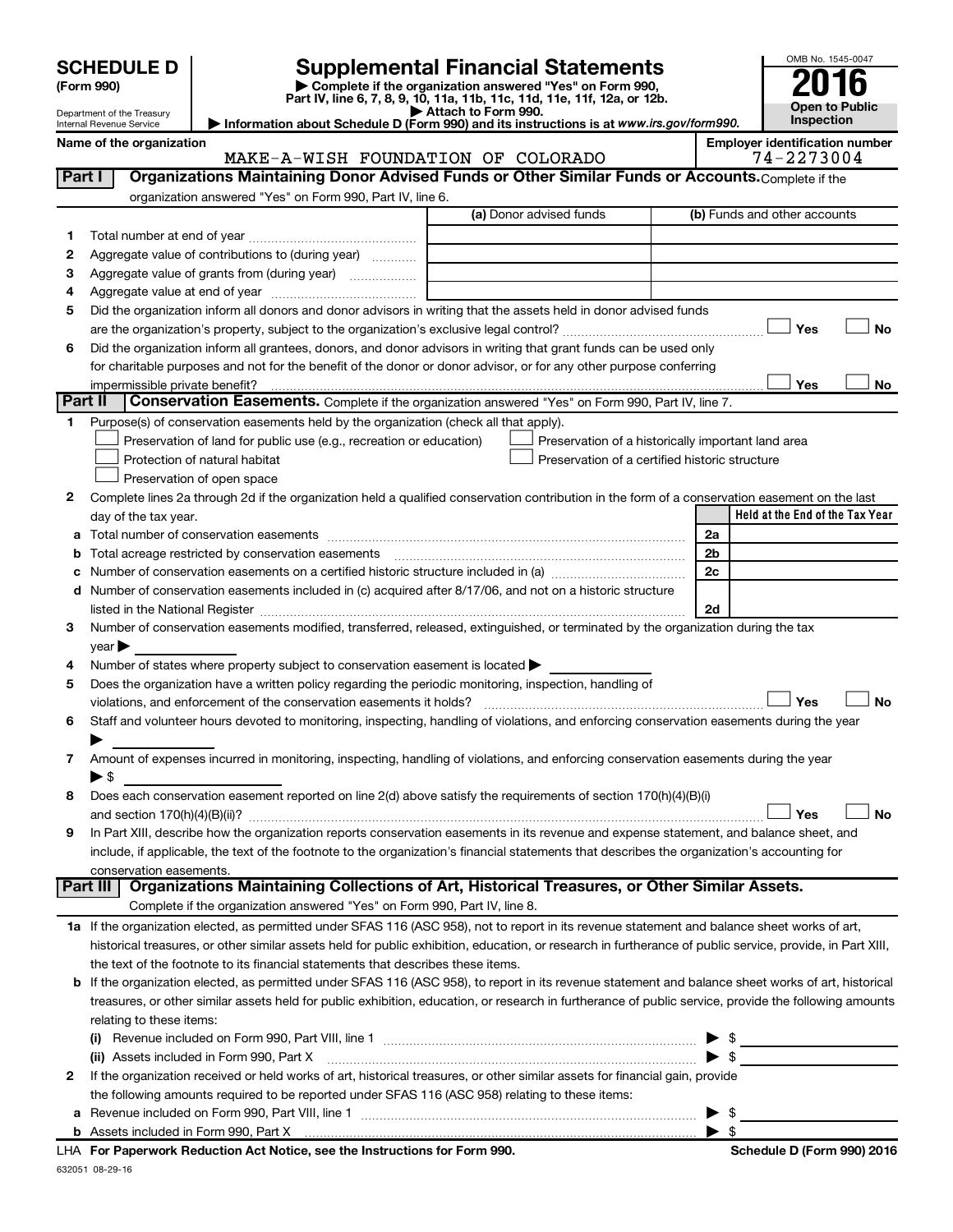|        | Schedule D (Form 990) 2016                                                                                                                                                                                                                                                                                           | MAKE-A-WISH FOUNDATION OF COLORADO      |   |                |                                                                                                                                                                                                                               |  |                                 | 74-2273004 Page 2 |                |         |    |
|--------|----------------------------------------------------------------------------------------------------------------------------------------------------------------------------------------------------------------------------------------------------------------------------------------------------------------------|-----------------------------------------|---|----------------|-------------------------------------------------------------------------------------------------------------------------------------------------------------------------------------------------------------------------------|--|---------------------------------|-------------------|----------------|---------|----|
|        | Part III   Organizations Maintaining Collections of Art, Historical Treasures, or Other Similar Assets (continued)                                                                                                                                                                                                   |                                         |   |                |                                                                                                                                                                                                                               |  |                                 |                   |                |         |    |
| 3      | Using the organization's acquisition, accession, and other records, check any of the following that are a significant use of its collection items                                                                                                                                                                    |                                         |   |                |                                                                                                                                                                                                                               |  |                                 |                   |                |         |    |
|        | (check all that apply):                                                                                                                                                                                                                                                                                              |                                         |   |                |                                                                                                                                                                                                                               |  |                                 |                   |                |         |    |
| a      | Public exhibition                                                                                                                                                                                                                                                                                                    | d                                       |   |                | Loan or exchange programs                                                                                                                                                                                                     |  |                                 |                   |                |         |    |
| b      | Scholarly research                                                                                                                                                                                                                                                                                                   | e                                       |   |                | Other and the contract of the contract of the contract of the contract of the contract of the contract of the contract of the contract of the contract of the contract of the contract of the contract of the contract of the |  |                                 |                   |                |         |    |
| с      | Preservation for future generations                                                                                                                                                                                                                                                                                  |                                         |   |                |                                                                                                                                                                                                                               |  |                                 |                   |                |         |    |
|        | Provide a description of the organization's collections and explain how they further the organization's exempt purpose in Part XIII.                                                                                                                                                                                 |                                         |   |                |                                                                                                                                                                                                                               |  |                                 |                   |                |         |    |
| 5      | During the year, did the organization solicit or receive donations of art, historical treasures, or other similar assets                                                                                                                                                                                             |                                         |   |                |                                                                                                                                                                                                                               |  |                                 |                   |                |         |    |
|        | Yes<br>No<br><b>Escrow and Custodial Arrangements.</b> Complete if the organization answered "Yes" on Form 990, Part IV, line 9, or                                                                                                                                                                                  |                                         |   |                |                                                                                                                                                                                                                               |  |                                 |                   |                |         |    |
|        | Part IV<br>reported an amount on Form 990, Part X, line 21.                                                                                                                                                                                                                                                          |                                         |   |                |                                                                                                                                                                                                                               |  |                                 |                   |                |         |    |
|        |                                                                                                                                                                                                                                                                                                                      |                                         |   |                |                                                                                                                                                                                                                               |  |                                 |                   |                |         |    |
|        | 1a Is the organization an agent, trustee, custodian or other intermediary for contributions or other assets not included                                                                                                                                                                                             |                                         |   |                |                                                                                                                                                                                                                               |  |                                 |                   | Yes            |         | No |
|        | on Form 990, Part X? [11] matter and the contract of the contract of the contract of the contract of the contract of the contract of the contract of the contract of the contract of the contract of the contract of the contr<br>b If "Yes," explain the arrangement in Part XIII and complete the following table: |                                         |   |                |                                                                                                                                                                                                                               |  |                                 |                   |                |         |    |
|        |                                                                                                                                                                                                                                                                                                                      |                                         |   |                |                                                                                                                                                                                                                               |  |                                 |                   | Amount         |         |    |
|        | c Beginning balance measurements and the contract of Beginning balance measurements are all the contract of the contract of the contract of the contract of the contract of the contract of the contract of the contract of th                                                                                       |                                         |   |                |                                                                                                                                                                                                                               |  | 1c                              |                   |                |         |    |
|        |                                                                                                                                                                                                                                                                                                                      |                                         |   |                |                                                                                                                                                                                                                               |  | 1d                              |                   |                |         |    |
|        | e Distributions during the year manufactured and continuum control of the control of the control of the state of the control of the control of the control of the control of the control of the control of the control of the                                                                                        |                                         |   |                |                                                                                                                                                                                                                               |  | 1e                              |                   |                |         |    |
| Ť.     |                                                                                                                                                                                                                                                                                                                      |                                         |   |                |                                                                                                                                                                                                                               |  | 1f                              |                   |                |         |    |
|        | 2a Did the organization include an amount on Form 990, Part X, line 21, for escrow or custodial account liability?                                                                                                                                                                                                   |                                         |   |                |                                                                                                                                                                                                                               |  | .                               |                   | Yes            |         | No |
|        |                                                                                                                                                                                                                                                                                                                      |                                         |   |                |                                                                                                                                                                                                                               |  |                                 |                   |                |         |    |
| Part V | Endowment Funds. Complete if the organization answered "Yes" on Form 990, Part IV, line 10.                                                                                                                                                                                                                          |                                         |   |                |                                                                                                                                                                                                                               |  |                                 |                   |                |         |    |
|        |                                                                                                                                                                                                                                                                                                                      | (a) Current year                        |   | (b) Prior year | (c) Two years back $\vert$ (d) Three years back $\vert$ (e) Four years back                                                                                                                                                   |  |                                 |                   |                |         |    |
|        |                                                                                                                                                                                                                                                                                                                      |                                         |   |                |                                                                                                                                                                                                                               |  |                                 |                   |                |         |    |
|        |                                                                                                                                                                                                                                                                                                                      |                                         |   |                |                                                                                                                                                                                                                               |  |                                 |                   |                |         |    |
|        | c Net investment earnings, gains, and losses                                                                                                                                                                                                                                                                         |                                         |   |                |                                                                                                                                                                                                                               |  |                                 |                   |                |         |    |
|        |                                                                                                                                                                                                                                                                                                                      |                                         |   |                |                                                                                                                                                                                                                               |  |                                 |                   |                |         |    |
|        | e Other expenditures for facilities                                                                                                                                                                                                                                                                                  |                                         |   |                |                                                                                                                                                                                                                               |  |                                 |                   |                |         |    |
|        |                                                                                                                                                                                                                                                                                                                      |                                         |   |                |                                                                                                                                                                                                                               |  |                                 |                   |                |         |    |
|        |                                                                                                                                                                                                                                                                                                                      |                                         |   |                |                                                                                                                                                                                                                               |  |                                 |                   |                |         |    |
| g      |                                                                                                                                                                                                                                                                                                                      |                                         |   |                |                                                                                                                                                                                                                               |  |                                 |                   |                |         |    |
| 2      | Provide the estimated percentage of the current year end balance (line 1g, column (a)) held as:                                                                                                                                                                                                                      |                                         |   |                |                                                                                                                                                                                                                               |  |                                 |                   |                |         |    |
|        | a Board designated or quasi-endowment                                                                                                                                                                                                                                                                                |                                         | % |                |                                                                                                                                                                                                                               |  |                                 |                   |                |         |    |
|        | <b>b</b> Permanent endowment $\blacktriangleright$                                                                                                                                                                                                                                                                   | %                                       |   |                |                                                                                                                                                                                                                               |  |                                 |                   |                |         |    |
|        | c Temporarily restricted endowment $\blacktriangleright$                                                                                                                                                                                                                                                             | %                                       |   |                |                                                                                                                                                                                                                               |  |                                 |                   |                |         |    |
|        | The percentages on lines 2a, 2b, and 2c should equal 100%.                                                                                                                                                                                                                                                           |                                         |   |                |                                                                                                                                                                                                                               |  |                                 |                   |                |         |    |
|        | 3a Are there endowment funds not in the possession of the organization that are held and administered for the organization                                                                                                                                                                                           |                                         |   |                |                                                                                                                                                                                                                               |  |                                 |                   |                | Yes     | No |
|        | by:<br>(i)                                                                                                                                                                                                                                                                                                           |                                         |   |                |                                                                                                                                                                                                                               |  |                                 |                   | 3a(i)          |         |    |
|        |                                                                                                                                                                                                                                                                                                                      |                                         |   |                |                                                                                                                                                                                                                               |  |                                 |                   | 3a(ii)         |         |    |
|        |                                                                                                                                                                                                                                                                                                                      |                                         |   |                |                                                                                                                                                                                                                               |  |                                 |                   | Зb             |         |    |
| 4      | Describe in Part XIII the intended uses of the organization's endowment funds.                                                                                                                                                                                                                                       |                                         |   |                |                                                                                                                                                                                                                               |  |                                 |                   |                |         |    |
|        | Land, Buildings, and Equipment.<br><b>Part VI</b>                                                                                                                                                                                                                                                                    |                                         |   |                |                                                                                                                                                                                                                               |  |                                 |                   |                |         |    |
|        | Complete if the organization answered "Yes" on Form 990, Part IV, line 11a. See Form 990, Part X, line 10.                                                                                                                                                                                                           |                                         |   |                |                                                                                                                                                                                                                               |  |                                 |                   |                |         |    |
|        | Description of property                                                                                                                                                                                                                                                                                              | (a) Cost or other<br>basis (investment) |   |                | (b) Cost or other<br>basis (other)                                                                                                                                                                                            |  | (c) Accumulated<br>depreciation |                   | (d) Book value |         |    |
|        |                                                                                                                                                                                                                                                                                                                      |                                         |   |                |                                                                                                                                                                                                                               |  |                                 |                   |                |         |    |
|        |                                                                                                                                                                                                                                                                                                                      |                                         |   |                |                                                                                                                                                                                                                               |  |                                 |                   |                |         |    |
|        |                                                                                                                                                                                                                                                                                                                      |                                         |   |                |                                                                                                                                                                                                                               |  |                                 |                   |                |         |    |
|        |                                                                                                                                                                                                                                                                                                                      |                                         |   |                | 80,822.                                                                                                                                                                                                                       |  | 64,783.                         |                   |                | 16,039. |    |
|        |                                                                                                                                                                                                                                                                                                                      |                                         |   |                |                                                                                                                                                                                                                               |  |                                 |                   |                |         |    |
|        | Total. Add lines 1a through 1e. (Column (d) must equal Form 990, Part X, column (B), line 10c.)                                                                                                                                                                                                                      |                                         |   |                |                                                                                                                                                                                                                               |  |                                 | ▶                 |                | 16,039. |    |

**Schedule D (Form 990) 2016**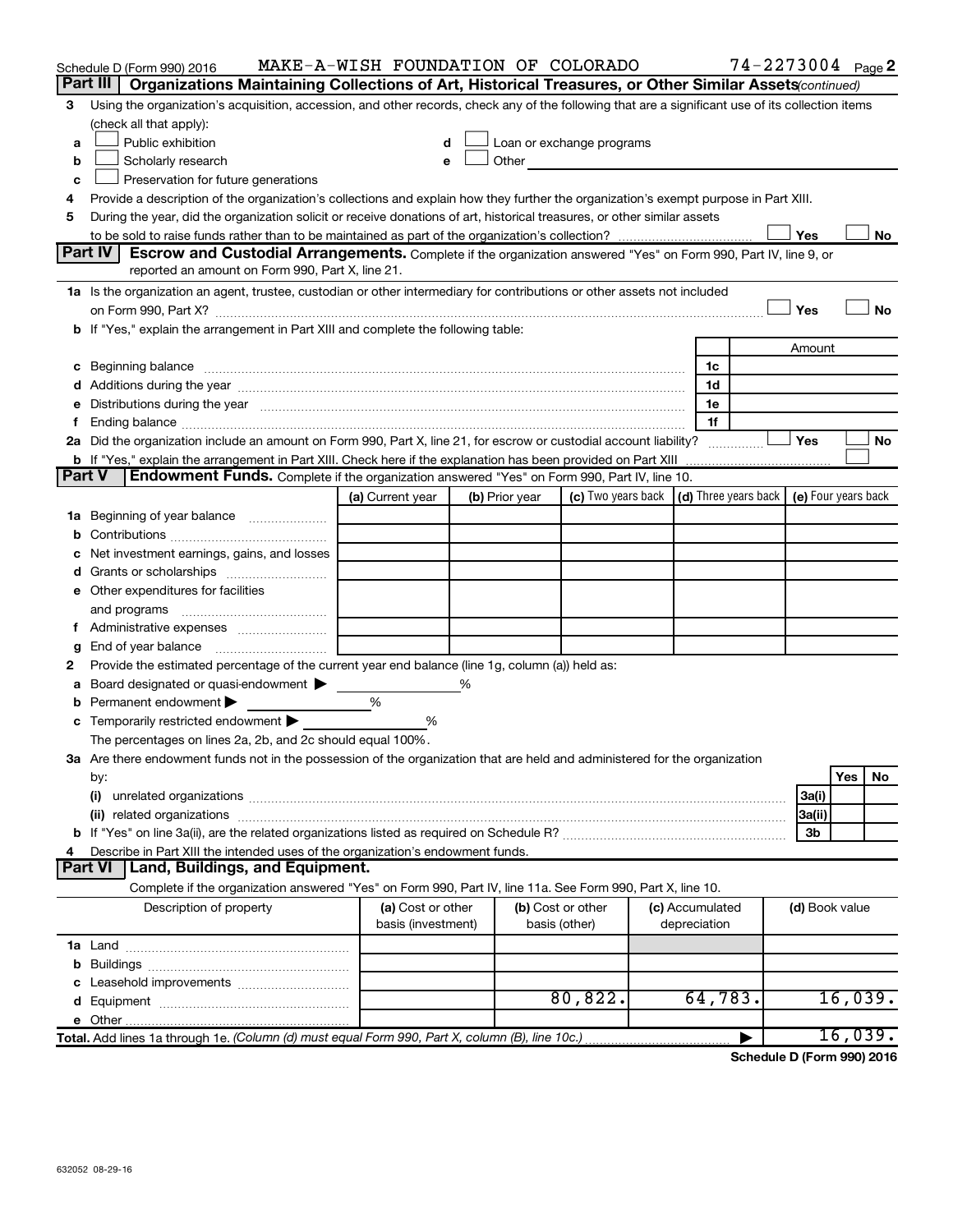| <b>Part VII</b> Investments - Other Securities.                                                                                                                                    |                 |                |                                                           |
|------------------------------------------------------------------------------------------------------------------------------------------------------------------------------------|-----------------|----------------|-----------------------------------------------------------|
| Complete if the organization answered "Yes" on Form 990, Part IV, line 11b. See Form 990, Part X, line 12.<br>(a) Description of security or category (including name of security) | (b) Book value  |                | (c) Method of valuation: Cost or end-of-year market value |
| (1) Financial derivatives                                                                                                                                                          |                 |                |                                                           |
|                                                                                                                                                                                    |                 |                |                                                           |
| $(3)$ Other                                                                                                                                                                        |                 |                |                                                           |
| (A)                                                                                                                                                                                |                 |                |                                                           |
| (B)                                                                                                                                                                                |                 |                |                                                           |
| (C)                                                                                                                                                                                |                 |                |                                                           |
| (D)                                                                                                                                                                                |                 |                |                                                           |
| (E)                                                                                                                                                                                |                 |                |                                                           |
| (F)                                                                                                                                                                                |                 |                |                                                           |
| (G)                                                                                                                                                                                |                 |                |                                                           |
| (H)                                                                                                                                                                                |                 |                |                                                           |
| Total. (Col. (b) must equal Form 990, Part X, col. (B) line 12.) $\blacktriangleright$                                                                                             |                 |                |                                                           |
| Part VIII Investments - Program Related.                                                                                                                                           |                 |                |                                                           |
| Complete if the organization answered "Yes" on Form 990, Part IV, line 11c. See Form 990, Part X, line 13.                                                                         |                 |                |                                                           |
| (a) Description of investment                                                                                                                                                      | (b) Book value  |                | (c) Method of valuation: Cost or end-of-year market value |
| (1)                                                                                                                                                                                |                 |                |                                                           |
| (2)                                                                                                                                                                                |                 |                |                                                           |
| (3)                                                                                                                                                                                |                 |                |                                                           |
| (4)                                                                                                                                                                                |                 |                |                                                           |
| (5)                                                                                                                                                                                |                 |                |                                                           |
| (6)                                                                                                                                                                                |                 |                |                                                           |
| (7)                                                                                                                                                                                |                 |                |                                                           |
| (8)                                                                                                                                                                                |                 |                |                                                           |
| (9)                                                                                                                                                                                |                 |                |                                                           |
| Total. (Col. (b) must equal Form 990, Part X, col. (B) line 13.) $\blacktriangleright$                                                                                             |                 |                |                                                           |
| <b>Part IX</b><br><b>Other Assets.</b>                                                                                                                                             |                 |                |                                                           |
| Complete if the organization answered "Yes" on Form 990, Part IV, line 11d. See Form 990, Part X, line 15.                                                                         | (a) Description |                | (b) Book value                                            |
|                                                                                                                                                                                    |                 |                |                                                           |
| (1)                                                                                                                                                                                |                 |                |                                                           |
| (2)                                                                                                                                                                                |                 |                |                                                           |
| (3)                                                                                                                                                                                |                 |                |                                                           |
| (4)                                                                                                                                                                                |                 |                |                                                           |
| (5)                                                                                                                                                                                |                 |                |                                                           |
| (6)                                                                                                                                                                                |                 |                |                                                           |
| (7)                                                                                                                                                                                |                 |                |                                                           |
| (8)<br>(9)                                                                                                                                                                         |                 |                |                                                           |
| Total. (Column (b) must equal Form 990, Part X, col. (B) line 15.)                                                                                                                 |                 |                |                                                           |
| <b>Part X</b><br><b>Other Liabilities.</b>                                                                                                                                         |                 |                |                                                           |
| Complete if the organization answered "Yes" on Form 990, Part IV, line 11e or 11f. See Form 990, Part X, line 25.                                                                  |                 |                |                                                           |
| (a) Description of liability<br>1.                                                                                                                                                 |                 | (b) Book value |                                                           |
| Federal income taxes<br>(1)                                                                                                                                                        |                 |                |                                                           |
| <b>ACCRUED PENDING WISH COSTS</b><br>(2)                                                                                                                                           |                 | 1,946,841.     |                                                           |
| OTHER LIABILITIES<br>(3)                                                                                                                                                           |                 | 76, 723.       |                                                           |
| DUE TO RELATED ENTITIES<br>(4)                                                                                                                                                     |                 | 40,092.        |                                                           |
| <b>DEFERRED RENT</b><br>(5)                                                                                                                                                        |                 | 25,946.        |                                                           |
| (6)                                                                                                                                                                                |                 |                |                                                           |
| (7)                                                                                                                                                                                |                 |                |                                                           |
| (8)                                                                                                                                                                                |                 |                |                                                           |
| (9)                                                                                                                                                                                |                 |                |                                                           |
| Total. (Column (b) must equal Form 990, Part X, col. (B) line 25.) ▶                                                                                                               |                 | 2,089,602.     |                                                           |
| 2. Liability for uncertain tax positions. In Part XIII, provide the text of the footnote to the organization's financial statements that reports the                               |                 |                |                                                           |

organization's liability for uncertain tax positions under FIN 48 (ASC 740). Check here if the text of the footnote has been provided in Part XIII  $\boxed{\text{X}}$ 

### Schedule D (Form 990) 2016 MAKE-A-WISH FOUNDATION OF COLORADO 74-2273004 Page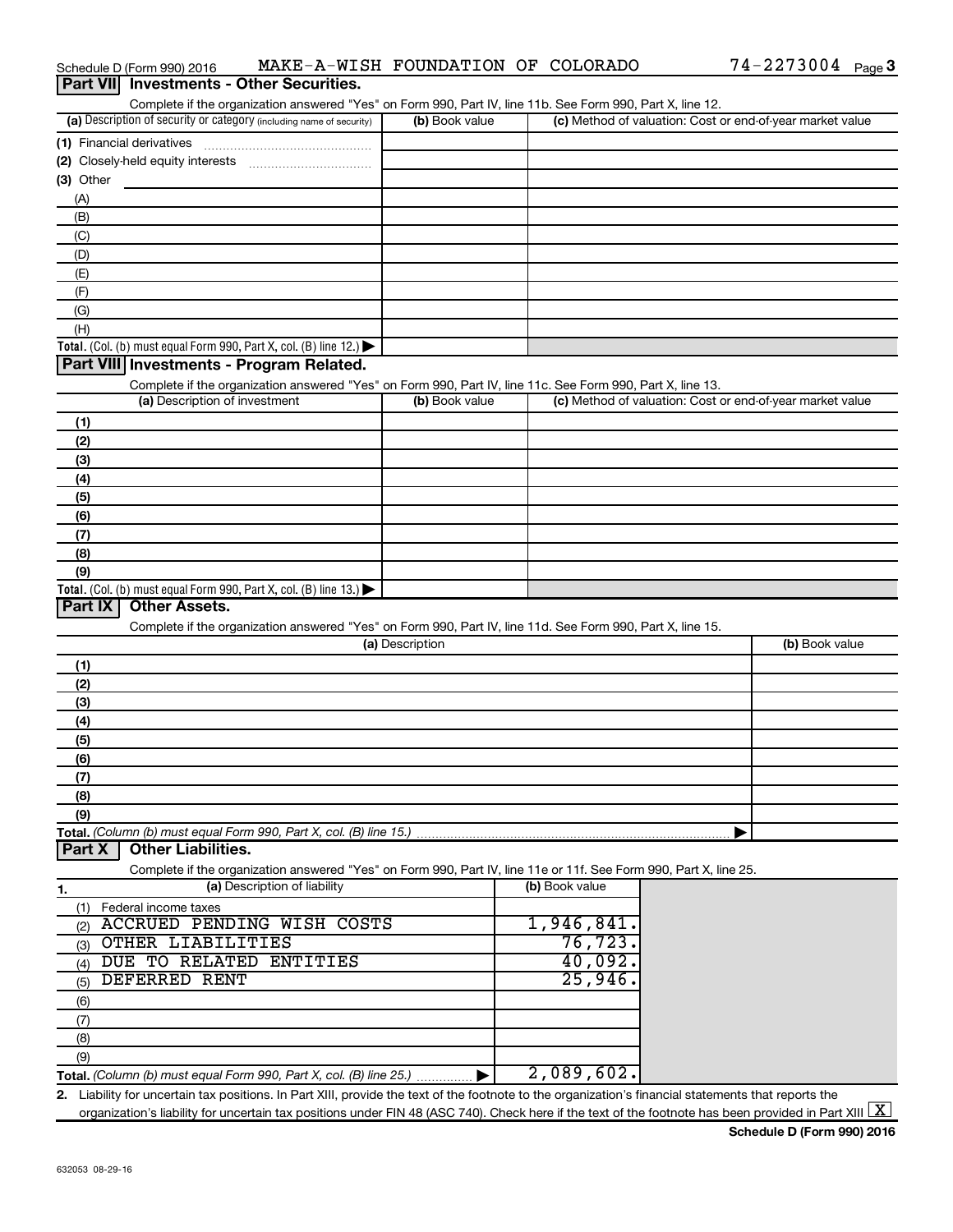|    | MAKE-A-WISH FOUNDATION OF COLORADO<br>Schedule D (Form 990) 2016                                                                                                |                |          |                | $74 - 2273004$ Page 4 |
|----|-----------------------------------------------------------------------------------------------------------------------------------------------------------------|----------------|----------|----------------|-----------------------|
|    | Reconciliation of Revenue per Audited Financial Statements With Revenue per Return.<br><b>Part XI</b>                                                           |                |          |                |                       |
|    | Complete if the organization answered "Yes" on Form 990, Part IV, line 12a.                                                                                     |                |          |                |                       |
| 1  | Total revenue, gains, and other support per audited financial statements [111] [11] Total revenue, gains, and other support per audited financial statements    |                |          | $\mathbf{1}$   | 5,712,048.            |
| 2  | Amounts included on line 1 but not on Form 990, Part VIII, line 12:                                                                                             |                |          |                |                       |
| a  |                                                                                                                                                                 | 2a             | 58,909.  |                |                       |
|    |                                                                                                                                                                 | 2 <sub>b</sub> | 271,765. |                |                       |
| c  |                                                                                                                                                                 | 2 <sub>c</sub> |          |                |                       |
| d  |                                                                                                                                                                 | 2d             |          |                |                       |
| e  | Add lines 2a through 2d <b>must be a constructed as a constructed in the S2a</b> through 2d <b>must be a constructed as a constructed in the S2a</b> through 2d |                |          | 2e             | 330,674.              |
| З. |                                                                                                                                                                 |                |          | 3              | 5,381,374.            |
|    | Amounts included on Form 990, Part VIII, line 12, but not on line 1:                                                                                            |                |          |                |                       |
| a  |                                                                                                                                                                 | 4a             |          |                |                       |
| b  |                                                                                                                                                                 | 4 <sub>h</sub> |          |                |                       |
| c. | Add lines 4a and 4b                                                                                                                                             |                |          | 4с             | υ.                    |
| 5  |                                                                                                                                                                 |                |          | $\overline{5}$ | 5,381,374.            |
|    |                                                                                                                                                                 |                |          |                |                       |
|    | Part XII   Reconciliation of Expenses per Audited Financial Statements With Expenses per Return.                                                                |                |          |                |                       |
|    | Complete if the organization answered "Yes" on Form 990, Part IV, line 12a.                                                                                     |                |          |                |                       |
| 1  |                                                                                                                                                                 |                |          | $\blacksquare$ | 6,415,915.            |
| 2  | Amounts included on line 1 but not on Form 990, Part IX, line 25:                                                                                               |                |          |                |                       |
| a  |                                                                                                                                                                 | 2a             | 271,765. |                |                       |
| b  |                                                                                                                                                                 | 2 <sub>b</sub> |          |                |                       |
| c  |                                                                                                                                                                 | 2c             |          |                |                       |
|    |                                                                                                                                                                 | 2d             |          |                |                       |
| е  |                                                                                                                                                                 |                |          | 2e             | 271,765.              |
| 3  | Add lines 2a through 2d <b>contract and a contract and a contract a</b> contract a contract and a contract a contract a                                         |                |          | $\mathbf{a}$   | 6, 144, 150.          |
| 4  | Amounts included on Form 990, Part IX, line 25, but not on line 1:                                                                                              |                |          |                |                       |
| a  | Investment expenses not included on Form 990, Part VIII, line 7b [100] [100] [100] [100] [100] [100] [100] [10                                                  | 4a             |          |                |                       |
|    |                                                                                                                                                                 | 4b             |          |                |                       |
|    | Add lines 4a and 4b                                                                                                                                             |                |          | 4с             | Ο.                    |
| 5  | Part XIII Supplemental Information.                                                                                                                             |                |          | 5              | $6,144,150$ .         |

Provide the descriptions required for Part II, lines 3, 5, and 9; Part III, lines 1a and 4; Part IV, lines 1b and 2b; Part V, line 4; Part X, line 2; Part XI, lines 2d and 4b; and Part XII, lines 2d and 4b. Also complete this part to provide any additional information.

PART X, LINE 2:

# MANAGEMENT BELIEVES THAT NO UNCERTAIN TAX POSITIONS EXIST FOR THE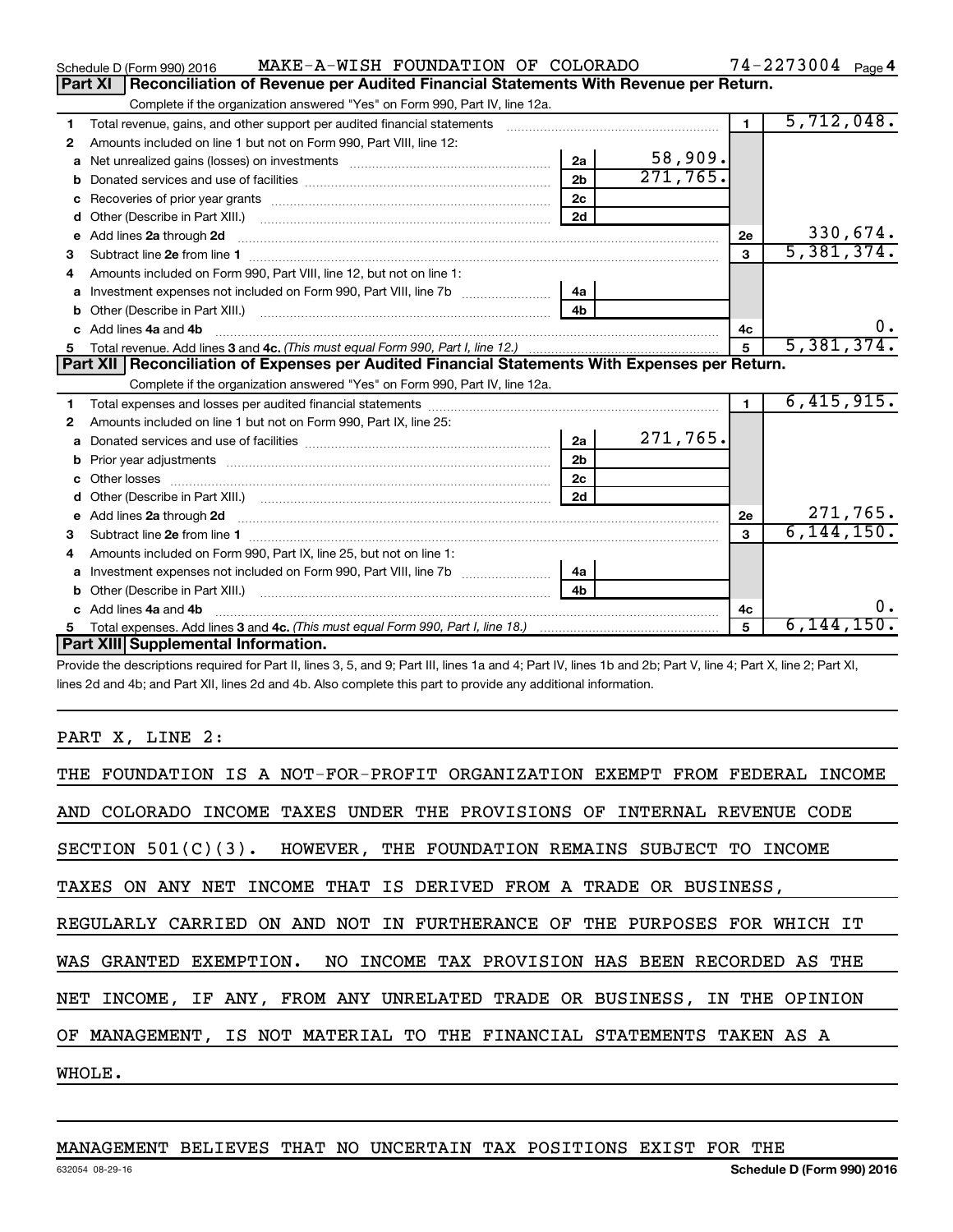| Schedule D (Form 990) 2016                            |  |  |  |  | MAKE-A-WISH FOUNDATION OF COLORADO                            | 74-2273004 Page 5 |  |
|-------------------------------------------------------|--|--|--|--|---------------------------------------------------------------|-------------------|--|
| <b>Part XIII Supplemental Information (continued)</b> |  |  |  |  |                                                               |                   |  |
| FOUNDATION AT AUGUST 31, 2017 AND 2016.               |  |  |  |  | THE FOUNDATION FILES INCOME TAX                               |                   |  |
|                                                       |  |  |  |  | RETURNS IN THE U.S. FEDERAL JURISDICTION AND APPLICABLE STATE |                   |  |
| JURISDICTIONS.                                        |  |  |  |  |                                                               |                   |  |
|                                                       |  |  |  |  |                                                               |                   |  |
|                                                       |  |  |  |  |                                                               |                   |  |
|                                                       |  |  |  |  |                                                               |                   |  |
|                                                       |  |  |  |  |                                                               |                   |  |
|                                                       |  |  |  |  |                                                               |                   |  |
|                                                       |  |  |  |  |                                                               |                   |  |
|                                                       |  |  |  |  |                                                               |                   |  |
|                                                       |  |  |  |  |                                                               |                   |  |
|                                                       |  |  |  |  |                                                               |                   |  |
|                                                       |  |  |  |  |                                                               |                   |  |
|                                                       |  |  |  |  |                                                               |                   |  |
|                                                       |  |  |  |  |                                                               |                   |  |
|                                                       |  |  |  |  |                                                               |                   |  |
|                                                       |  |  |  |  |                                                               |                   |  |
|                                                       |  |  |  |  |                                                               |                   |  |
|                                                       |  |  |  |  |                                                               |                   |  |
|                                                       |  |  |  |  |                                                               |                   |  |
|                                                       |  |  |  |  |                                                               |                   |  |
|                                                       |  |  |  |  |                                                               |                   |  |
|                                                       |  |  |  |  |                                                               |                   |  |
|                                                       |  |  |  |  |                                                               |                   |  |
|                                                       |  |  |  |  |                                                               |                   |  |
|                                                       |  |  |  |  |                                                               |                   |  |
|                                                       |  |  |  |  |                                                               |                   |  |
|                                                       |  |  |  |  |                                                               |                   |  |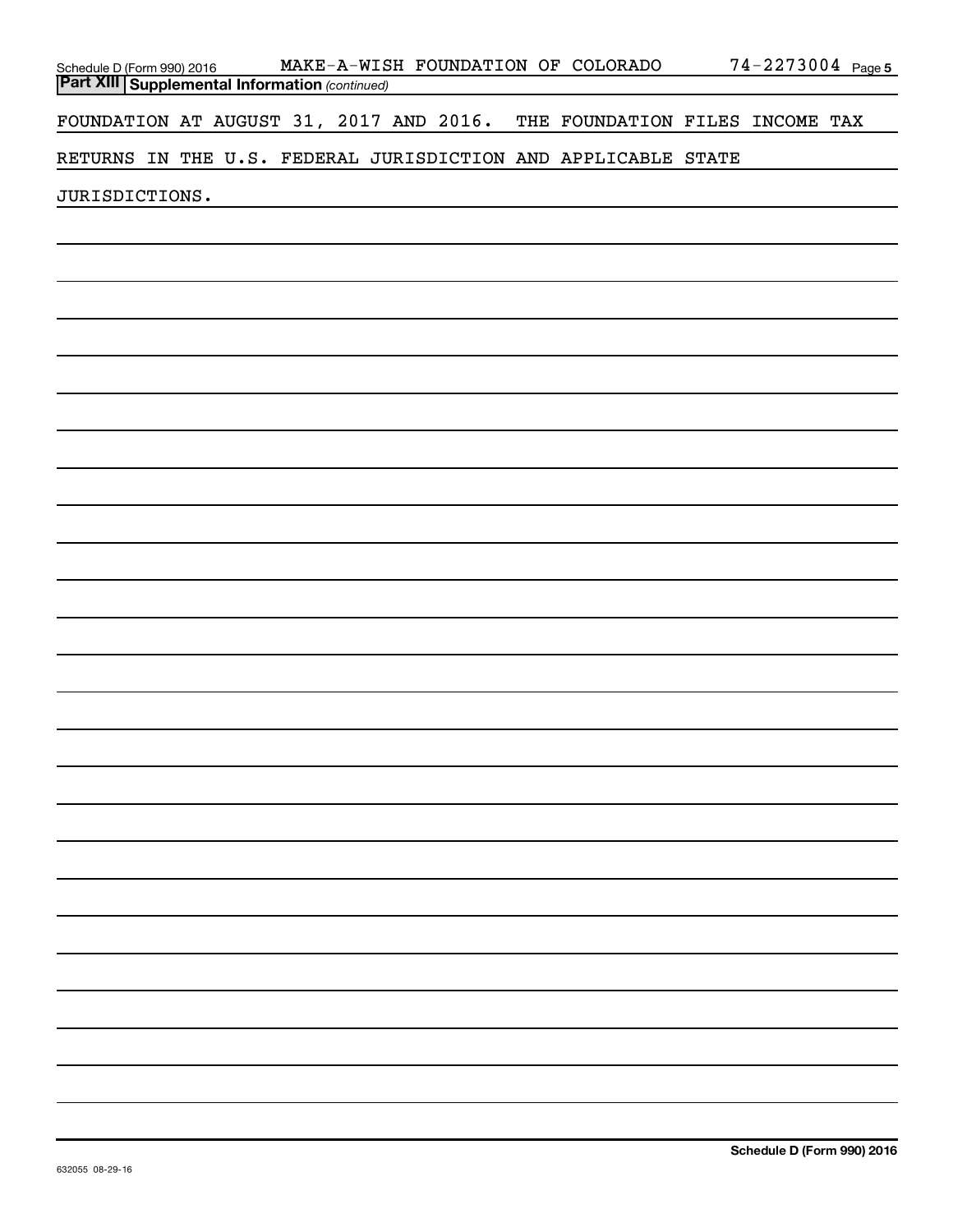| <b>SCHEDULE G</b><br>(Form 990 or 990-EZ)<br>Department of the Treasury<br>Internal Revenue Service                                                                                                                                                                                                                                                                                                                                                                                                                                                                                                                                                                                                                                                                                                                                              | <b>Supplemental Information Regarding Fundraising or Gaming Activities</b><br>Complete if the organization answered "Yes" on Form 990, Part IV, line 17, 18, or 19, or if the<br>organization entered more than \$15,000 on Form 990-EZ, line 6a.<br>Attach to Form 990 or Form 990-EZ.<br>Information about Schedule G (Form 990 or 990-EZ) and its instructions is at WWW.irs.gov/form990. |                                                                                                                                                    |                                                                            |    |                                      |                                                                            |  |                                                         |  |  |  |
|--------------------------------------------------------------------------------------------------------------------------------------------------------------------------------------------------------------------------------------------------------------------------------------------------------------------------------------------------------------------------------------------------------------------------------------------------------------------------------------------------------------------------------------------------------------------------------------------------------------------------------------------------------------------------------------------------------------------------------------------------------------------------------------------------------------------------------------------------|----------------------------------------------------------------------------------------------------------------------------------------------------------------------------------------------------------------------------------------------------------------------------------------------------------------------------------------------------------------------------------------------|----------------------------------------------------------------------------------------------------------------------------------------------------|----------------------------------------------------------------------------|----|--------------------------------------|----------------------------------------------------------------------------|--|---------------------------------------------------------|--|--|--|
| <b>Employer identification number</b><br>Name of the organization                                                                                                                                                                                                                                                                                                                                                                                                                                                                                                                                                                                                                                                                                                                                                                                |                                                                                                                                                                                                                                                                                                                                                                                              |                                                                                                                                                    |                                                                            |    |                                      |                                                                            |  |                                                         |  |  |  |
| 74-2273004<br>MAKE-A-WISH FOUNDATION OF COLORADO<br>Fundraising Activities. Complete if the organization answered "Yes" on Form 990, Part IV, line 17. Form 990-EZ filers are not                                                                                                                                                                                                                                                                                                                                                                                                                                                                                                                                                                                                                                                                |                                                                                                                                                                                                                                                                                                                                                                                              |                                                                                                                                                    |                                                                            |    |                                      |                                                                            |  |                                                         |  |  |  |
| Part I<br>required to complete this part.                                                                                                                                                                                                                                                                                                                                                                                                                                                                                                                                                                                                                                                                                                                                                                                                        |                                                                                                                                                                                                                                                                                                                                                                                              |                                                                                                                                                    |                                                                            |    |                                      |                                                                            |  |                                                         |  |  |  |
| 1 Indicate whether the organization raised funds through any of the following activities. Check all that apply.<br>Mail solicitations<br>Solicitation of non-government grants<br>a<br>е<br>Solicitation of government grants<br>Internet and email solicitations<br>b<br>f<br>Special fundraising events<br>Phone solicitations<br>c<br>g<br>In-person solicitations<br>d<br>2 a Did the organization have a written or oral agreement with any individual (including officers, directors, trustees, or<br>Yes<br><b>No</b><br>key employees listed in Form 990, Part VII) or entity in connection with professional fundraising services?<br><b>b</b> If "Yes," list the 10 highest paid individuals or entities (fundraisers) pursuant to agreements under which the fundraiser is to be<br>compensated at least \$5,000 by the organization. |                                                                                                                                                                                                                                                                                                                                                                                              |                                                                                                                                                    |                                                                            |    |                                      |                                                                            |  |                                                         |  |  |  |
| (i) Name and address of individual<br>or entity (fundraiser)                                                                                                                                                                                                                                                                                                                                                                                                                                                                                                                                                                                                                                                                                                                                                                                     |                                                                                                                                                                                                                                                                                                                                                                                              | (ii) Activity                                                                                                                                      | (iii) Did<br>fundraiser<br>have custody<br>or control of<br>contributions? |    | (iv) Gross receipts<br>from activity | (v) Amount paid<br>to (or retained by)<br>fundraiser<br>listed in col. (i) |  | (vi) Amount paid<br>to (or retained by)<br>organization |  |  |  |
|                                                                                                                                                                                                                                                                                                                                                                                                                                                                                                                                                                                                                                                                                                                                                                                                                                                  |                                                                                                                                                                                                                                                                                                                                                                                              |                                                                                                                                                    | Yes                                                                        | No |                                      |                                                                            |  |                                                         |  |  |  |
|                                                                                                                                                                                                                                                                                                                                                                                                                                                                                                                                                                                                                                                                                                                                                                                                                                                  |                                                                                                                                                                                                                                                                                                                                                                                              |                                                                                                                                                    |                                                                            |    |                                      |                                                                            |  |                                                         |  |  |  |
|                                                                                                                                                                                                                                                                                                                                                                                                                                                                                                                                                                                                                                                                                                                                                                                                                                                  |                                                                                                                                                                                                                                                                                                                                                                                              |                                                                                                                                                    |                                                                            |    |                                      |                                                                            |  |                                                         |  |  |  |
|                                                                                                                                                                                                                                                                                                                                                                                                                                                                                                                                                                                                                                                                                                                                                                                                                                                  |                                                                                                                                                                                                                                                                                                                                                                                              |                                                                                                                                                    |                                                                            |    |                                      |                                                                            |  |                                                         |  |  |  |
|                                                                                                                                                                                                                                                                                                                                                                                                                                                                                                                                                                                                                                                                                                                                                                                                                                                  |                                                                                                                                                                                                                                                                                                                                                                                              |                                                                                                                                                    |                                                                            |    |                                      |                                                                            |  |                                                         |  |  |  |
|                                                                                                                                                                                                                                                                                                                                                                                                                                                                                                                                                                                                                                                                                                                                                                                                                                                  |                                                                                                                                                                                                                                                                                                                                                                                              |                                                                                                                                                    |                                                                            |    |                                      |                                                                            |  |                                                         |  |  |  |
|                                                                                                                                                                                                                                                                                                                                                                                                                                                                                                                                                                                                                                                                                                                                                                                                                                                  |                                                                                                                                                                                                                                                                                                                                                                                              |                                                                                                                                                    |                                                                            |    |                                      |                                                                            |  |                                                         |  |  |  |
|                                                                                                                                                                                                                                                                                                                                                                                                                                                                                                                                                                                                                                                                                                                                                                                                                                                  |                                                                                                                                                                                                                                                                                                                                                                                              |                                                                                                                                                    |                                                                            |    |                                      |                                                                            |  |                                                         |  |  |  |
|                                                                                                                                                                                                                                                                                                                                                                                                                                                                                                                                                                                                                                                                                                                                                                                                                                                  |                                                                                                                                                                                                                                                                                                                                                                                              |                                                                                                                                                    |                                                                            |    |                                      |                                                                            |  |                                                         |  |  |  |
|                                                                                                                                                                                                                                                                                                                                                                                                                                                                                                                                                                                                                                                                                                                                                                                                                                                  |                                                                                                                                                                                                                                                                                                                                                                                              |                                                                                                                                                    |                                                                            |    |                                      |                                                                            |  |                                                         |  |  |  |
|                                                                                                                                                                                                                                                                                                                                                                                                                                                                                                                                                                                                                                                                                                                                                                                                                                                  |                                                                                                                                                                                                                                                                                                                                                                                              |                                                                                                                                                    |                                                                            |    |                                      |                                                                            |  |                                                         |  |  |  |
| Total<br>or licensing                                                                                                                                                                                                                                                                                                                                                                                                                                                                                                                                                                                                                                                                                                                                                                                                                            |                                                                                                                                                                                                                                                                                                                                                                                              | 3 List all states in which the organization is registered or licensed to solicit contributions or has been notified it is exempt from registration |                                                                            |    |                                      |                                                                            |  |                                                         |  |  |  |
|                                                                                                                                                                                                                                                                                                                                                                                                                                                                                                                                                                                                                                                                                                                                                                                                                                                  |                                                                                                                                                                                                                                                                                                                                                                                              |                                                                                                                                                    |                                                                            |    |                                      |                                                                            |  |                                                         |  |  |  |
|                                                                                                                                                                                                                                                                                                                                                                                                                                                                                                                                                                                                                                                                                                                                                                                                                                                  |                                                                                                                                                                                                                                                                                                                                                                                              |                                                                                                                                                    |                                                                            |    |                                      |                                                                            |  |                                                         |  |  |  |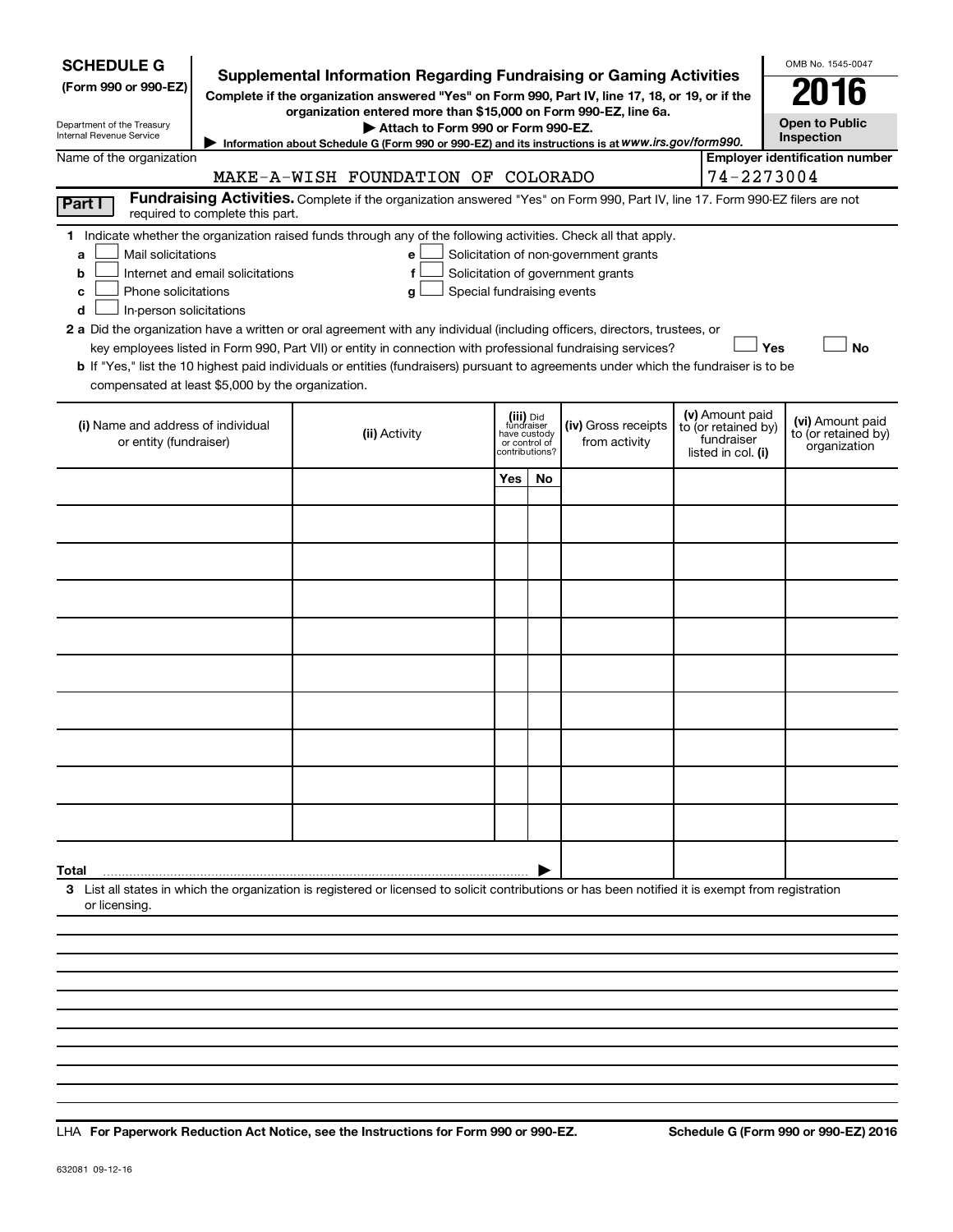Part II | Fundraising Events. Complete if the organization answered "Yes" on Form 990, Part IV, line 18, or reported more than \$15,000

|                 |        | of fundraising event contributions and gross income on Form 990-EZ, lines 1 and 6b. List events with gross receipts greater than \$5,000. |                            |                         |                  |                            |
|-----------------|--------|-------------------------------------------------------------------------------------------------------------------------------------------|----------------------------|-------------------------|------------------|----------------------------|
|                 |        |                                                                                                                                           | (a) Event $#1$<br>SPORTING | $(b)$ Event #2          | (c) Other events | (d) Total events           |
|                 |        |                                                                                                                                           | <b>EVENT</b>               | KICKBALL                | 4                | (add col. (a) through      |
|                 |        |                                                                                                                                           | (event type)               | (event type)            | (total number)   | col. (c)                   |
|                 |        |                                                                                                                                           |                            |                         |                  |                            |
| Revenue         | 1.     |                                                                                                                                           | 238,397.                   | 52,583.                 | 33,535.          | 324,515.                   |
|                 |        |                                                                                                                                           |                            |                         |                  |                            |
|                 |        |                                                                                                                                           | 190,272.                   |                         | $\mathbf 0$ .    | 190,272.                   |
|                 |        |                                                                                                                                           |                            |                         |                  |                            |
|                 | 3      | Gross income (line 1 minus line 2)                                                                                                        | 48,125.                    | 52,583.                 | 33,535.          | 134,243.                   |
|                 |        |                                                                                                                                           |                            |                         |                  |                            |
|                 | 5      |                                                                                                                                           |                            |                         |                  |                            |
|                 | 6      |                                                                                                                                           | 3,233.                     | 4,530.                  | 3,218.           | 10,981.                    |
| Direct Expenses | 7      | Food and beverages                                                                                                                        | 39,823.                    | 0.                      |                  | 39,823.                    |
|                 |        |                                                                                                                                           |                            | 0.                      | 700.             | 2,700.                     |
|                 | 8<br>9 |                                                                                                                                           | $\frac{2,000}{32,147}$     | 3,490.                  | 15,080.          | 50, 717.                   |
|                 | 10     | Direct expense summary. Add lines 4 through 9 in column (d)                                                                               |                            |                         |                  | 104, 221.                  |
|                 |        | 11 Net income summary. Subtract line 10 from line 3, column (d)                                                                           |                            |                         |                  | 30,022.                    |
| <b>Part III</b> |        | Gaming. Complete if the organization answered "Yes" on Form 990, Part IV, line 19, or reported more than                                  |                            |                         |                  |                            |
|                 |        | \$15,000 on Form 990-EZ, line 6a.                                                                                                         |                            |                         |                  |                            |
|                 |        |                                                                                                                                           | (a) Bingo                  | (b) Pull tabs/instant   | (c) Other gaming | (d) Total gaming (add      |
| Revenue         |        |                                                                                                                                           |                            | bingo/progressive bingo |                  | col. (a) through col. (c)) |
|                 |        |                                                                                                                                           |                            |                         |                  |                            |
|                 | 1.     |                                                                                                                                           |                            |                         |                  |                            |
|                 |        |                                                                                                                                           |                            |                         |                  |                            |
| Direct Expenses | 3      |                                                                                                                                           |                            |                         |                  |                            |
|                 | 4      |                                                                                                                                           |                            |                         |                  |                            |
|                 |        | 5 Other direct expenses                                                                                                                   |                            |                         |                  |                            |
|                 | 6      | Volunteer labor                                                                                                                           | %<br>Yes<br>No             | Yes<br>%<br>No          | Yes<br>%<br>No   |                            |
|                 |        |                                                                                                                                           |                            |                         |                  |                            |
|                 | 7      | Direct expense summary. Add lines 2 through 5 in column (d)                                                                               |                            |                         |                  |                            |

**9** Enter the state(s) in which the organization conducts gaming activities:

| a Is the organization licensed to conduct gaming activities in each of these states? |  | No |
|--------------------------------------------------------------------------------------|--|----|
| <b>b</b> If "No," explain:                                                           |  |    |

**10 a Yes No** Were any of the organization's gaming licenses revoked, suspended, or terminated during the tax year? ~~~~~~~~~ † † **b** If "Yes," explain:

632082 09-12-16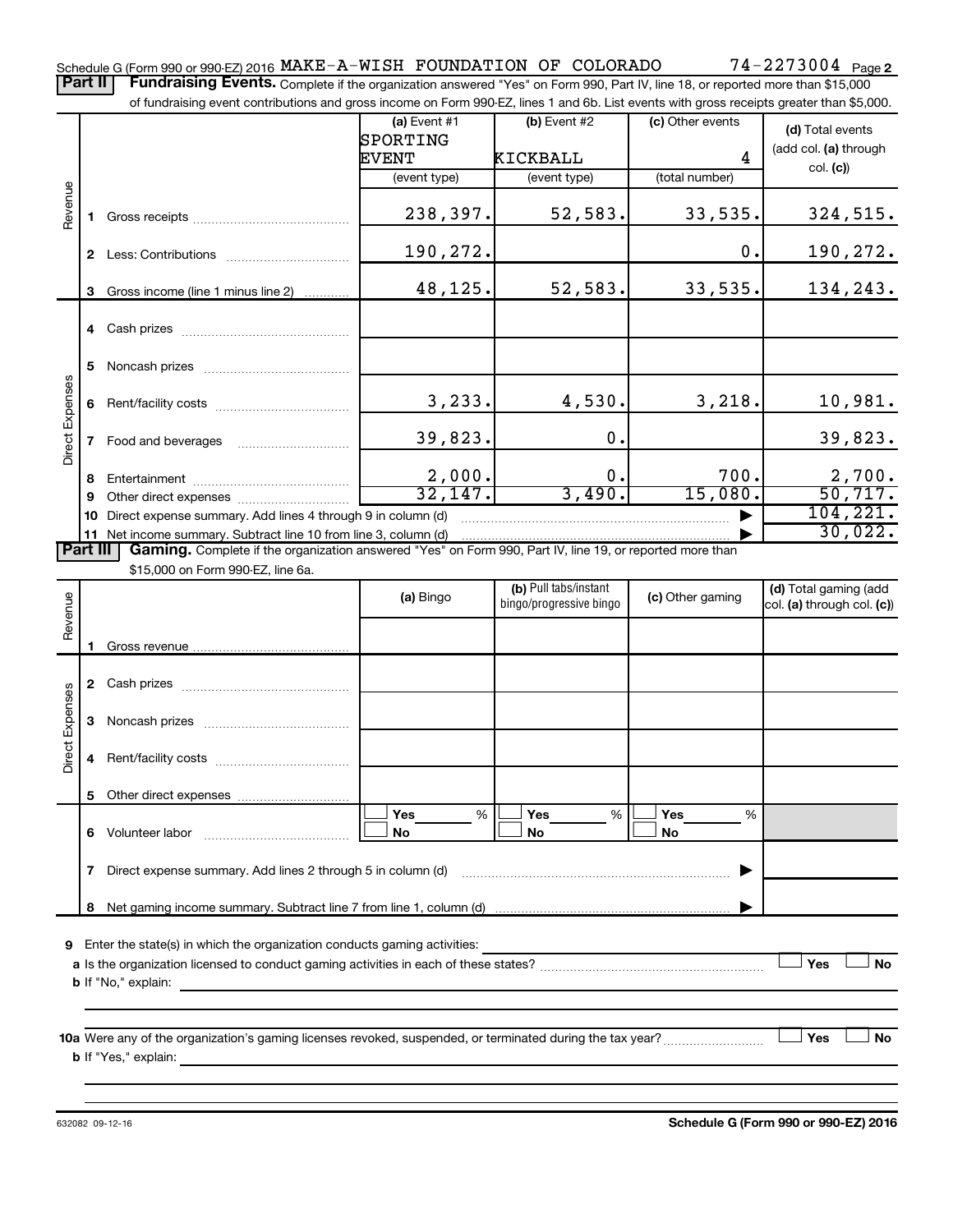|    | Schedule G (Form 990 or 990-EZ) 2016 MAKE-A-WISH FOUNDATION OF COLORADO                                                                                                                                                        | $74 - 2273004$ Page 3 |           |
|----|--------------------------------------------------------------------------------------------------------------------------------------------------------------------------------------------------------------------------------|-----------------------|-----------|
|    |                                                                                                                                                                                                                                | Yes                   | <b>No</b> |
|    | 12 Is the organization a grantor, beneficiary or trustee of a trust, or a member of a partnership or other entity formed                                                                                                       |                       |           |
|    |                                                                                                                                                                                                                                | Yes                   | No        |
|    | 13 Indicate the percentage of gaming activity conducted in:                                                                                                                                                                    |                       |           |
|    |                                                                                                                                                                                                                                | 1За                   | %         |
|    | <b>b</b> An outside facility <i>www.communicality www.communicality.communicality www.communicality www.communicality.communicality www.communicality.com</i>                                                                  | 13b                   | %         |
|    | 14 Enter the name and address of the person who prepares the organization's gaming/special events books and records:                                                                                                           |                       |           |
|    | Name $\blacktriangleright$<br><u>and the control of the control of the control of the control of the control of the control of the control of</u>                                                                              |                       |           |
|    | Address ><br><u> 1990 - Johann John Stoff, amerikansk politiker (d. 1980)</u>                                                                                                                                                  |                       |           |
|    | <b>15a</b> Does the organization have a contract with a third party from whom the organization receives gaming revenue? $\ldots$                                                                                               |                       | <b>No</b> |
|    |                                                                                                                                                                                                                                |                       |           |
|    | of gaming revenue retained by the third party $\triangleright$ \$                                                                                                                                                              |                       |           |
|    | c If "Yes," enter name and address of the third party:                                                                                                                                                                         |                       |           |
|    |                                                                                                                                                                                                                                |                       |           |
|    | <u>and the contract of the contract of the contract of the contract of the contract of the contract of the contract of</u><br>Name $\blacktriangleright$                                                                       |                       |           |
|    | Address $\blacktriangleright$<br><u>and the contract of the contract of the contract of the contract of the contract of the contract of the contract of</u>                                                                    |                       |           |
| 16 | Gaming manager information:                                                                                                                                                                                                    |                       |           |
|    | <u> 1989 - John Harry Harry Harry Harry Harry Harry Harry Harry Harry Harry Harry Harry Harry Harry Harry Harry</u><br>Name $\blacktriangleright$                                                                              |                       |           |
|    | Gaming manager compensation > \$                                                                                                                                                                                               |                       |           |
|    |                                                                                                                                                                                                                                |                       |           |
|    | Description of services provided states and the control of the control of the control of services provided states and the control of the control of the control of the control of the control of the control of the control of |                       |           |
|    |                                                                                                                                                                                                                                |                       |           |
|    |                                                                                                                                                                                                                                |                       |           |
|    | Director/officer<br>Employee<br>Independent contractor                                                                                                                                                                         |                       |           |
| 17 | Mandatory distributions:                                                                                                                                                                                                       |                       |           |
|    | a Is the organization required under state law to make charitable distributions from the gaming proceeds to                                                                                                                    |                       |           |
|    | retain the state gaming license?                                                                                                                                                                                               | $\Box$ Yes $\ \bot$   |           |
|    | <b>b</b> Enter the amount of distributions required under state law to be distributed to other exempt organizations or spent in the                                                                                            |                       |           |
|    | organization's own exempt activities during the tax year $\triangleright$ \$                                                                                                                                                   |                       |           |
|    | <b>Part IV</b><br>Supplemental Information. Provide the explanations required by Part I, line 2b, columns (iii) and (v); and Part III, lines 9, 9b, 10b, 15b,                                                                  |                       |           |
|    | 15c, 16, and 17b, as applicable. Also provide any additional information. See instructions                                                                                                                                     |                       |           |
|    |                                                                                                                                                                                                                                |                       |           |
|    |                                                                                                                                                                                                                                |                       |           |
|    |                                                                                                                                                                                                                                |                       |           |
|    |                                                                                                                                                                                                                                |                       |           |
|    |                                                                                                                                                                                                                                |                       |           |
|    |                                                                                                                                                                                                                                |                       |           |
|    |                                                                                                                                                                                                                                |                       |           |
|    |                                                                                                                                                                                                                                |                       |           |
|    |                                                                                                                                                                                                                                |                       |           |
|    |                                                                                                                                                                                                                                |                       |           |
|    |                                                                                                                                                                                                                                |                       |           |
|    |                                                                                                                                                                                                                                |                       |           |
|    |                                                                                                                                                                                                                                |                       |           |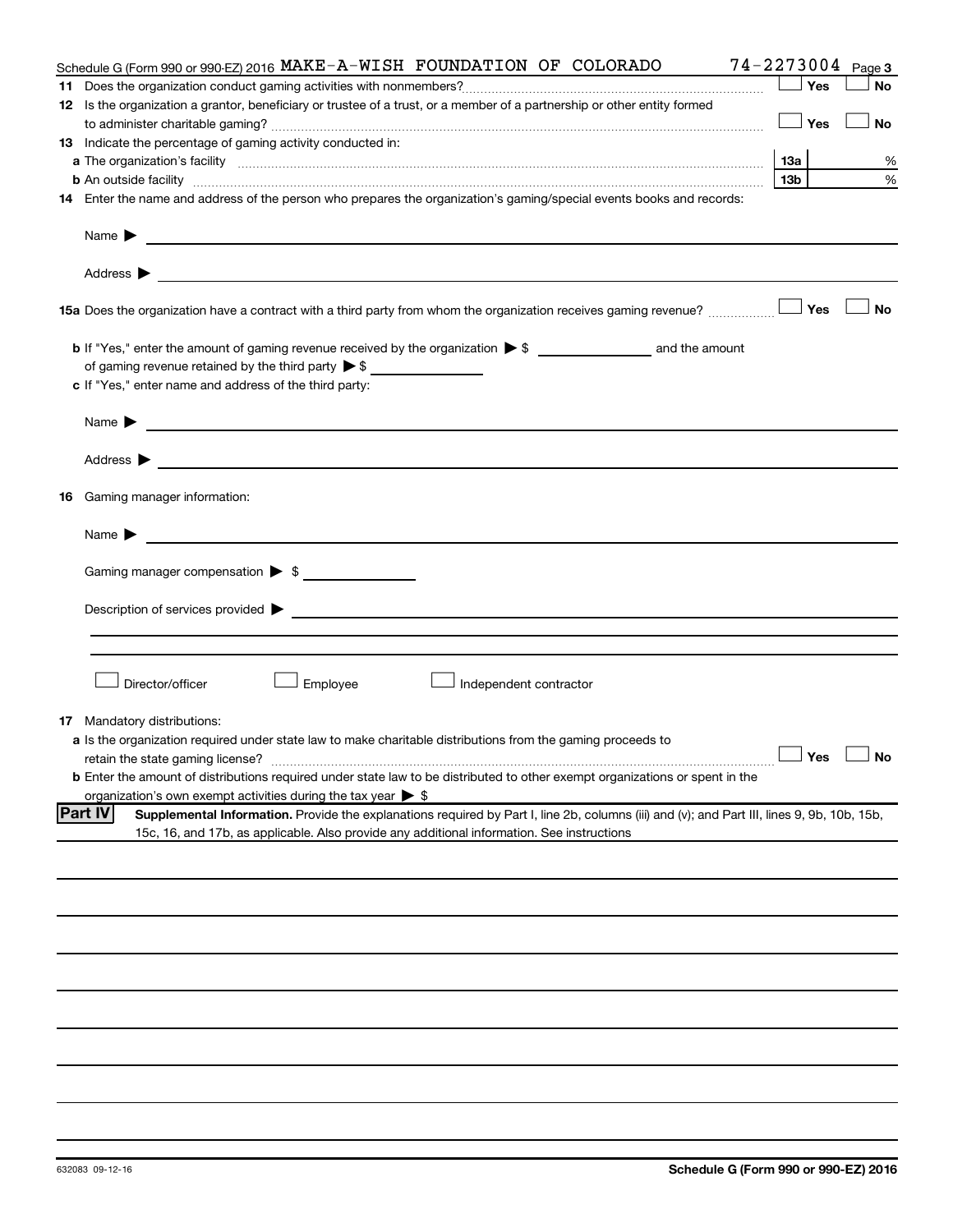|                                                                                                   | MAKE-A-WISH FOUNDATION OF COLORADO |  | $74 - 2273004$ Page 4 |  |
|---------------------------------------------------------------------------------------------------|------------------------------------|--|-----------------------|--|
| Schedule G (Form 990 or 990-EZ) MAKE-A-WIS<br><b>Part IV</b> Supplemental Information (continued) |                                    |  |                       |  |
|                                                                                                   |                                    |  |                       |  |
|                                                                                                   |                                    |  |                       |  |
|                                                                                                   |                                    |  |                       |  |
|                                                                                                   |                                    |  |                       |  |
|                                                                                                   |                                    |  |                       |  |
|                                                                                                   |                                    |  |                       |  |
|                                                                                                   |                                    |  |                       |  |
|                                                                                                   |                                    |  |                       |  |
|                                                                                                   |                                    |  |                       |  |
|                                                                                                   |                                    |  |                       |  |
|                                                                                                   |                                    |  |                       |  |
|                                                                                                   |                                    |  |                       |  |
|                                                                                                   |                                    |  |                       |  |
|                                                                                                   |                                    |  |                       |  |
|                                                                                                   |                                    |  |                       |  |
|                                                                                                   |                                    |  |                       |  |
|                                                                                                   |                                    |  |                       |  |
|                                                                                                   |                                    |  |                       |  |
|                                                                                                   |                                    |  |                       |  |
|                                                                                                   |                                    |  |                       |  |
|                                                                                                   |                                    |  |                       |  |
|                                                                                                   |                                    |  |                       |  |
|                                                                                                   |                                    |  |                       |  |
|                                                                                                   |                                    |  |                       |  |
|                                                                                                   |                                    |  |                       |  |
|                                                                                                   |                                    |  |                       |  |
|                                                                                                   |                                    |  |                       |  |
|                                                                                                   |                                    |  |                       |  |
|                                                                                                   |                                    |  |                       |  |
|                                                                                                   |                                    |  |                       |  |
|                                                                                                   |                                    |  |                       |  |
|                                                                                                   |                                    |  |                       |  |
|                                                                                                   |                                    |  |                       |  |
|                                                                                                   |                                    |  |                       |  |
|                                                                                                   |                                    |  |                       |  |
|                                                                                                   |                                    |  |                       |  |
|                                                                                                   |                                    |  |                       |  |
|                                                                                                   |                                    |  |                       |  |
|                                                                                                   |                                    |  |                       |  |
|                                                                                                   |                                    |  |                       |  |
|                                                                                                   |                                    |  |                       |  |
|                                                                                                   |                                    |  |                       |  |
|                                                                                                   |                                    |  |                       |  |
|                                                                                                   |                                    |  |                       |  |
|                                                                                                   |                                    |  |                       |  |
|                                                                                                   |                                    |  |                       |  |
|                                                                                                   |                                    |  |                       |  |
|                                                                                                   |                                    |  |                       |  |
|                                                                                                   |                                    |  |                       |  |
|                                                                                                   |                                    |  |                       |  |
|                                                                                                   |                                    |  |                       |  |
|                                                                                                   |                                    |  |                       |  |
|                                                                                                   |                                    |  |                       |  |
|                                                                                                   |                                    |  |                       |  |
|                                                                                                   |                                    |  |                       |  |
|                                                                                                   |                                    |  |                       |  |
|                                                                                                   |                                    |  |                       |  |
|                                                                                                   |                                    |  |                       |  |
|                                                                                                   |                                    |  |                       |  |
|                                                                                                   |                                    |  |                       |  |
|                                                                                                   |                                    |  |                       |  |
|                                                                                                   |                                    |  |                       |  |
|                                                                                                   |                                    |  |                       |  |
|                                                                                                   |                                    |  |                       |  |
|                                                                                                   |                                    |  |                       |  |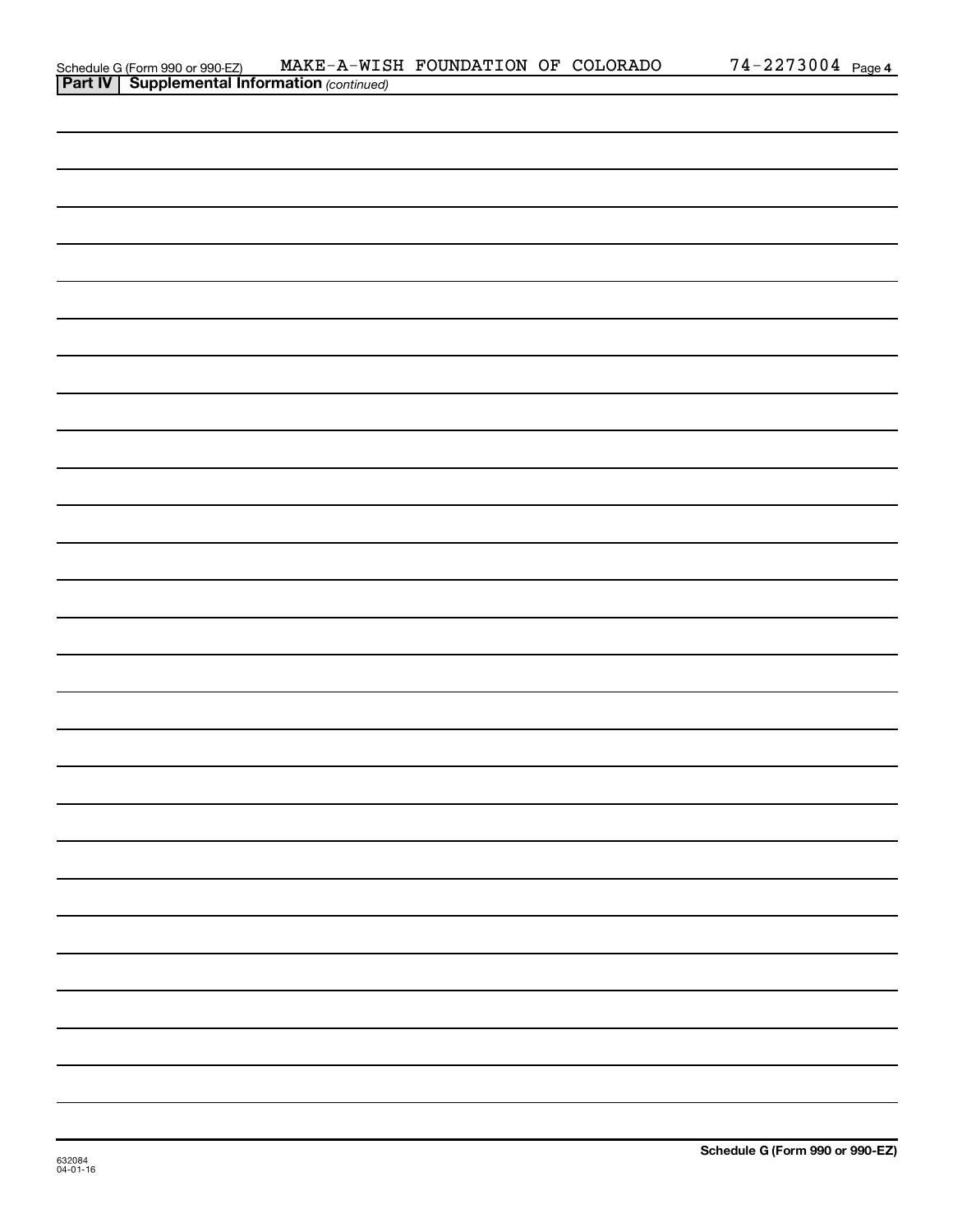| <b>Grants and Other Assistance to Organizations,</b><br><b>SCHEDULE I</b><br>(Form 990)<br>Governments, and Individuals in the United States<br>Complete if the organization answered "Yes" on Form 990, Part IV, line 21 or 22.<br>Attach to Form 990.<br>Department of the Treasury<br>Internal Revenue Service<br>Information about Schedule I (Form 990) and its instructions is at www.irs.gov/form990. |            |                                    |                             |                                         |                                                                |                                          |                                       |  |  |  |  |
|--------------------------------------------------------------------------------------------------------------------------------------------------------------------------------------------------------------------------------------------------------------------------------------------------------------------------------------------------------------------------------------------------------------|------------|------------------------------------|-----------------------------|-----------------------------------------|----------------------------------------------------------------|------------------------------------------|---------------------------------------|--|--|--|--|
| Name of the organization                                                                                                                                                                                                                                                                                                                                                                                     |            |                                    |                             |                                         |                                                                |                                          | <b>Employer identification number</b> |  |  |  |  |
| MAKE-A-WISH FOUNDATION OF COLORADO                                                                                                                                                                                                                                                                                                                                                                           | 74-2273004 |                                    |                             |                                         |                                                                |                                          |                                       |  |  |  |  |
| Part I<br><b>General Information on Grants and Assistance</b><br>Does the organization maintain records to substantiate the amount of the grants or assistance, the grantees' eligibility for the grants or assistance, and the selection                                                                                                                                                                    |            |                                    |                             |                                         |                                                                |                                          |                                       |  |  |  |  |
| $\mathbf 1$<br>Describe in Part IV the organization's procedures for monitoring the use of grant funds in the United States.<br>$\mathbf{2}$                                                                                                                                                                                                                                                                 |            |                                    |                             |                                         |                                                                |                                          | $X$ Yes<br><b>No</b>                  |  |  |  |  |
| Part II<br>Grants and Other Assistance to Domestic Organizations and Domestic Governments. Complete if the organization answered "Yes" on Form 990, Part IV, line 21, for any                                                                                                                                                                                                                                |            |                                    |                             |                                         |                                                                |                                          |                                       |  |  |  |  |
| recipient that received more than \$5,000. Part II can be duplicated if additional space is needed.                                                                                                                                                                                                                                                                                                          |            |                                    |                             |                                         |                                                                |                                          |                                       |  |  |  |  |
| 1 (a) Name and address of organization<br>or government                                                                                                                                                                                                                                                                                                                                                      | $(b)$ EIN  | (c) IRC section<br>(if applicable) | (d) Amount of<br>cash grant | (e) Amount of<br>non-cash<br>assistance | (f) Method of<br>valuation (book,<br>FMV, appraisal,<br>other) | (g) Description of<br>noncash assistance | (h) Purpose of grant<br>or assistance |  |  |  |  |
|                                                                                                                                                                                                                                                                                                                                                                                                              |            |                                    |                             |                                         |                                                                |                                          |                                       |  |  |  |  |
| 2<br>3                                                                                                                                                                                                                                                                                                                                                                                                       |            |                                    |                             |                                         |                                                                |                                          |                                       |  |  |  |  |

**For Paperwork Reduction Act Notice, see the Instructions for Form 990. Schedule I (Form 990) (2016)** LHA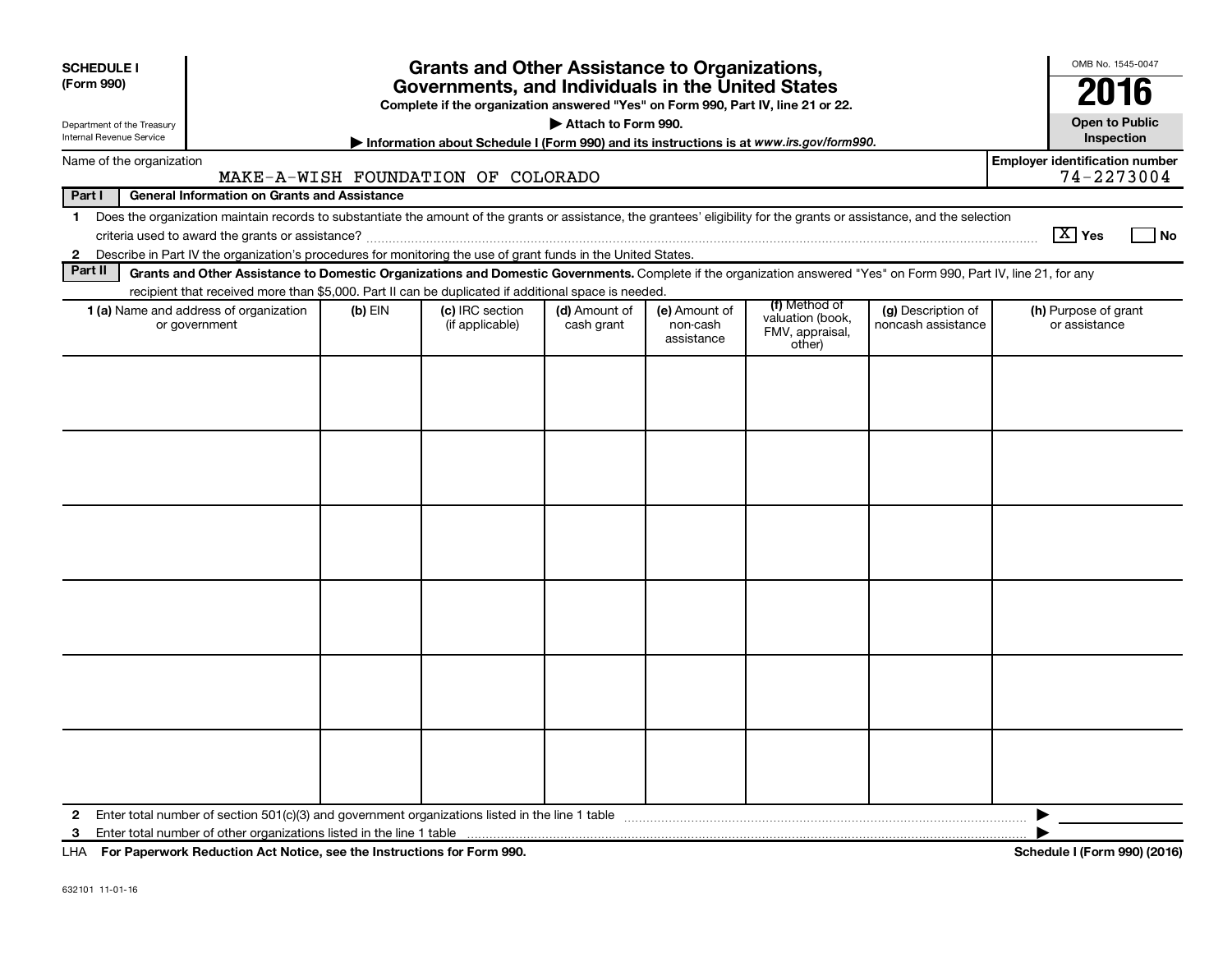#### Schedule I (Form 990) (2016) MAKE-A-WISH FOUNDATION OF COLORADO 74-2273004 Page

Part III | Grants and Other Assistance to Domestic Individuals. Complete if the organization answered "Yes" on Form 990, Part IV, line 22. Part III can be duplicated if additional space is needed.

| (a) Type of grant or assistance                                                                                                                      | (b) Number of<br>recipients | (c) Amount of<br>cash grant | (d) Amount of non-<br>cash assistance | (e) Method of valuation<br>(book, FMV, appraisal, other) | (f) Description of noncash assistance |  |  |
|------------------------------------------------------------------------------------------------------------------------------------------------------|-----------------------------|-----------------------------|---------------------------------------|----------------------------------------------------------|---------------------------------------|--|--|
| WISH GRANTED                                                                                                                                         | 264                         | 2,878,838.                  |                                       | 1,287,274. FAIR MARKET VALUE                             | TRAVEL, M&E AND RELATED<br>EXPENSES   |  |  |
|                                                                                                                                                      |                             |                             |                                       |                                                          |                                       |  |  |
|                                                                                                                                                      |                             |                             |                                       |                                                          |                                       |  |  |
|                                                                                                                                                      |                             |                             |                                       |                                                          |                                       |  |  |
|                                                                                                                                                      |                             |                             |                                       |                                                          |                                       |  |  |
| Part IV<br>Supplemental Information. Provide the information required in Part I, line 2; Part III, column (b); and any other additional information. |                             |                             |                                       |                                                          |                                       |  |  |
| PART I, LINE 2:                                                                                                                                      |                             |                             |                                       |                                                          |                                       |  |  |
| MAKE-A-WISH FOUNDATION OF COLOADO DOES NOT PROVIDE CASH GRANTS TO                                                                                    |                             |                             |                                       |                                                          |                                       |  |  |
| INDIVIDUALS, BUT RATHER GRANTS WISHES TO SELECTED BENEFICIARIES THAT MEET                                                                            |                             |                             |                                       |                                                          |                                       |  |  |
| THE SPECIFIC CRITERIA FOR THE WISH GRANTING PROGAM.<br>THE ORGANIZATION                                                                              |                             |                             |                                       |                                                          |                                       |  |  |
| ALLOCATES FUNDS DIRECTLY TO THE VENDORS FOR THE WISH EXPENSE WITH THE                                                                                |                             |                             |                                       |                                                          |                                       |  |  |
| EXCEPTION OF TRAVEL STIPENDS (I.E. MEALS, TIPS, GAS ETC.) FROM A                                                                                     |                             |                             |                                       |                                                          |                                       |  |  |
| STANDARDIZED WISH BUDGET. ALL WISH EXPENSES ARE DEVELOPED BY THE DIRECTOR                                                                            |                             |                             |                                       |                                                          |                                       |  |  |
|                                                                                                                                                      |                             |                             |                                       | $- - - -$                                                |                                       |  |  |

OF THE PROGRAM SERVICES AND ARE APPROVED BY THE PRESIDENT/CEO. THE

#### SUPPORTING WISH EXPENSE DOCUMENTATION (I.E. INVOICES AND STATEMENTS) ARE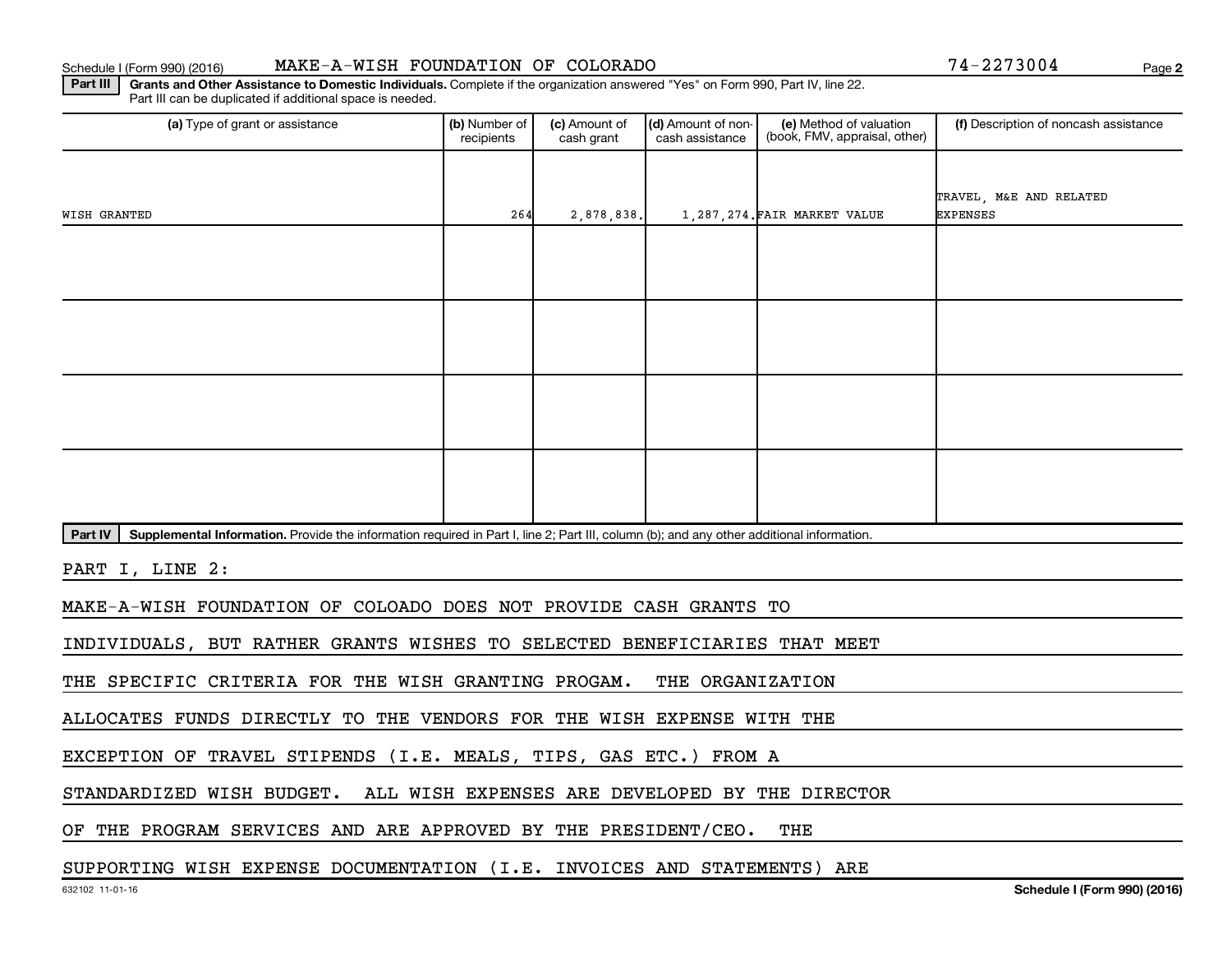| Schedule I (Form 990) |  |
|-----------------------|--|
|                       |  |

RETAINED BY THE ORGANIZATION.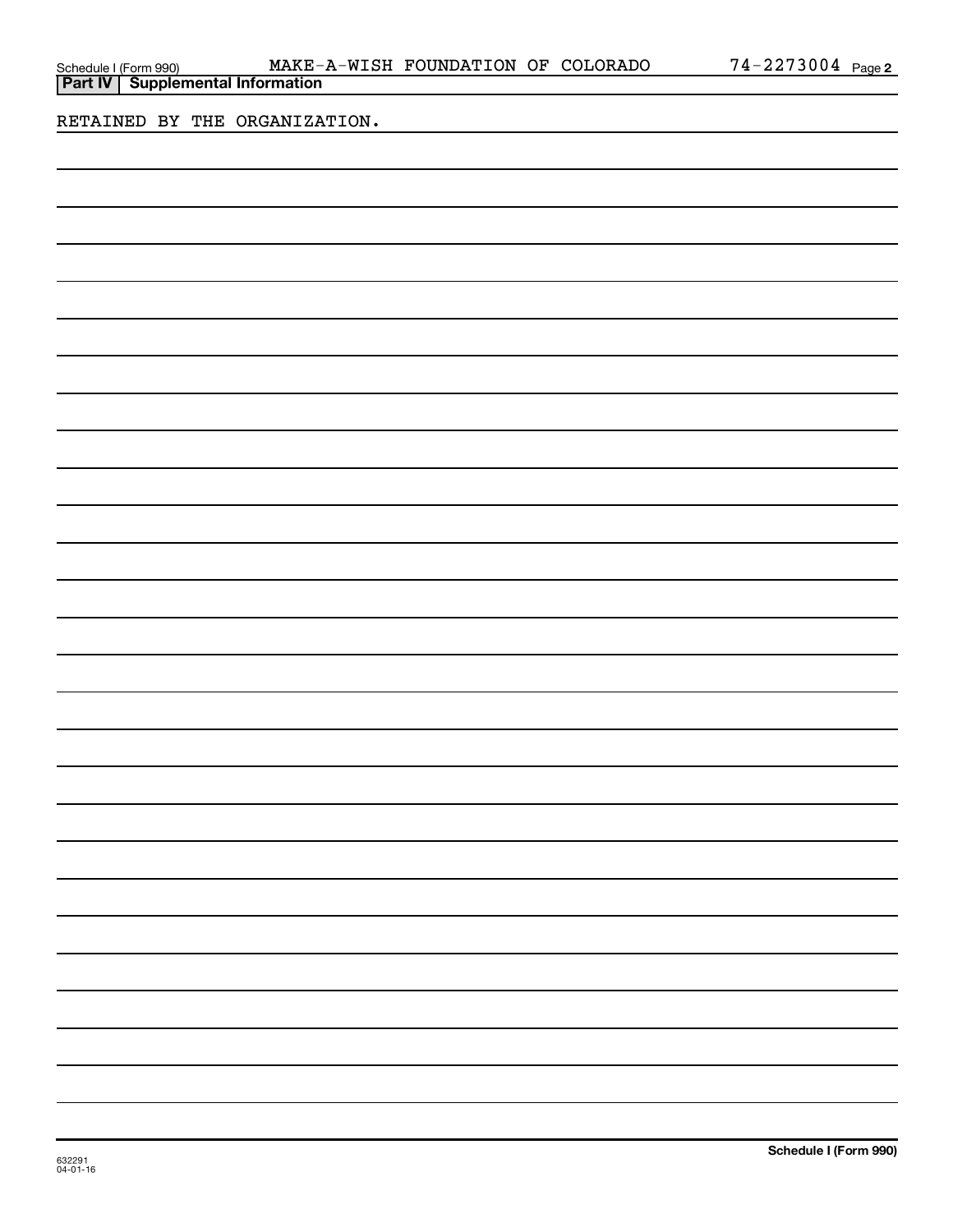|                                                                                                               | <b>SCHEDULE J</b>                                                                                          | <b>Compensation Information</b>                                                                                                                                                                                                         |      | OMB No. 1545-0047                                   |                         |                         |
|---------------------------------------------------------------------------------------------------------------|------------------------------------------------------------------------------------------------------------|-----------------------------------------------------------------------------------------------------------------------------------------------------------------------------------------------------------------------------------------|------|-----------------------------------------------------|-------------------------|-------------------------|
|                                                                                                               | (Form 990)<br>For certain Officers, Directors, Trustees, Key Employees, and Highest                        |                                                                                                                                                                                                                                         | 2016 |                                                     |                         |                         |
|                                                                                                               | <b>Compensated Employees</b><br>Complete if the organization answered "Yes" on Form 990, Part IV, line 23. |                                                                                                                                                                                                                                         |      |                                                     |                         |                         |
|                                                                                                               | Department of the Treasury                                                                                 | Attach to Form 990.                                                                                                                                                                                                                     |      | <b>Open to Public</b>                               |                         |                         |
|                                                                                                               | Internal Revenue Service                                                                                   | Information about Schedule J (Form 990) and its instructions is at www.irs.gov/form990.                                                                                                                                                 |      |                                                     | Inspection              |                         |
|                                                                                                               | Name of the organization                                                                                   |                                                                                                                                                                                                                                         |      | <b>Employer identification number</b><br>74-2273004 |                         |                         |
|                                                                                                               | Part I                                                                                                     | MAKE-A-WISH FOUNDATION OF COLORADO<br><b>Questions Regarding Compensation</b>                                                                                                                                                           |      |                                                     |                         |                         |
|                                                                                                               |                                                                                                            |                                                                                                                                                                                                                                         |      |                                                     |                         |                         |
|                                                                                                               |                                                                                                            |                                                                                                                                                                                                                                         |      |                                                     | Yes                     | No.                     |
|                                                                                                               |                                                                                                            | 1a Check the appropriate box(es) if the organization provided any of the following to or for a person listed on Form 990,<br>Part VII, Section A, line 1a. Complete Part III to provide any relevant information regarding these items. |      |                                                     |                         |                         |
|                                                                                                               | First-class or charter travel                                                                              | Housing allowance or residence for personal use                                                                                                                                                                                         |      |                                                     |                         |                         |
|                                                                                                               | Travel for companions                                                                                      | Payments for business use of personal residence                                                                                                                                                                                         |      |                                                     |                         |                         |
|                                                                                                               |                                                                                                            | Tax indemnification and gross-up payments<br>Health or social club dues or initiation fees                                                                                                                                              |      |                                                     |                         |                         |
|                                                                                                               |                                                                                                            | Discretionary spending account<br>Personal services (such as, maid, chauffeur, chef)                                                                                                                                                    |      |                                                     |                         |                         |
|                                                                                                               |                                                                                                            |                                                                                                                                                                                                                                         |      |                                                     |                         |                         |
|                                                                                                               |                                                                                                            | <b>b</b> If any of the boxes on line 1a are checked, did the organization follow a written policy regarding payment or                                                                                                                  |      |                                                     |                         |                         |
|                                                                                                               |                                                                                                            |                                                                                                                                                                                                                                         |      | 1b                                                  |                         |                         |
| 2                                                                                                             |                                                                                                            | Did the organization require substantiation prior to reimbursing or allowing expenses incurred by all directors,                                                                                                                        |      |                                                     |                         |                         |
|                                                                                                               |                                                                                                            |                                                                                                                                                                                                                                         |      | $\mathbf{2}$                                        |                         |                         |
|                                                                                                               |                                                                                                            |                                                                                                                                                                                                                                         |      |                                                     |                         |                         |
| 3                                                                                                             |                                                                                                            | Indicate which, if any, of the following the filing organization used to establish the compensation of the organization's                                                                                                               |      |                                                     |                         |                         |
|                                                                                                               |                                                                                                            | CEO/Executive Director. Check all that apply. Do not check any boxes for methods used by a related organization to                                                                                                                      |      |                                                     |                         |                         |
|                                                                                                               |                                                                                                            | establish compensation of the CEO/Executive Director, but explain in Part III.                                                                                                                                                          |      |                                                     |                         |                         |
|                                                                                                               | $ \mathbf{X} $ Compensation committee                                                                      | Written employment contract                                                                                                                                                                                                             |      |                                                     |                         |                         |
|                                                                                                               |                                                                                                            | $ \mathbf{X} $ Compensation survey or study<br>Independent compensation consultant                                                                                                                                                      |      |                                                     |                         |                         |
|                                                                                                               |                                                                                                            | $\mathbf{X}$ Approval by the board or compensation committee<br>Form 990 of other organizations                                                                                                                                         |      |                                                     |                         |                         |
|                                                                                                               |                                                                                                            |                                                                                                                                                                                                                                         |      |                                                     |                         |                         |
| 4                                                                                                             |                                                                                                            | During the year, did any person listed on Form 990, Part VII, Section A, line 1a, with respect to the filing                                                                                                                            |      |                                                     |                         |                         |
|                                                                                                               | organization or a related organization:                                                                    |                                                                                                                                                                                                                                         |      |                                                     |                         |                         |
| а                                                                                                             |                                                                                                            | Receive a severance payment or change-of-control payment?                                                                                                                                                                               |      | 4a                                                  |                         | х                       |
| b                                                                                                             |                                                                                                            |                                                                                                                                                                                                                                         | 4b   |                                                     | $\overline{\textbf{x}}$ |                         |
| с                                                                                                             |                                                                                                            |                                                                                                                                                                                                                                         |      |                                                     |                         | $\overline{\text{x}}$   |
| If "Yes" to any of lines 4a-c, list the persons and provide the applicable amounts for each item in Part III. |                                                                                                            |                                                                                                                                                                                                                                         |      |                                                     |                         |                         |
|                                                                                                               |                                                                                                            |                                                                                                                                                                                                                                         |      |                                                     |                         |                         |
|                                                                                                               |                                                                                                            | Only section 501(c)(3), 501(c)(4), and 501(c)(29) organizations must complete lines 5-9.                                                                                                                                                |      |                                                     |                         |                         |
|                                                                                                               |                                                                                                            | For persons listed on Form 990, Part VII, Section A, line 1a, did the organization pay or accrue any compensation                                                                                                                       |      |                                                     |                         |                         |
|                                                                                                               | contingent on the revenues of:                                                                             |                                                                                                                                                                                                                                         |      |                                                     |                         | X.                      |
|                                                                                                               |                                                                                                            |                                                                                                                                                                                                                                         |      | 5a                                                  |                         | X                       |
|                                                                                                               |                                                                                                            |                                                                                                                                                                                                                                         |      | 5b                                                  |                         |                         |
| 6                                                                                                             |                                                                                                            | If "Yes" on line 5a or 5b, describe in Part III.<br>For persons listed on Form 990, Part VII, Section A, line 1a, did the organization pay or accrue any compensation                                                                   |      |                                                     |                         |                         |
|                                                                                                               | contingent on the net earnings of:                                                                         |                                                                                                                                                                                                                                         |      |                                                     |                         |                         |
|                                                                                                               |                                                                                                            |                                                                                                                                                                                                                                         |      | 6a                                                  |                         | x                       |
|                                                                                                               |                                                                                                            |                                                                                                                                                                                                                                         |      | 6b                                                  |                         | $\overline{\textbf{x}}$ |
|                                                                                                               |                                                                                                            | If "Yes" on line 6a or 6b, describe in Part III.                                                                                                                                                                                        |      |                                                     |                         |                         |
|                                                                                                               |                                                                                                            | 7 For persons listed on Form 990, Part VII, Section A, line 1a, did the organization provide any nonfixed payments                                                                                                                      |      |                                                     |                         |                         |
|                                                                                                               |                                                                                                            |                                                                                                                                                                                                                                         |      | $\overline{7}$                                      | х                       |                         |
| 8                                                                                                             |                                                                                                            | Were any amounts reported on Form 990, Part VII, paid or accrued pursuant to a contract that was subject to the                                                                                                                         |      |                                                     |                         |                         |
|                                                                                                               |                                                                                                            |                                                                                                                                                                                                                                         |      | 8                                                   |                         | x.                      |
| 9                                                                                                             |                                                                                                            | If "Yes" on line 8, did the organization also follow the rebuttable presumption procedure described in                                                                                                                                  |      |                                                     |                         |                         |
|                                                                                                               |                                                                                                            |                                                                                                                                                                                                                                         |      | 9                                                   |                         |                         |
|                                                                                                               |                                                                                                            | Reduction Act Notice, and the Instructions for Form 000                                                                                                                                                                                 |      |                                                     |                         |                         |

**For Paperwork Reduction Act Notice, see the Instructions for Form 990. Schedule J (Form 990) 2016** LHA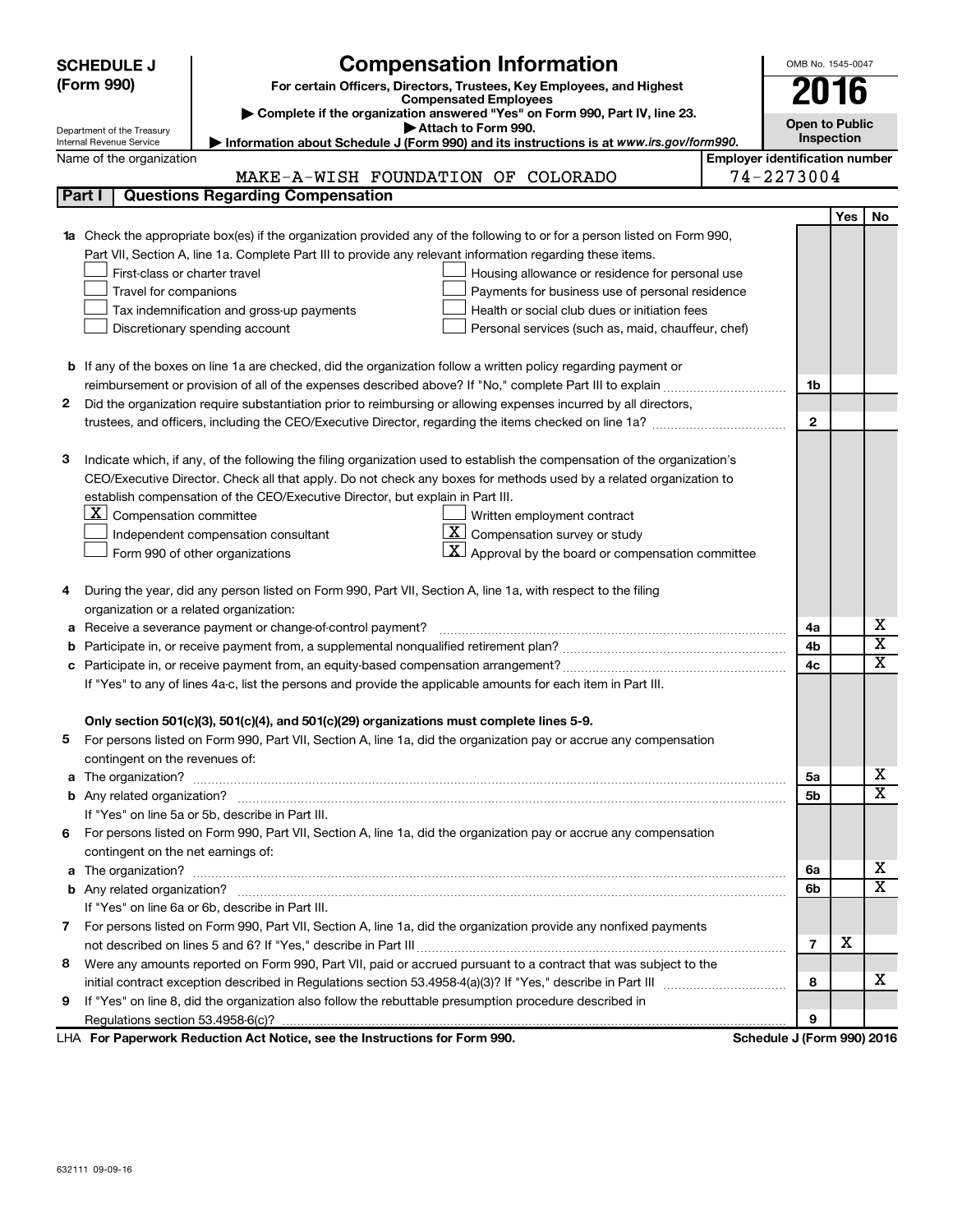#### Part II | Officers, Directors, Trustees, Key Employees, and Highest Compensated Employees. Use duplicate copies if additional space is needed.

For each individual whose compensation must be reported on Schedule J, report compensation from the organization on row (i) and from related organizations, described in the instructions, on row (ii). Do not list any individuals that aren't listed on Form 990, Part VII.

Note: The sum of columns (B)(i)-(iii) for each listed individual must equal the total amount of Form 990, Part VII, Section A, line 1a, applicable column (D) and (E) amounts for that individual.

| (A) Name and Title |                              |                                                                                                    | (B) Breakdown of W-2 and/or 1099-MISC compensation |                  | (C) Retirement and             | (D) Nontaxable   | (E) Total of columns        | (F) Compensation                                           |  |
|--------------------|------------------------------|----------------------------------------------------------------------------------------------------|----------------------------------------------------|------------------|--------------------------------|------------------|-----------------------------|------------------------------------------------------------|--|
|                    |                              | (iii) Other<br>(i) Base<br>(ii) Bonus &<br>incentive<br>reportable<br>compensation<br>compensation |                                                    | compensation     | other deferred<br>compensation | benefits         | $(B)(i)-(D)$                | in column (B)<br>reported as deferred<br>on prior Form 990 |  |
| JOAN MAZAK<br>(1)  | (i)                          | 189,028.                                                                                           | 43,336.                                            | $\overline{0}$ . | 9,451.                         | 7,878.           | 249,693.                    | $\overline{\mathbf{0}}$ .                                  |  |
| PRESIDENT/CEO      | (ii)                         | $\overline{0}$ .                                                                                   | $\overline{0}$ .                                   | $\overline{0}$ . | $\overline{\mathfrak{o}}$ .    | $\overline{0}$ . | $\overline{\mathfrak{o}}$ . | $\overline{0}$ .                                           |  |
|                    | (i)                          |                                                                                                    |                                                    |                  |                                |                  |                             |                                                            |  |
|                    | (ii)                         |                                                                                                    |                                                    |                  |                                |                  |                             |                                                            |  |
|                    | (i)                          |                                                                                                    |                                                    |                  |                                |                  |                             |                                                            |  |
|                    | (ii)                         |                                                                                                    |                                                    |                  |                                |                  |                             |                                                            |  |
|                    | (i)                          |                                                                                                    |                                                    |                  |                                |                  |                             |                                                            |  |
|                    | (ii)                         |                                                                                                    |                                                    |                  |                                |                  |                             |                                                            |  |
|                    | (i)                          |                                                                                                    |                                                    |                  |                                |                  |                             |                                                            |  |
|                    | (ii)                         |                                                                                                    |                                                    |                  |                                |                  |                             |                                                            |  |
|                    | (i)                          |                                                                                                    |                                                    |                  |                                |                  |                             |                                                            |  |
|                    | (ii)                         |                                                                                                    |                                                    |                  |                                |                  |                             |                                                            |  |
|                    | (i)<br>(ii)                  |                                                                                                    |                                                    |                  |                                |                  |                             |                                                            |  |
|                    | (i)                          |                                                                                                    |                                                    |                  |                                |                  |                             |                                                            |  |
|                    | (ii)                         |                                                                                                    |                                                    |                  |                                |                  |                             |                                                            |  |
|                    | (i)                          |                                                                                                    |                                                    |                  |                                |                  |                             |                                                            |  |
|                    | (ii)                         |                                                                                                    |                                                    |                  |                                |                  |                             |                                                            |  |
|                    | (i)                          |                                                                                                    |                                                    |                  |                                |                  |                             |                                                            |  |
|                    | (ii)                         |                                                                                                    |                                                    |                  |                                |                  |                             |                                                            |  |
|                    | (i)                          |                                                                                                    |                                                    |                  |                                |                  |                             |                                                            |  |
|                    | (ii)                         |                                                                                                    |                                                    |                  |                                |                  |                             |                                                            |  |
|                    | (i)                          |                                                                                                    |                                                    |                  |                                |                  |                             |                                                            |  |
|                    | (ii)                         |                                                                                                    |                                                    |                  |                                |                  |                             |                                                            |  |
|                    | (i)                          |                                                                                                    |                                                    |                  |                                |                  |                             |                                                            |  |
|                    | (ii)                         |                                                                                                    |                                                    |                  |                                |                  |                             |                                                            |  |
|                    | (i)                          |                                                                                                    |                                                    |                  |                                |                  |                             |                                                            |  |
|                    | (ii)                         |                                                                                                    |                                                    |                  |                                |                  |                             |                                                            |  |
|                    | (i)                          |                                                                                                    |                                                    |                  |                                |                  |                             |                                                            |  |
|                    | (ii)                         |                                                                                                    |                                                    |                  |                                |                  |                             |                                                            |  |
|                    | $\qquad \qquad \textbf{(i)}$ |                                                                                                    |                                                    |                  |                                |                  |                             |                                                            |  |
|                    | (ii)                         |                                                                                                    |                                                    |                  |                                |                  |                             |                                                            |  |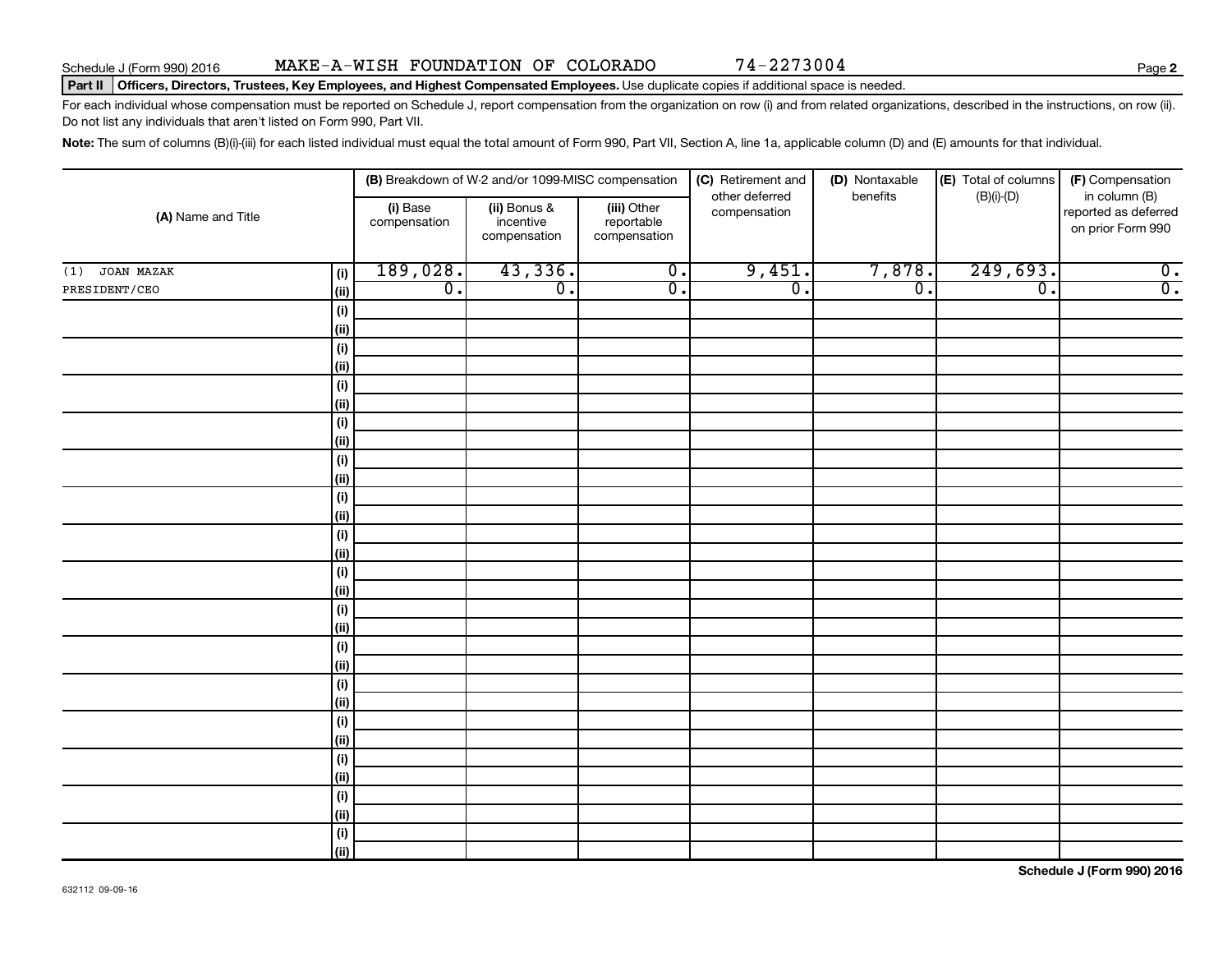#### **Part III Supplemental Information**

Provide the information, explanation, or descriptions required for Part I, lines 1a, 1b, 3, 4a, 4b, 4c, 5a, 5b, 6a, 6b, 7, and 8, and for Part II. Also complete this part for any additional information.

PART I, LINE 7:

AN INDEPENDENT COMMITTEE OF THE BOARD OF DIRECTORS ANNUALLY REVIEWS THE

PERFORMANCES OF THE EXECUTIVE STAFF AND OTHER STAFF AS IDENTIFIED BY THE

COMMITTEE TO DETERMINE IF ADDITIONAL COMPENSATION IN THE FORM OF BONUSES

WILL BE PAID. DURING CALENDAR YEAR ENDED DECEMBER 31, 2016, THE COMMITTEE

AWARDED THE PRESIDENT/CEO, VICE PRESIDENT OF OPERATIONS/SECRETARY, AND THE

DIRECTOR OF PHILANTHROPY A BONUS BASED ON REVIEW OF THEIR PERFORMANCES AND

SERVICES TO THE ORGANIZATION.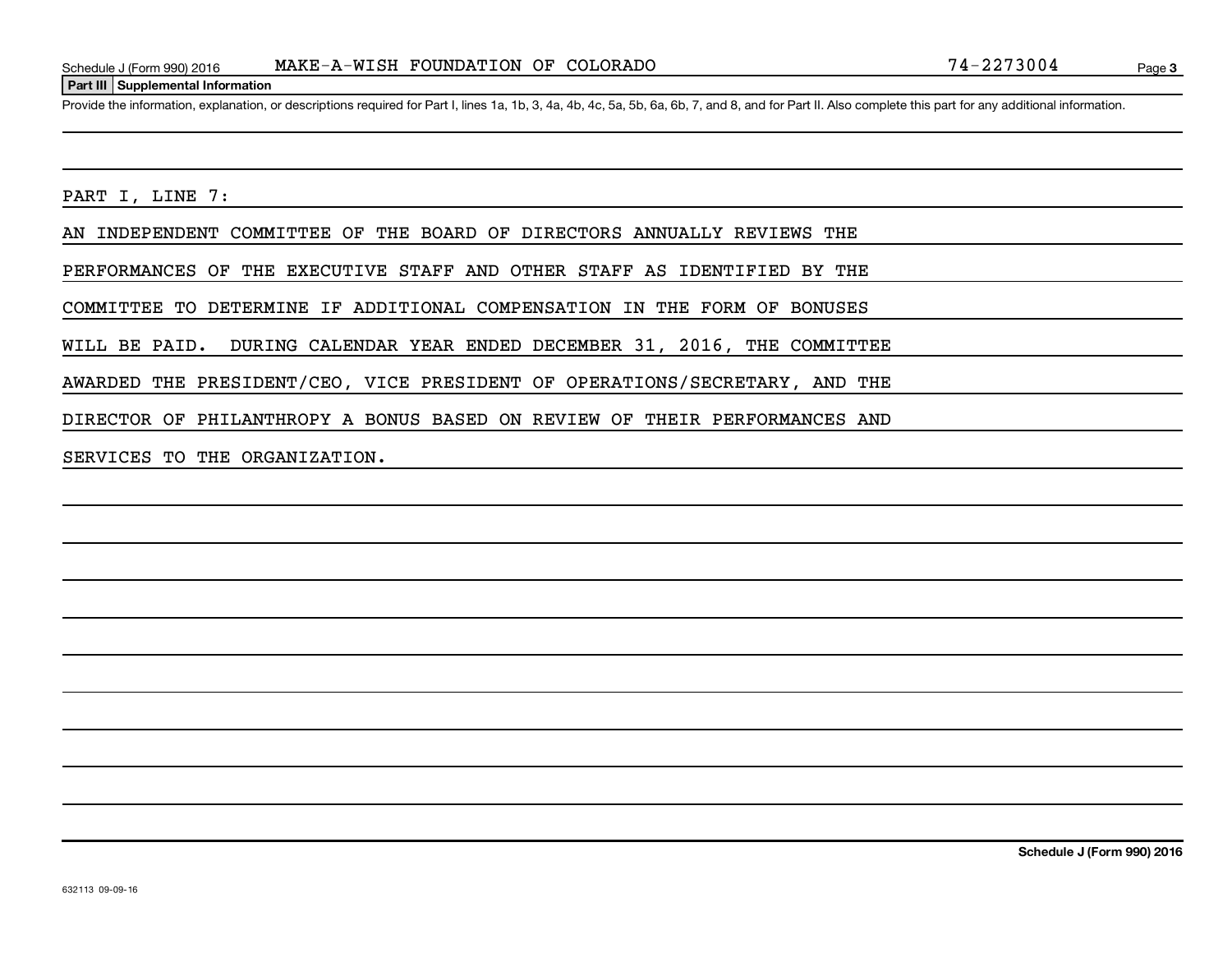632141 08-23-16

# **Noncash Contributions**

◆ Complete if the organizations answered "Yes" on Form 990, Part IV, lines 29 or 30.<br>● Complete if the organizations answered "Yes" on Form 990, Part IV, lines 29 or 30.

**Attach to Form 990.** J

**Information about Schedule M (Form 990) and its instructions is at www.irs.gov/form990.** 

#### Name of the organization

Department of the Treasury Internal Revenue Service

**SCHEDULE M (Form 990)**

**Employer identification number**

#### **Part I Types of Property** MAKE-A-WISH FOUNDATION OF COLORADO 74-2273004

|     |                                                                                                                                | (a)<br>Check if         | (b)<br>Number of | (c)<br>Noncash contribution                                           |    |                        | (d)<br>Method of determining |            |     |    |
|-----|--------------------------------------------------------------------------------------------------------------------------------|-------------------------|------------------|-----------------------------------------------------------------------|----|------------------------|------------------------------|------------|-----|----|
|     |                                                                                                                                | applicable              | contributions or | amounts reported on<br>items contributed Form 990, Part VIII, line 1g |    |                        | noncash contribution amounts |            |     |    |
| 1.  |                                                                                                                                |                         |                  |                                                                       |    |                        |                              |            |     |    |
| 2   |                                                                                                                                |                         |                  |                                                                       |    |                        |                              |            |     |    |
| З   | Art - Fractional interests                                                                                                     |                         |                  |                                                                       |    |                        |                              |            |     |    |
| 4   | Books and publications                                                                                                         |                         |                  |                                                                       |    |                        |                              |            |     |    |
| 5   | Clothing and household goods                                                                                                   |                         |                  |                                                                       |    |                        |                              |            |     |    |
| 6   |                                                                                                                                |                         |                  |                                                                       |    |                        |                              |            |     |    |
| 7   |                                                                                                                                |                         |                  |                                                                       |    |                        |                              |            |     |    |
| 8   |                                                                                                                                |                         |                  |                                                                       |    |                        |                              |            |     |    |
| 9   | Securities - Publicly traded                                                                                                   |                         |                  |                                                                       |    |                        |                              |            |     |    |
| 10  | Securities - Closely held stock                                                                                                |                         |                  |                                                                       |    |                        |                              |            |     |    |
| 11  | Securities - Partnership, LLC, or                                                                                              |                         |                  |                                                                       |    |                        |                              |            |     |    |
|     |                                                                                                                                |                         |                  |                                                                       |    |                        |                              |            |     |    |
| 12  | Securities - Miscellaneous                                                                                                     | $\overline{\text{x}}$   | 4                |                                                                       |    | 11,226. STATED VALUE   |                              |            |     |    |
| 13  | Qualified conservation contribution -                                                                                          |                         |                  |                                                                       |    |                        |                              |            |     |    |
|     |                                                                                                                                |                         |                  |                                                                       |    |                        |                              |            |     |    |
| 14  | Qualified conservation contribution - Other                                                                                    |                         |                  |                                                                       |    |                        |                              |            |     |    |
| 15  |                                                                                                                                |                         |                  |                                                                       |    |                        |                              |            |     |    |
| 16  | Real estate - Commercial                                                                                                       |                         |                  |                                                                       |    |                        |                              |            |     |    |
| 17  |                                                                                                                                |                         |                  |                                                                       |    |                        |                              |            |     |    |
| 18  |                                                                                                                                |                         |                  |                                                                       |    |                        |                              |            |     |    |
| 19  |                                                                                                                                |                         |                  |                                                                       |    |                        |                              |            |     |    |
| 20  | Drugs and medical supplies                                                                                                     |                         |                  |                                                                       |    |                        |                              |            |     |    |
| 21  |                                                                                                                                |                         |                  |                                                                       |    |                        |                              |            |     |    |
| 22  |                                                                                                                                |                         |                  |                                                                       |    |                        |                              |            |     |    |
| 23  |                                                                                                                                |                         |                  |                                                                       |    |                        |                              |            |     |    |
| 24  |                                                                                                                                |                         |                  |                                                                       |    |                        |                              |            |     |    |
| 25  | (LODGING<br>Other $\blacktriangleright$                                                                                        | $\overline{\textbf{x}}$ | 101              |                                                                       |    | 535, 231. RETAIL VALUE |                              |            |     |    |
| 26  | $GIVE$ KIDS THE<br>Other<br>▶                                                                                                  | $\overline{\mathtt{x}}$ | 102              |                                                                       |    | 405,995.RETAIL VALUE   |                              |            |     |    |
| 27  | AIR TRAVEL<br>Other                                                                                                            | $\overline{\texttt{x}}$ | 42               |                                                                       |    | 131, 347. RETAIL VALUE |                              |            |     |    |
| 28  | <b>OTHER</b><br>Other $\blacktriangleright$                                                                                    | $\overline{\text{x}}$   | 135              |                                                                       |    | 131,042. RETAIL VALUE  |                              |            |     |    |
| 29  | Number of Forms 8283 received by the organization during the tax year for contributions                                        |                         |                  |                                                                       |    |                        |                              |            |     |    |
|     | for which the organization completed Form 8283, Part IV, Donee Acknowledgement                                                 |                         |                  |                                                                       | 29 |                        |                              |            | 0   |    |
|     |                                                                                                                                |                         |                  |                                                                       |    |                        |                              |            | Yes | No |
|     | 30a During the year, did the organization receive by contribution any property reported in Part I, lines 1 through 28, that it |                         |                  |                                                                       |    |                        |                              |            |     |    |
|     | must hold for at least three years from the date of the initial contribution, and which isn't required to be used for          |                         |                  |                                                                       |    |                        |                              |            |     |    |
|     |                                                                                                                                |                         |                  |                                                                       |    |                        |                              | <b>30a</b> |     | х  |
|     | <b>b</b> If "Yes," describe the arrangement in Part II.                                                                        |                         |                  |                                                                       |    |                        |                              |            |     | x  |
| 31  | Does the organization have a gift acceptance policy that requires the review of any nonstandard contributions?                 |                         |                  |                                                                       |    |                        |                              | 31         |     |    |
|     | 32a Does the organization hire or use third parties or related organizations to solicit, process, or sell noncash              |                         |                  |                                                                       |    |                        |                              |            |     |    |
|     | contributions?                                                                                                                 |                         |                  |                                                                       |    |                        |                              | 32a        |     | х  |
|     | b If "Yes," describe in Part II.                                                                                               |                         |                  |                                                                       |    |                        |                              |            |     |    |
| 33  | If the organization didn't report an amount in column (c) for a type of property for which column (a) is checked,              |                         |                  |                                                                       |    |                        |                              |            |     |    |
|     | describe in Part II.<br>For Paperwork Reduction Act Notice, see the Instructions for Form 990.                                 |                         |                  |                                                                       |    |                        |                              |            |     |    |
| LHA |                                                                                                                                |                         |                  |                                                                       |    |                        | Schedule M (Form 990) (2016) |            |     |    |

OMB No. 1545-0047

| <b>Open To Public</b> |                   |  |
|-----------------------|-------------------|--|
|                       | <b>Inspection</b> |  |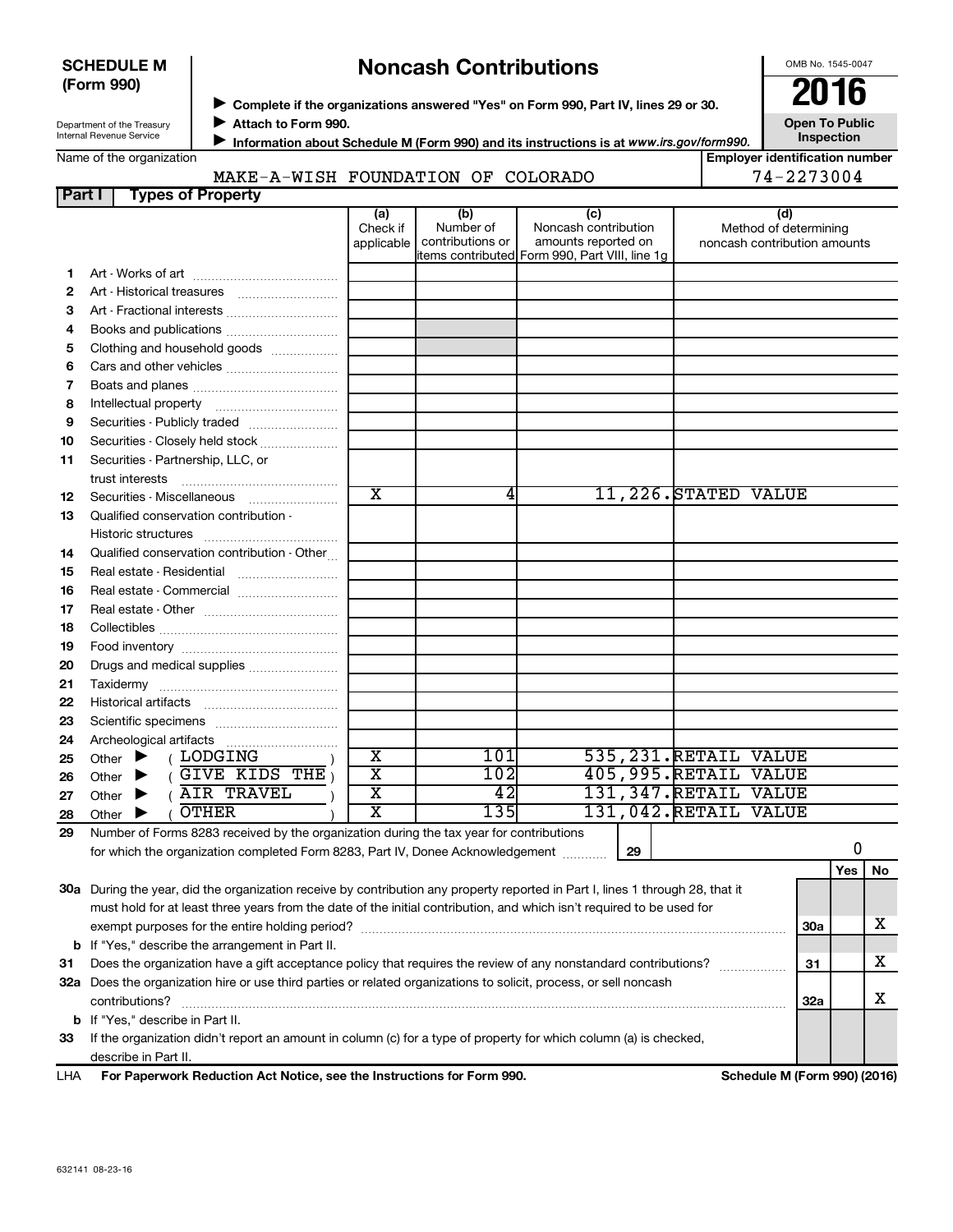Part II | Supplemental Information. Provide the information required by Part I, lines 30b, 32b, and 33, and whether the organization is reporting in Part I, column (b), the number of contributions, the number of items received, or a combination of both. Also complete this part for any additional information.

#### PART I, OTHER TYPES OF PROPERTY:

PLAY/COMP/FURNITURE

- (A) CHECK IF APPLICABLE = X
- (B) NUMBER OF CONTRIBUTIONS = 28
- (C) REVENUE REPORTED ON FORM 990, PART VIII \$ 42831.
- (D) METHOD OF DETERMINING REVENUE: RETAIL VALUE

THEME PARK

- (A) CHECK IF APPLICABLE = X
- (B) NUMBER OF CONTRIBUTIONS = 74
- (C) REVENUE REPORTED ON FORM 990, PART VIII \$ 29602.
- (D) METHOD OF DETERMINING REVENUE: RETAIL VALUE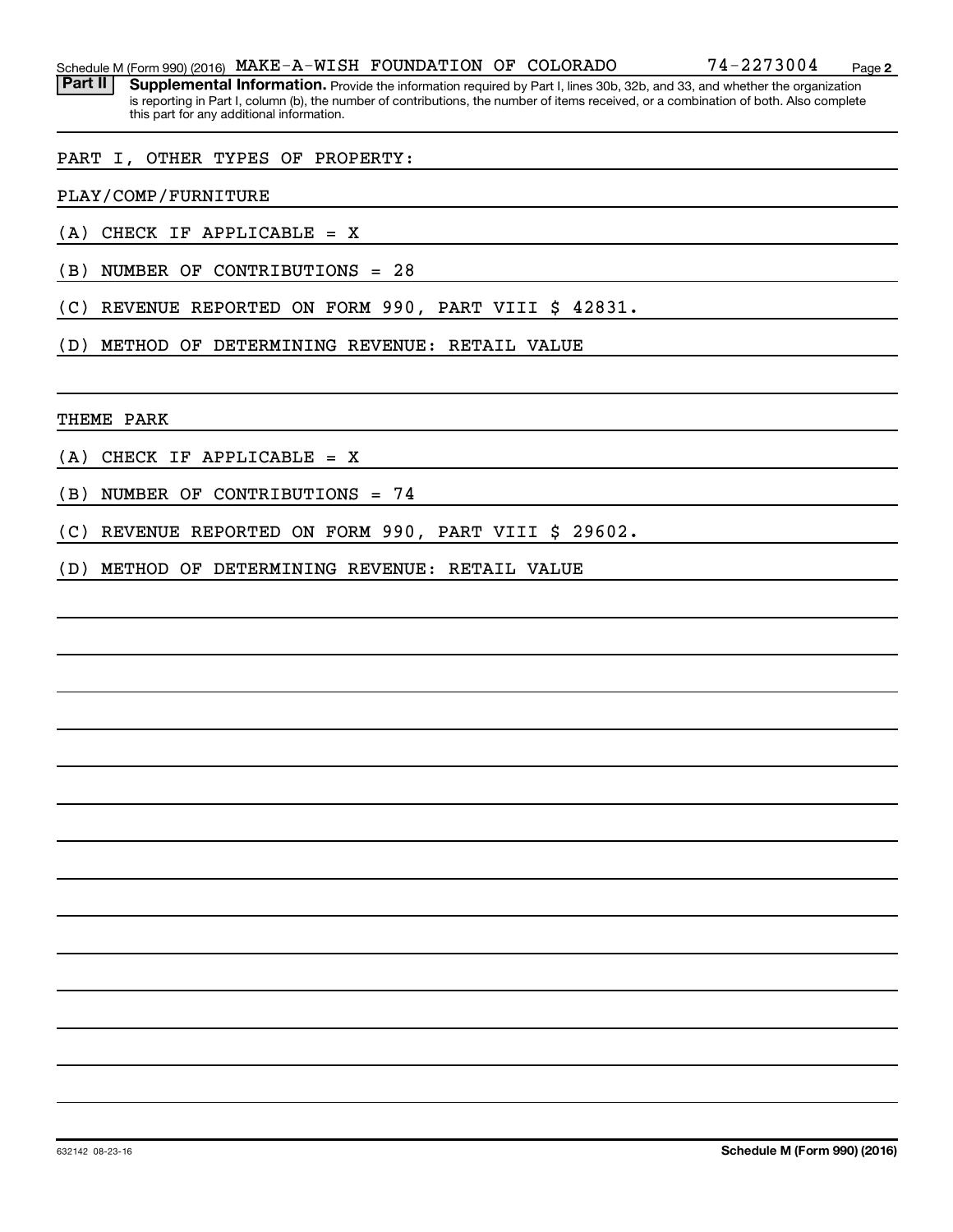**(Form 990 or 990-EZ)**

Department of the Treasury Internal Revenue Service

Name of the organization

# SCHEDULE O **Supplemental Information to Form 990 or 990-EZ** 2016<br>(Form 990 or 990-EZ) **2016**

**Complete to provide information for responses to specific questions on Form 990 or 990-EZ or to provide any additional information. | Attach to Form 990 or 990-EZ.**

**Information about Schedule O (Form 990 or 990-EZ) and its instructions is at WWW.irs.gov/form990.** 

OMB No. 1545-0047 **Open to Public Inspection**

MAKE-A-WISH FOUNDATION OF COLORADO | 74-2273004

**Employer identification number**

FORM 990, PART I, LINE 1, DESCRIPTION OF ORGANIZATION MISSION:

CONDITIONS TO ENRICH THE HUMAN EXPERIENCE WITH HOPE, STRENGTH AND JOY.

FORM 990, PART III, LINE 4A, PROGRAM SERVICE ACCOMPLISHMENTS:

THE IRS REQUIRES THE \$271,765 OF CONTRIBUTED SERVICES AND USE OF

FACILITIES BE EXCLUDED FROM BOTH REVENUE AND EXPENSE.

FORM 990, PART VI, SECTION A, LINE 4:

THE MINIMUM NUMBER OF DIRECTORS CONSTITUTING THE CORPORATION'S BOARD OF

DIRECTORS WAS INCREASED FROM TWELVE TO FIFTEEN.

FORM 990, PART VI, SECTION B, LINE 11B:

THE FOUNDATION WORKS CLOSELY WITH AN INDEPENDENT PUBLIC ACCOUNTING FIRM ENGAGED TO PREPARE THE FORM 990. THE DRAFT FORM 990 PREPARED BY THE ACCOUNTING FIRM WILL BE REVIEWED BY THE FOUNDATION'S CEO AND VP OF FINANCES. THE RETURN WILL THEN BE PRESENTED TO THE FINANCE AND EXECUTIVE COMMITTEE FOR THEIR REVIEW. SUBSEQUENT TO THE COMMITTEE'S FINAL APPROVAL, A COPY OF THE FORM 990 WAS PROVIDED TO ALL VOTING MEMBERS OF THE BOARD PRIOR TO FILING WITH THE INTERNAL REVENUE SERVICE.

FORM 990, PART VI, SECTION B, LINE 12C:

THE FOUNDATION MAINTAINS A CONFLICT OF INTEREST AND ETHICS STATEMENT AS

PROVIDED BY THE MAKE-A-WISH FOUNDATION OF AMERICA FOR EACH OFFICER,

EMPLOYEE, BOARD MEMBER AND VOLUNTEER. SUCH STATEMENTS MUST BE SIGNED UPON

DATE OF HIRE, ELECTION OR COMMENCEMENT OF VOLUNTEER SERVICE AND AT LEAST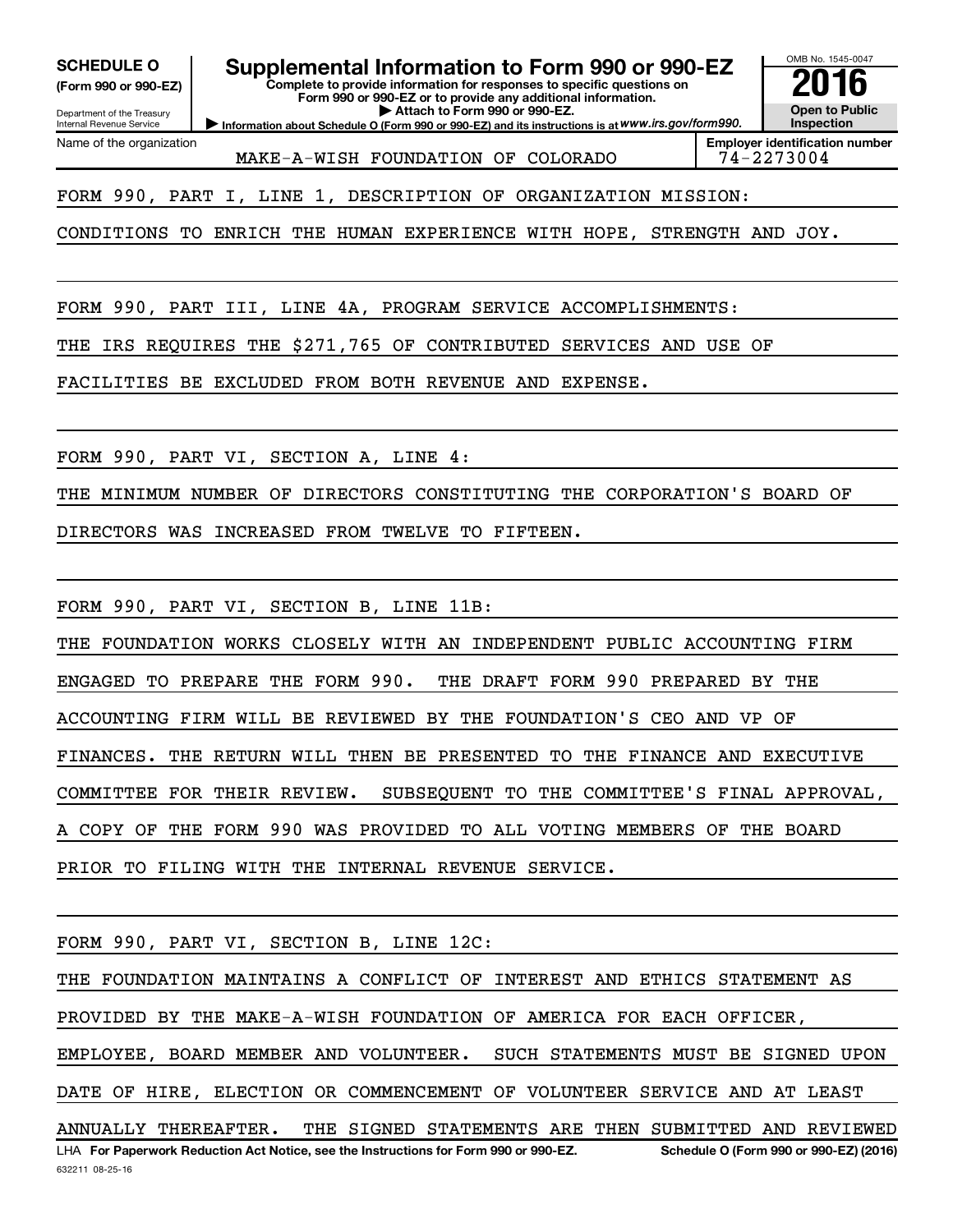| Schedule O (Form 990 or 990-EZ) (2016)                                                       | Page 2                                              |
|----------------------------------------------------------------------------------------------|-----------------------------------------------------|
| Name of the organization<br>MAKE-A-WISH FOUNDATION<br>OF<br>COLORADO                         | <b>Employer identification number</b><br>74-2273004 |
| VOLUNTEER<br>COORDINATOR IF THEY ARE<br>FROM VOLUNTEERS, AND THE<br>THE<br>BY.               | IF<br>CEO                                           |
| MEMBERS.<br>REVIEW<br>STAFF<br>AND<br>BOARD<br>OF<br>THE<br><b>STATEMENTS</b><br>FROM        | ARE<br>MONITORED<br>BY                              |
| THE PROCEDURES FOR ADDRESSING ANY CONFLICTS<br>CEO.<br>OF<br>THE                             | INTEREST<br>WHICH<br>OF                             |
| INCLUDES BUT ARE NOT<br>LIMITED<br>TО<br><b>BECOMES</b><br>AWARE<br>THE<br><b>CEO</b><br>THE | (1)<br><b>FOLLOWING:</b>                            |
| NATURE<br>OF<br>THE<br>CONFLICT VIA VERBAL<br>DETERMINING<br>THE<br>OR.<br>WRITTEN           | COMMUNICATION                                       |
| (2)<br>PERSON<br>FULLY DISCLOSING<br>INTERESTED<br>CONFLICTING<br>WITH<br>THE                | INTERESTS<br>TО                                     |
| (3)<br>CONFLICTED PERSON RECUSES HIMSELF/HERSELF<br>BOARD<br>THE<br>THE                      | FROM                                                |
| DECISIONS<br>REGARDING<br>THE<br><b>TRANSACTIONS</b><br><b>DELIBERATIONS</b><br>AND<br>AND   | (4)<br>TAKING                                       |
| <b>ACTIONS</b><br>WARRANTED<br>BY THE<br>CONFLICT AS<br>RECOMMENDED<br>APPROPRIATE           | BY<br>THE<br>BOARD                                  |
| OF<br>UP.<br>TO.<br>AND<br>INCLUDING<br>TERMINATION<br>SERVICE.                              |                                                     |

FORM 990, PART VI, SECTION B, LINE 15:

FOR 2016 COMPENSATION, THE CEO'S COMPENSATION WAS DETERMINED BY AN INDEPENDENT COMMITTEE OF THE BOARD OF DIRECTORS. THE INDEPENDENT COMMITTEE'S DISCUSSION AND DECISIONS WERE CONTEMPORANEOUSLY DOCUMENTED. DOCUMENTATION INCLUDES THE TERMS OF THE TRANSACTION AND THE DATE IT WAS APPROVED, THE MEMBERS PRESENT DURING DELIBERATIONS, THOSE WHO VOTED ON IT AND THE MOST RECENTLY AVAILABLE COMPARABILITY DATA RELIED UPON. EXAMPLES OF COMPARABILITY DATA INCLUDE NATIONAL AND LOCAL BENCHMARKING STUDIES, SALARY SURVEYS CONDUCTED BY MAKE-A-WISH FOUNDATION OF AMERICA AND CHARITY NAVIGATOR CONDUCTED WITHIN THE PRIOR THREE YEARS.

THE SAME PROCESS LISTED ABOVE IS USED FOR OTHER STAFF, USING THE SAME INSTRUMENTS. SALARIES FOR STAFF OTHER THAN THE CEO ARE DECIDED BY THE CEO IN CONSULTATION WITH THE EMPLOYEE'S IMMEDIATE SUPERVISOR WITHIN LIMITS SET BY THE BOARD APPROVED BUDGET. ALL SALARY INCREASES ARE BASED ON PERFORMANCE REVIEWS.